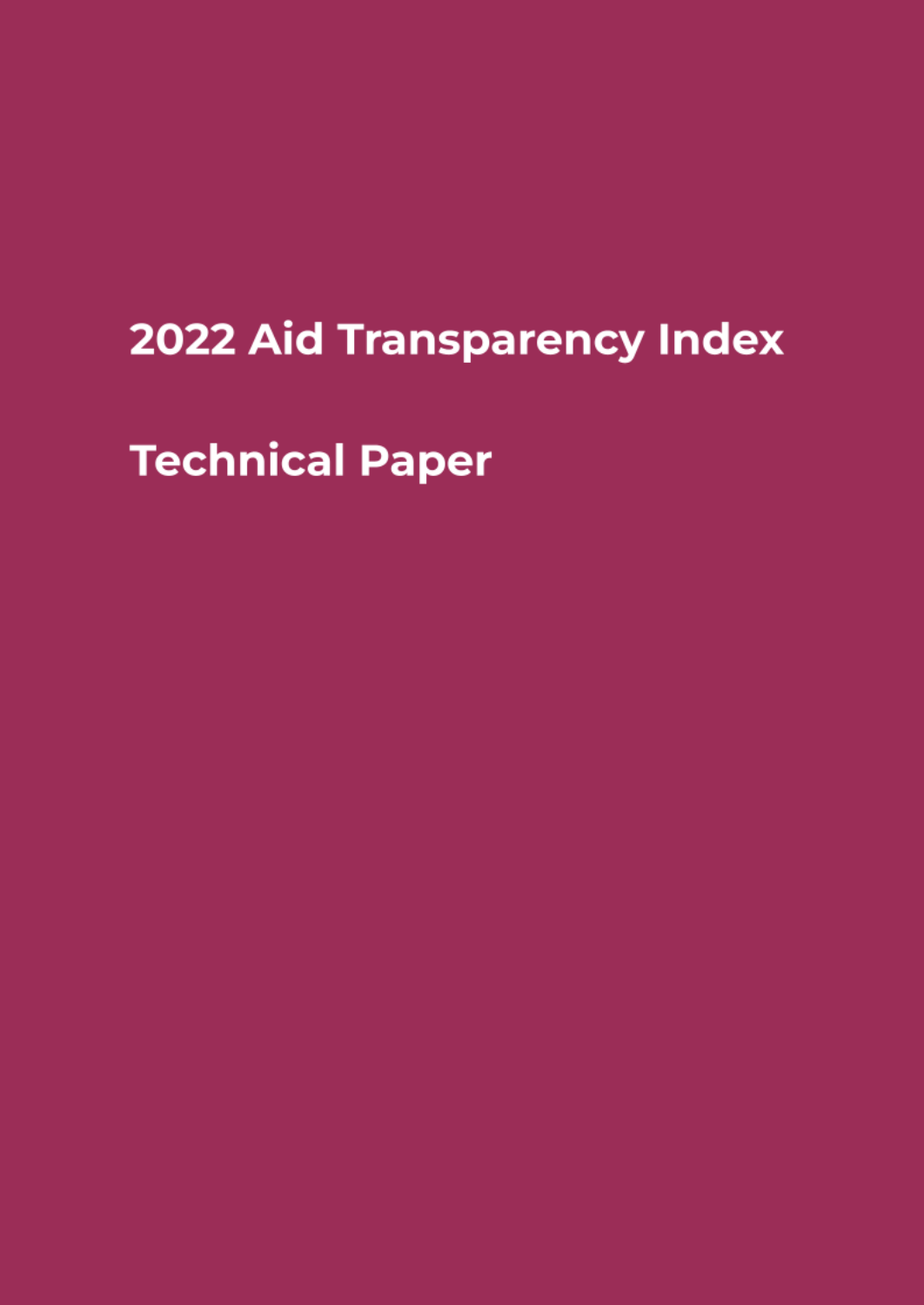# **Contents**

## **Introduction**

**Selection criteria Organisations included in the 2022 Index**

## **1.0 Components and indicators of the Aid Transparency Index**

- **1.1 Components**
- **1.2 Indicators**

## **2.0 Data sources, data collection and validation process**

- **2.1 Data sources**
- **2.2 Data collection steps**
- **2.3 Validation process**

## **3.0 Scoring approach**

- **3.1 Details of scoring approach**
- **3.2 Scoring through the manual survey**
- **3.3 Defining and measuring the quality of IATI data**
- **3.4 Defining and measuring frequency of IATI data**

## **4.0 Weighting approach**

- **4.1 Components weights**
- **4.2 Indicators weights**

## **5.0 Challenges, limitations and lessons learnt**

- **5.1 Scoring all organisations on all indicators**
- **5.2 Nature and extent of aid and development finance flows captured in the Index**
- **5.3 Exemption**
- **5.4 Limitations of the manual survey**

## **6.0 Challenges of automating IATI data quality assessment**

**6.1 Designing data quality tests**

## **Annex 1 Indicator definitions**

## **Annex 2 Data quality tests**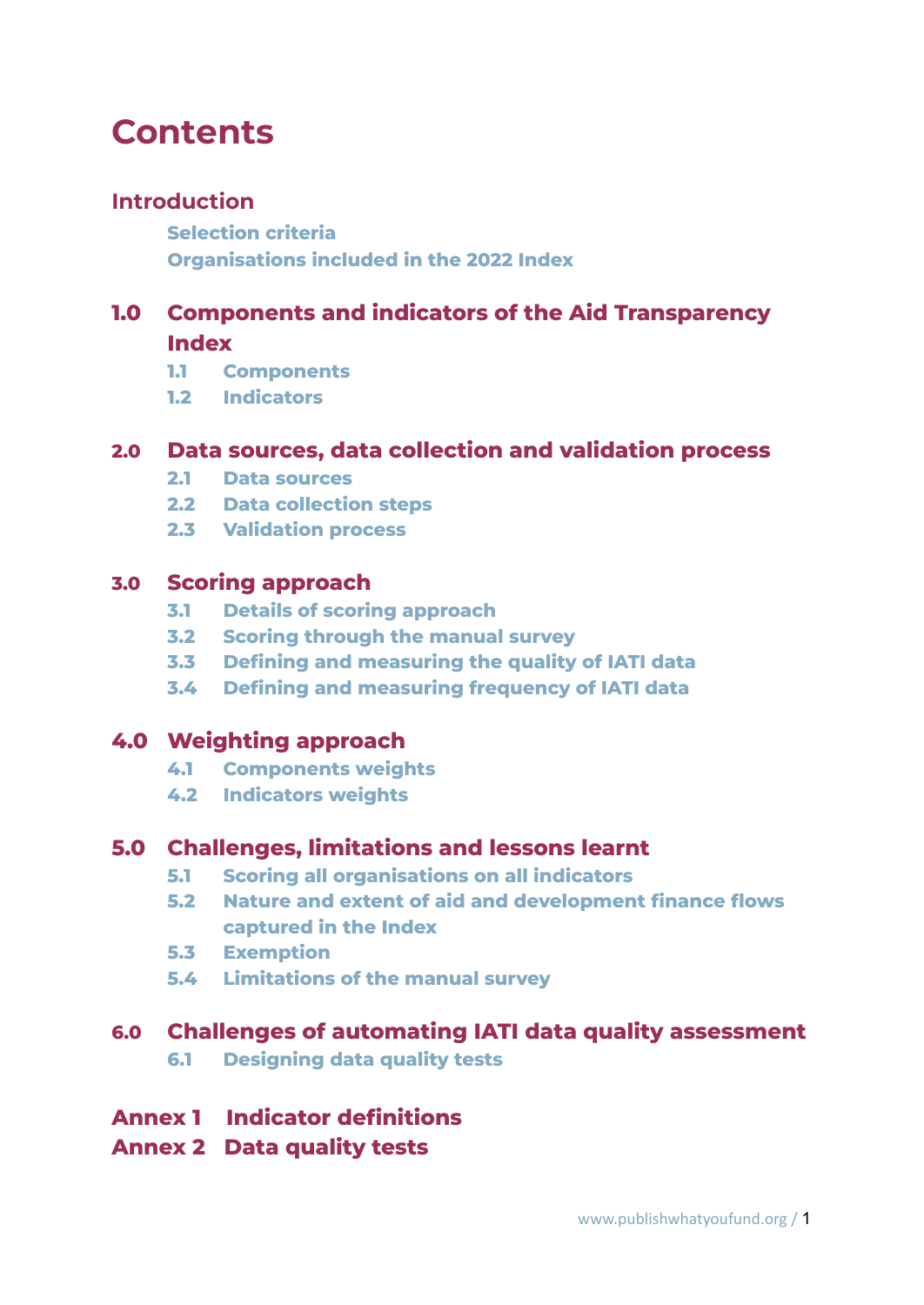# **Introduction**

Publish What You Fund has been tracking and monitoring the progress of organisations to make their aid and development finance transparent since 2011 via the  $\overline{\text{Aid}}$  $\overline{\text{Aid}}$  $\overline{\text{Aid}}$ [Transparency](http://www.publishwhatyoufund.org/index/) Index[.](http://www.publishwhatyoufund.org/index/) T[he](http://www.publishwhatyoufund.org/index/) [as](http://www.publishwhatyoufund.org/index/)s[essment](http://www.publishwhatyoufund.org/index/) [i](http://www.publishwhatyoufund.org/index/)s the only independent measure of aid transparency among the world's leading aid and development finance organisations.

The objectives of the Aid Transparency Index are:

- To assess the state of aid transparency among the world's largest aid organisations
- To track and encourage progress and facilitate peer learning, while holding aid organisations to account
- To raise awareness of transparency and open data standards at the national, regional and international level, building on existing open data standards like the International Aid Transparency Initiative (IATI)

We periodically review and update the assessment approach used for the Aid Transparency Index. This is to ensure that it remains aligned with aid transparency standards, reflects current practice and continues to raise standards. We are also careful to ensure that changes are gradual so credible comparisons can be made with previous scores. A review was conducted after the 2016 iteration of the Index and we used the updated approach in [2018](https://www.publishwhatyoufund.org/the-index/2018/) and [2020](https://www.publishwhatyoufund.org/the-index/2020/) (and for the 2019 UK Aid [Transparency](https://www.publishwhatyoufund.org/projects/improving-uk-aid-transparency/) Review). Following the 2020 Index we conducted another review that ran for six months from the end of 2020 to spring 2021.

Publish What You Fund aimed to make the review process consultative and transparent. The review began with an internal reflection and analysis process that was informed by an online survey of CSOs and other data users. We then held a series of consultation meetings with stakeholders (including organisations assessed in the index, transparency experts and representatives from the IATI Secretariat). From this consultation process we developed a draft proposal and shared this publicly on our website for further input and feedback.

The main changes made to the approach for the 2022 Index are:

- A change in the **scoring structure based on accessibility**
- The introduction of the **Networked data** indicator (incorporating the **Implementer** indicator)
- A change to the IATI data quality sampling process
- Changes in the definitions of the Conditions indicator, the Pre-project impact appraisals indicator
- Small adjustments to some indicator weightings (to incorporate the **Networked data** indicator).

This technical paper covers:

- The indicators and components of aid transparency
- The process of data collection
- The weighting and scoring systems
- Details on the automated tests applied during data collection.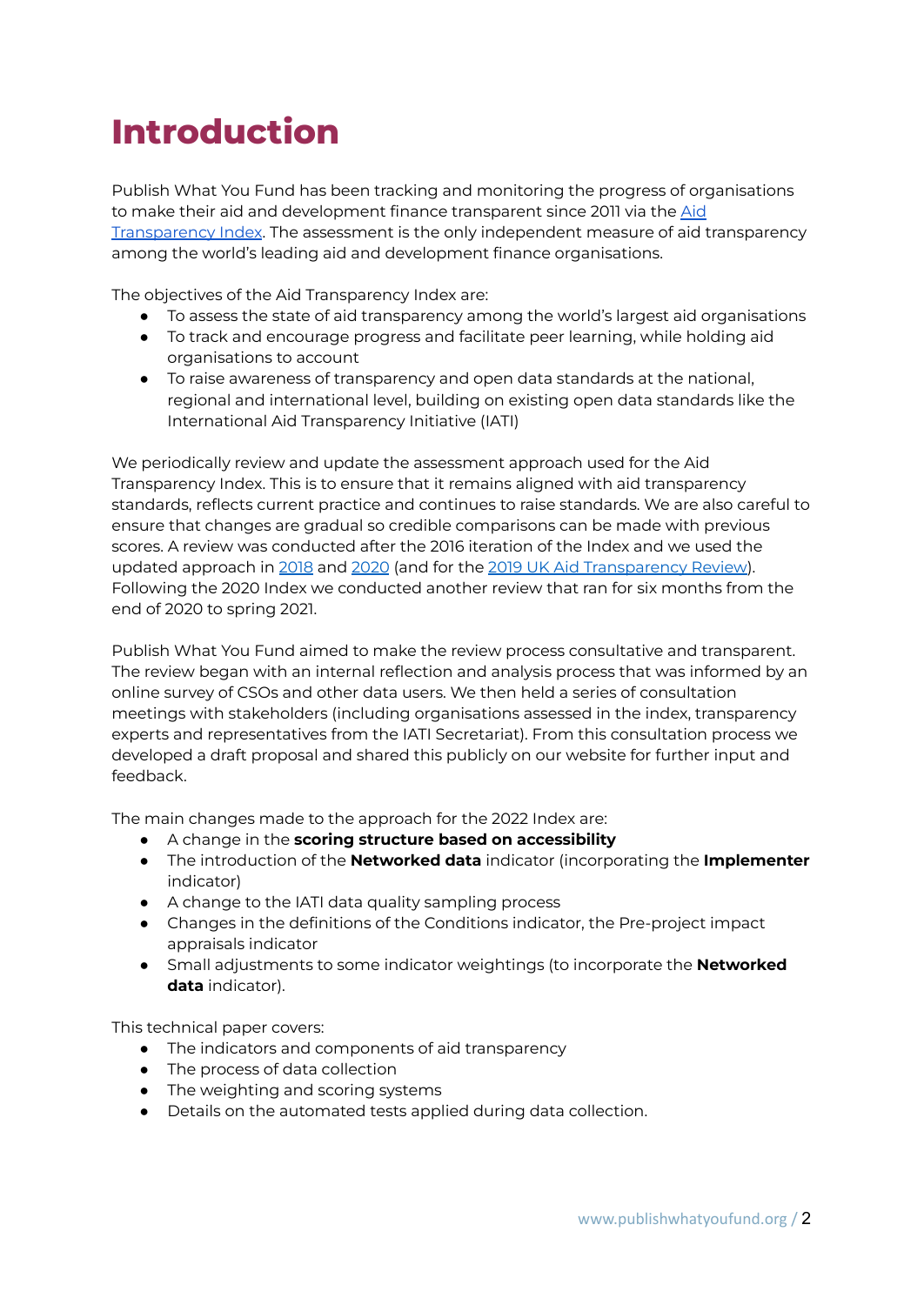# **Selection criteria**

To be included in the Index, organisations must meet 3 out of 4 of the following:

- The organisation is in majority public ownership, with one or multiple governments as shareholders;
- Its primary purpose is providing aid and/or development finance across borders, or it is responsible for the oversight and administration of significant proportions of aid for development resources;
- Its budget for aid and/or development or the resources the organisation has at its disposal to spend upon aid and development – is at least US\$1 billion per year; 1
- The organisation plays a leading role in setting aid and/or development policy in its home country, region or specialist sector.

At a minimum, all organisations included in the Index must have a budget to spend on aid and/or development of at least US\$250 million per year. Publishing data in the IATI Standard is neither a necessary nor a sufficient condition for inclusion in the Index.

# **Organisations included in the 2022 Index**

- 1. African Development Bank (AfDB) Non-sovereign Portfolio
- 2. African Development Bank (AfDB) Sovereign Portfolio
- 3. Asian Development Bank (AsDB) Non-sovereign Portfolio
- 4. Asian Development Bank (ASDB) Sovereign Portfolio
- 5. Australia, Department of Foreign Affairs and Trade (DFAT)
- 6. Belgium, DG Development Cooperation and Humanitarian Aid (DGD)
- 7. Canada, Global Affairs (GAC)
- 8. China, Ministry of Commerce (MOFCOM)
- 9. Denmark, Ministry of Foreign Affairs
- 10. European Bank for Reconstruction and Development Non-sovereign Portfolio
- 11. European Bank for Reconstruction and Development Sovereign Portfolio
- 12. European Commission, DG Humanitarian Aid and Civil Protection (ECHO)
- 13. European Commission, DG International Partnerships (INTPA formerly DEVCO)
- 14. European Commission, DG Neighbourhood and Enlargement Negotiations (NEAR)
- 15. European Investment Bank (EIB) Non-sovereign Portfolio
- 16. European Investment Bank (EIB) Sovereign Portfolio
- 17. Finland, Ministry of Foreign Affairs
- 18. France, French Development Agency (AFD)
- 19. Gavi, The Vaccine Alliance
- 20. Germany, Ministry for Economic Cooperation and Development GIZ
- 21. Germany, Federal Foreign Office
- 22. Inter-American Development Bank (IDB)
- 23. IDB-Invest
- 24. Ireland, Irish Aid
- 25. Italy, Agency for Cooperation and Development (AICS)

<sup>1</sup> Calculated based on DAC CRS 2019 ODF spend, information provided in annual reports or the organisation's own data. Where official data sources are not available, the largest recipient is selected based on news articles or grey literature. Where figures for 2019 are not available, the most recent published figures are used.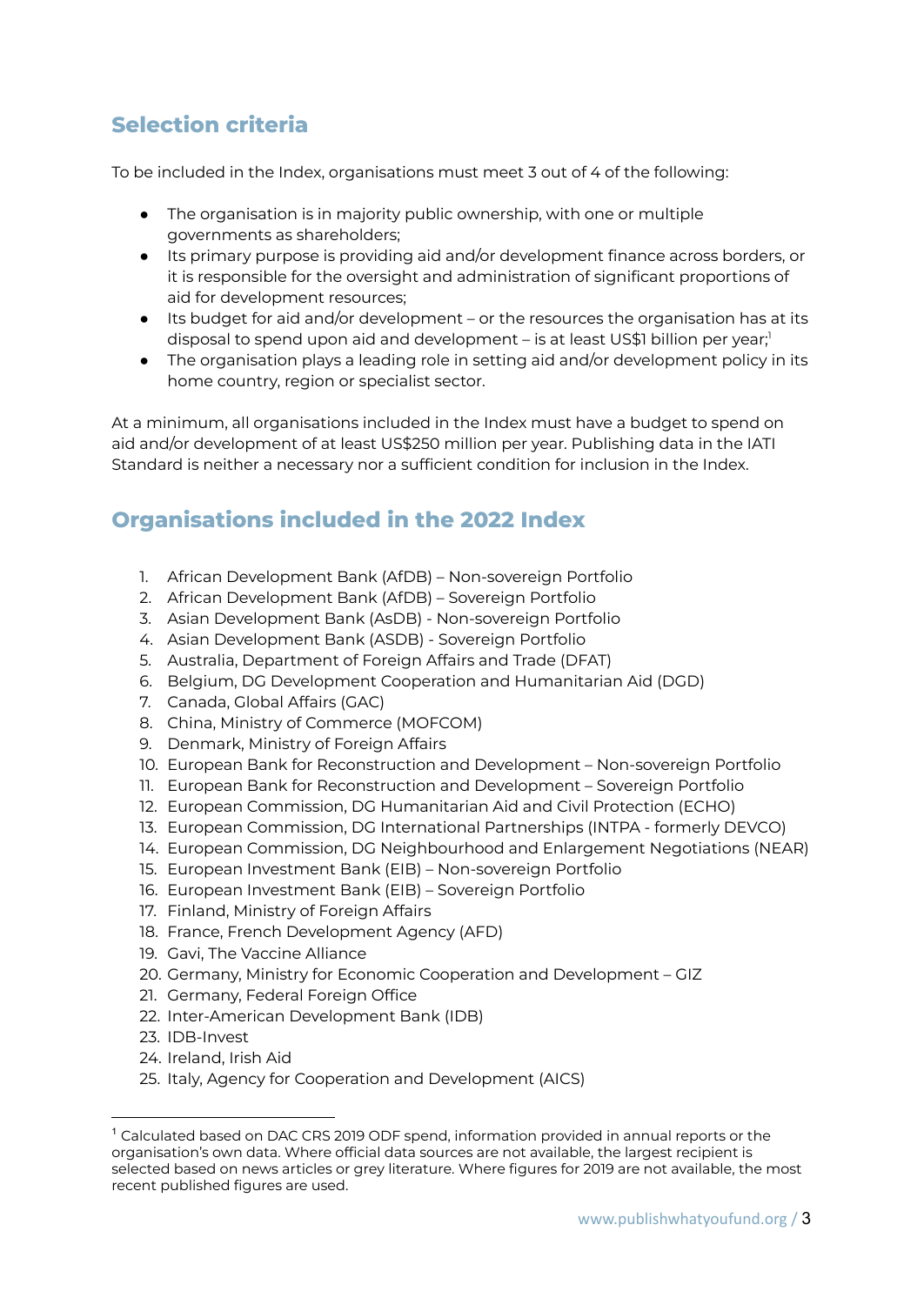- 26. Japan, International Cooperation Agency (JICA)
- 27. Korea, International Cooperation Agency (KOICA)
- 28. Netherlands, Ministry of Foreign Affairs
- 29. New Zealand, Ministry of Foreign Affairs and Trade
- 30. Norway, Ministry of Foreign Affairs
- 31. Saudi Arabia, King Salman Humanitarian Aid and Relief Centre
- 32. Spain, Agency for International Development Cooperation (AECID)
- 33. Sweden, Swedish International Development Cooperation Agency (Sida)
- 34. Switzerland, Swiss Agency for Development and Cooperation (SDC)
- 35. The Bill & Melinda Gates Foundation
- 36. The Global Fund to Fight AIDS, Tuberculosis and Malaria
- 37. Turkey, Turkish Cooperation and Coordination Agency (TIKA)
- 38. United Arab Emirates, Ministry of Foreign Affairs
- 39. United Kingdom, Department for Business, Energy and Industrial Strategy (BEIS)
- 40. United Kingdom, Foreign, Commonwealth and Development Office (FCDO)
- 41. United Nations Children's Fund (UNICEF)
- 42. United Nations Development Programme (UNDP)
- 43. United Nations Office for the Coordination of Humanitarian Affairs (OCHA)
- 44. United States, Agency for International Development (USAID)
- 45. United States, Department of State
- 46. United States, Millennium Challenge Corporation (MCC)
- 47. United States, President's Emergency Plan for AIDS Relief (PEPFAR)
- 48. World Bank, International Development Association (IDA)
- 49. World Bank, International Finance Corporation (IFC)
- 50. World Health Organization (WHO)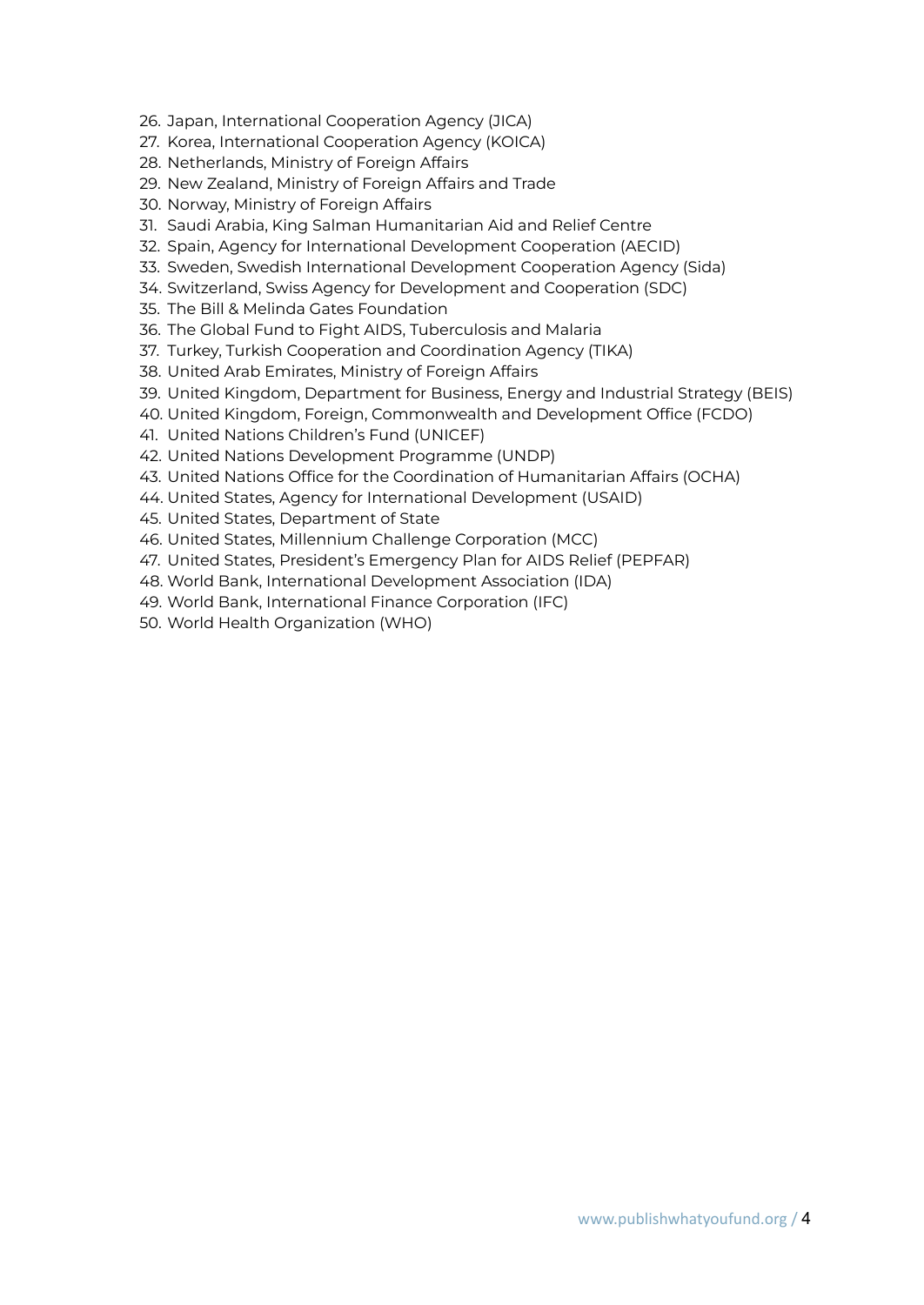# **1.0 Components and indicators of the Aid Transparency Index**

# **1.1 Components**

The Index is structured around five components of aid transparency:

- **Organisation commitments and planning** refers to aid transparency commitments an organisation has made, alongside planning documents published by them or their parent organisations (including national governments) where applicable.
- **Finance and budgets** refers to data published, which allow data users to follow the money, from the total budget of a given organisation down to individual transactions for each development activity.
- **Project attributes** refers to descriptive, non-financial data on development activities. This includes project titles and descriptions, as well as information needed for project monitoring such as sub-national locations and sectors.
- **Joining-up development data** refers to the diverse nature of flows, activities and actors within the development sector and the need for the data to be linked and connected to provide a full picture for the user.
- **Performance** refers to data and documents that are essential to assess whether a project is or has achieved its development aims - for example, reviews and evaluations, objectives and results.



## **The Components of the Aid Transparency Index**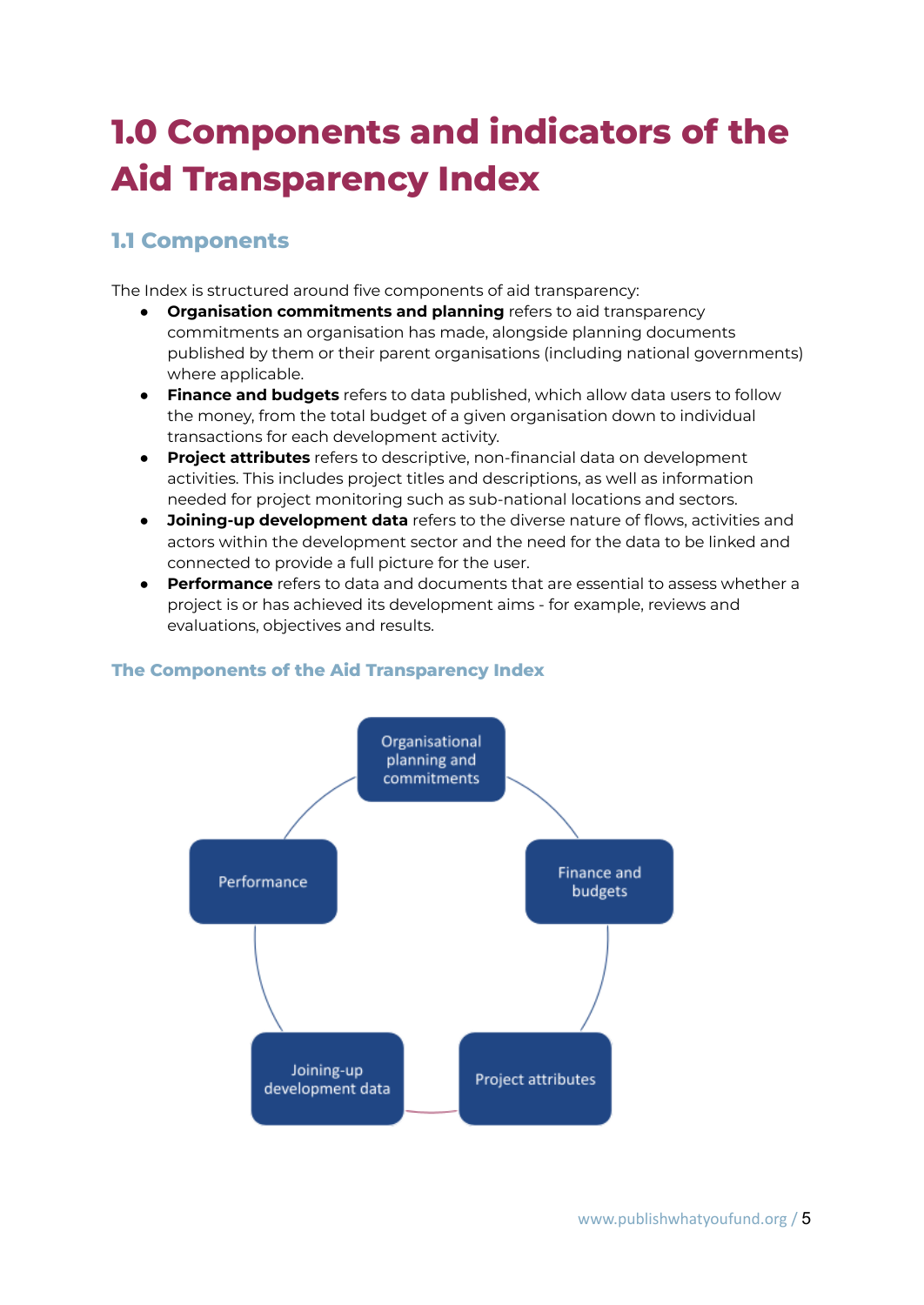# **1.2 Indicators**

The Aid Transparency Index uses 35 indicators to assess an organisation's aid transparency. The indicators have been selected in response to needs expressed by a range of development stakeholders and using the information types agreed in the International Aid Transparency Initiative (IATI) Standard.

In addition, an organisation's overall commitment to aid transparency is measured by the existence of Freedom of Information (FOI) legislation or Access to Information/Disclosure Policies, and its efforts to promote access to and use of its information through data portals.

The full list of indicators and definitions is available at the end of this document in Annex 1. This list provides a definition and criteria for each indicator.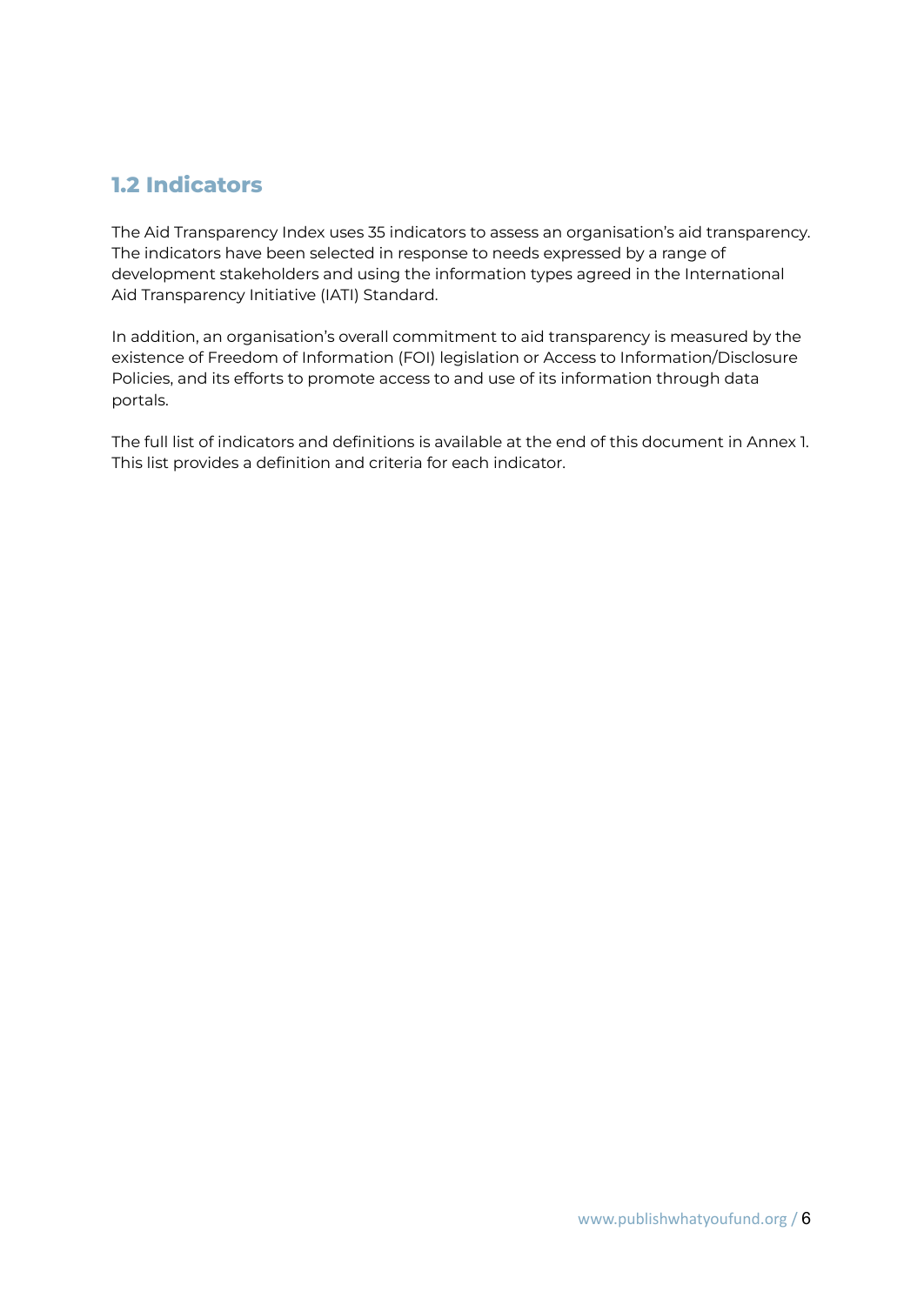# **2.0 Data sources, data collection and validation process**

### **2.1 Data sources**

### **Data collected from the IATI Registry**

Data published by different organisations on the **JATI [Registry](https://www.iatiregistry.org/)** is available in one central location and in the same open, machine-readable format. This allows data to be processed and analysed faster and more easily, and for large volumes of data to be compared and analysed. IATI publishers "register" their IATI XML data, providing links to the original data source – which remains on an organisation's own website – and other useful metadata. For the Index, only IATI XML data published to the IATI Registry will be taken into account and scored accordingly. See section **3. Scoring approach** for further details.

#### **Other official and publicly available sources**

For those indicators for which no IATI data can be found, information is gathered from what is published online by each organisation on their website or data portal such as the US Foreign Assistance [Dashboard](https://explorer.usaid.gov/aid-dashboard.html) or the EU Aid [Explorer.](https://euaidexplorer.ec.europa.eu/) The sources of information must be easily accessible from the organisation's website to be scored.

For organisations that publish information to multiple databases or websites, information from all sources is accepted. For example, data for the European Commission's Humanitarian Aid and Civil Protection Department (ECHO) is published to two humanitarian databases, the European Disaster Response Information System (EDRIS) and the Financial Tracking Service (FTS), as well as to IATI. All three sources are accepted. If there are differences between the three information sources, priority is given to the most recently published information in the most accessible format.

#### **Secondary sources**

One indicator uses a secondary data source, the Global Right to Information (RTI) Rating, to assess the quality of Freedom of Information (FOI) legislation. The Global RTI Rating scores the strength of the legal framework in guaranteeing the right to information in a country. Based on a 61-indicator survey, the legislation is graded on a 150-point scale. $^2$  This has been adapted to a three-point framework for the purposes of the Index and is used to score the bilateral donors (for which national FOI rules apply).

A second scale was developed in 2012 to score disclosure policies for multilateral organisations. This was guided by the principle that, while multilateral organisations are not subject to national FOI laws and so may not be legally obliged to disclose their information, many of them have Access to Information or Information Disclosure policies and these should be taken into account. For more details on the RTI Rating and Access to Information policy scoring methodology, see box 3 in section 3.1.

 $2$  The Global RTI Rating is produced by [th](http://www.rti-rating.org/index.html)e Centre for Law and Democracy and Access Info Europe. For the methodology and dataset, visit: <http://www.rti-rating.org/country-data/>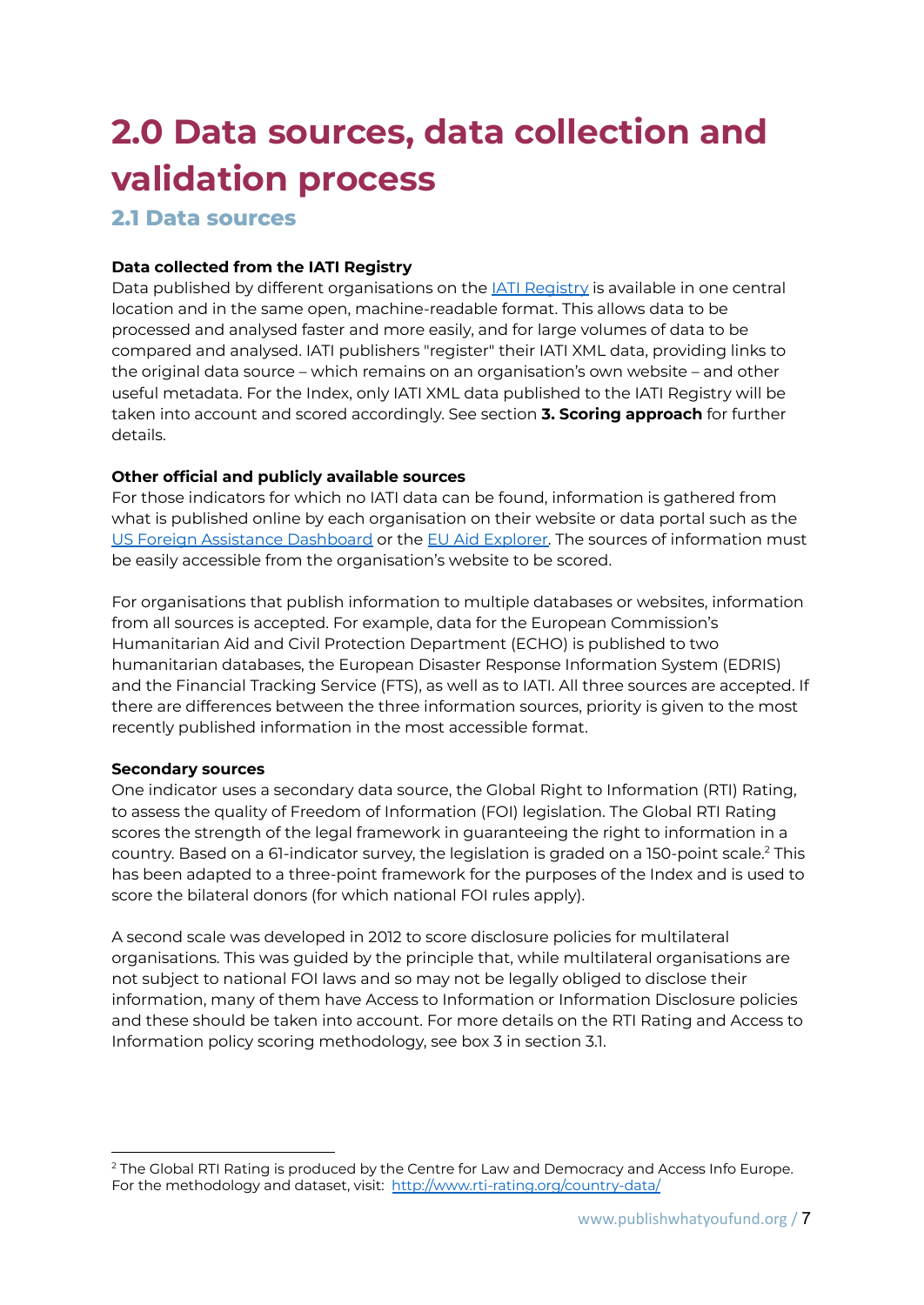# **2.2 Data collection steps**

All organisations' data will be collected in two stages. First, their IATI data will be run through Publish What You Fund's software - the Aid Transparency Tracker - which conducts automated tests on data published to the IATI Registry. Second, data is collected via a manual survey for indicators that are either not published to the IATI Registry or do not pass the tracker tests.

### **Stage 1**

### **Collecting IATI data through the Aid Transparency Tracker ("tracker")**

The Aid Transparency Tracker runs automated tests on all data published to the IATI Registry. These tests are applied to all indicators except the FOIA and Accessibility indicators (see scoring approach for the indicators in Table 1). This exercise returns preliminary results that are displayed on the organisation's individual tracker page. This page is only accessible to the organisation, Publish What You Fund and an independent reviewer. This allows an organisation to respond to the preliminary assessment by publishing more or better data.

#### **Manually checking and sampling IATI data and documents**

In addition to these automated tests, manual checks and sampling are conducted by Publish What You Fund staff on a number of indicators published in the IATI Standard. The purpose is to ensure that the information published for these 17 indicators is what it should be and to encourage the publication of high quality information to the Registry.

Manual checks and sampling are conducted twice: first, as part of the initial assessment and second, at the end of data collection. The results of the first round of manual checks and sampling are shared with the organisation, giving them the chance to fix any issues.

#### **Manual checks**

For five indicators relating to organisational planning, Publish What You Fund's team will manually check that the documents published on the IATI Registry meet both the requirements of the IATI Standard and the Index indicator definition. $3$  A single document is expected for each of the following indicators:

- Organisation strategy
- Annual report
- Allocation policy
- Procurement policy
- Audit

For individual projects and operations, 12 indicators are sampled to manually verify that the information provided meets the required criteria and definition against which they are being scored. A first round of sampling is carried out at the start of the data collection process after the first set of data is pulled. Where indicators failed sampling or passed on the margin, feedback is provided identifying the problems with the data so publishers can fix issues before the final data pull. A second round of sampling is carried out at the end of the process. The results of this second round are reflected in the final indicator scores. In the first round of sampling, for each indicator 12 random samples are selected from the data for review. A minimum of six of these samples (the relevant project document or data) need to pass sampling to be scored as IATI data. In the second round, 20 random

 $3$  See Annex 1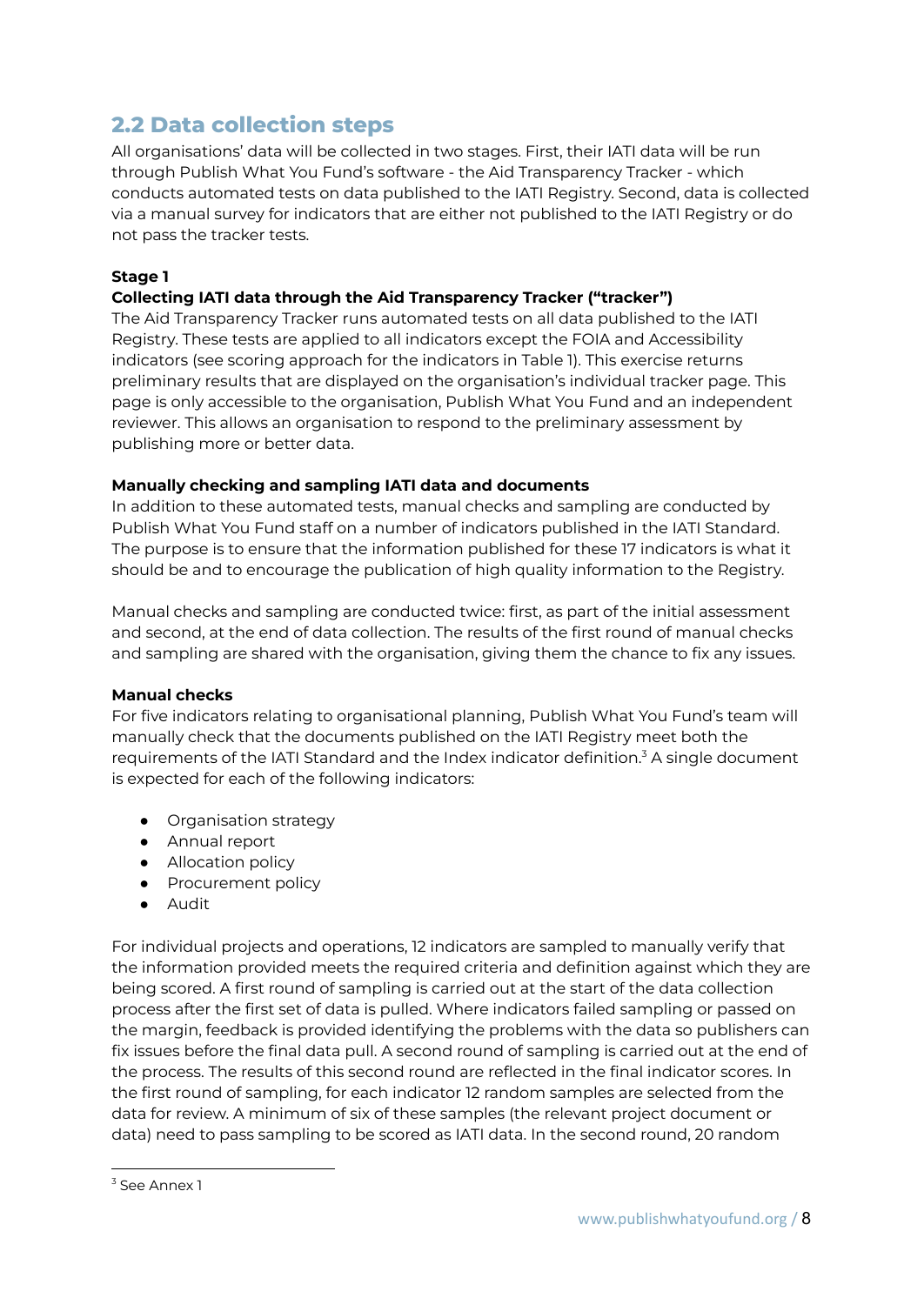samples are reviewed and a minimum of 10 must pass in order for that indicator to be scored as IATI data. 4

If less than 20 data samples are available for an indicator, then all of the relevant documents or data are reviewed and at least half of these must be approved in order to be scored as IATI data. The sampled indicators are:

- Country strategy or Memorandum of Understanding (MoU)
- Titles
- Descriptions
- Project budget documents
- Sub-national locations
- Conditions
- Project procurement
- Objectives
- Pre-project impact appraisals
- Reviews and evaluations
- Results
- Networked data

For five of these indicators, two sub-elements are verified as part of the sampling process. These are:

- Conditions:
	- Conditions data
	- Conditions document
- Results:
	- Results data
	- Results document
- Sub-national locations:
	- Sub-national location data (coordinates or point)
	- Sub-national location (narrative)
- Project procurement:
	- Contract documents
	- Tenders
	- Networked data:
		- Implementer name
		- Organisation references

<sup>&</sup>lt;sup>4</sup> It should be noted that we take a random sampling approach with a relatively small sample size (20 samples from what can be over 1,000 total activities). The margin of error with this approach is quite wide and so, given the significant impact on scores if an indicator fails sampling (all IATI points for that indicator are lost), the threshold for passing sampling is relatively low.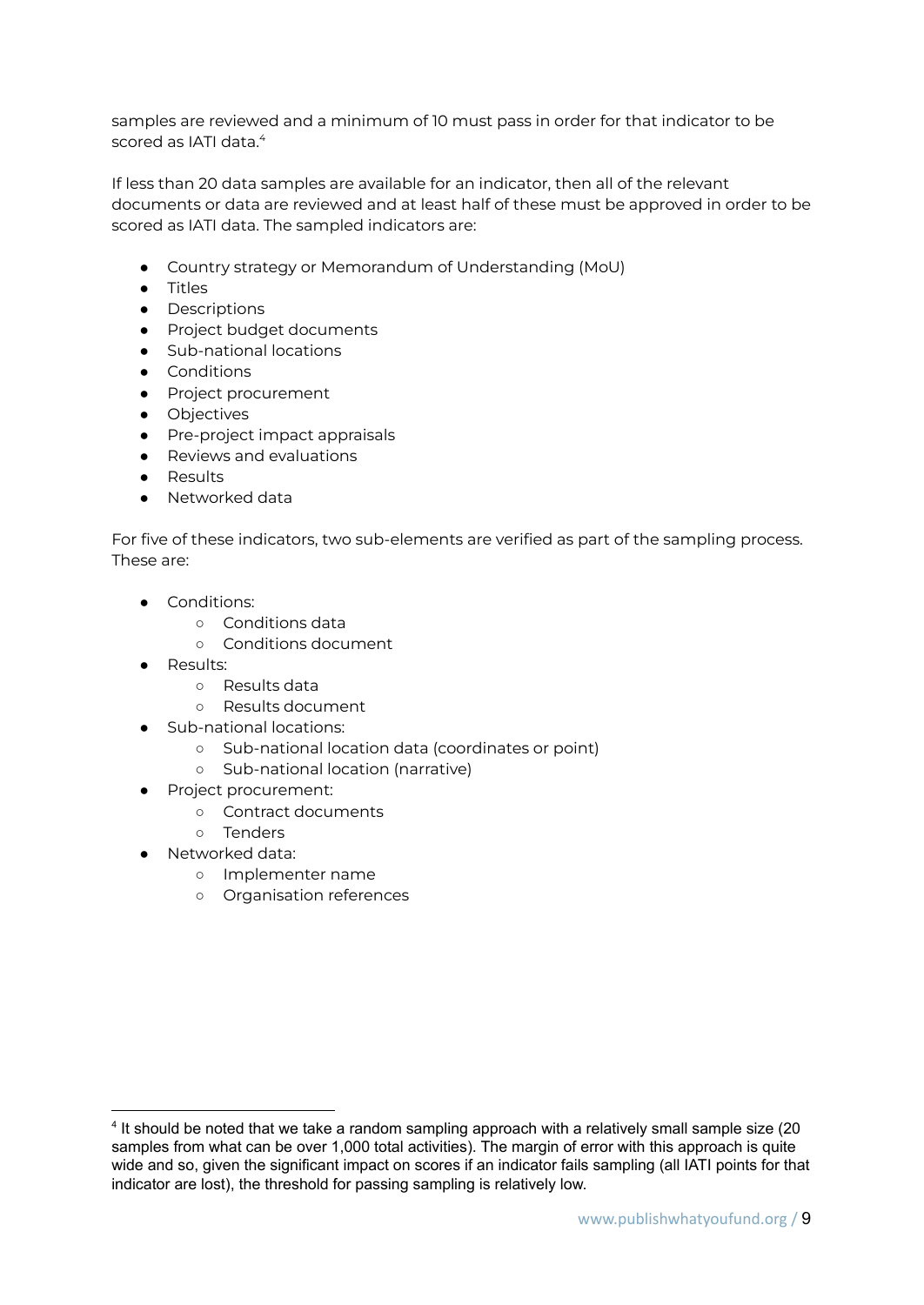### **Stage 2**

### **Collecting data not found on the IATI Registry through the manual survey**

Second, data is collected via a manual survey for indicators that are either not published to the IATI Registry or do not pass the tracker tests. This information is collected manually and entered into the manual survey on the tracker.

All manual surveys are completed using information relating to the country receiving the largest amount of aid by value from the organisation being assessed. The value of aid to recipients is determined by the most recent OECD DAC CRS figures. If this information is not available in the CRS, then the largest recipient is determined using the organisation's latest annual report.

To establish that information is consistently, i.e. "always", published for individual projects or operations, a minimum of five activities are selected within the largest recipient country or thematic sector (if the organisation structures its work along thematic areas or sectors rather than by countries), and the publically available information about those activities is reviewed to see if the relevant data is available.

If less than five activities represent the organisation's total spend in its largest recipient country, information is cross-referenced against four other randomly selected activities in other recipient countries. For **Country/sector strategy or MoU**, the information is cross-checked for four other randomly selected countries or sectors in addition to the largest recipient country or sector to establish that the information is "always" published.

## **2.3 Validation process**

There is a defined data collection period of approximately four months for the Aid Transparency Index. This is to ensure that organisations are compared fairly based on information collected during the same time period. Once data has been collected for all organisations included in the Index, the initial assessments are shared with organisations and independent reviewers for comments (see box 1 below). They can provide updates and corrections as necessary. Publish What You Fund encourages organisations to participate in the review process, including utilising the tracker feedback, to improve their data.

#### **Box 1. Independent reviewers**

The Index process is supported by a large group of independent reviewers that check and comment on the data collection findings. Independent reviewers can submit additional evidence if data has been missed and can dispute findings made by the Publish What You Fund research team. After the independent reviewers have made their assessment, this is shared with the relevant organisation for further comment before being passed back to the Publish What You Fund researchers.

Independent reviewers offer their time and expertise on a voluntary basis and are independent of both Publish What You Fund and the organisations being assessed in the Index. This ensures that their judgements are as neutral as possible and that they are not representing the point of view of the assessor or the organisation being assessed. We have approximately one independent reviewer per organisation or per country. Reviewers are selected based on their expertise in aid transparency and the organisation or country they are reviewing.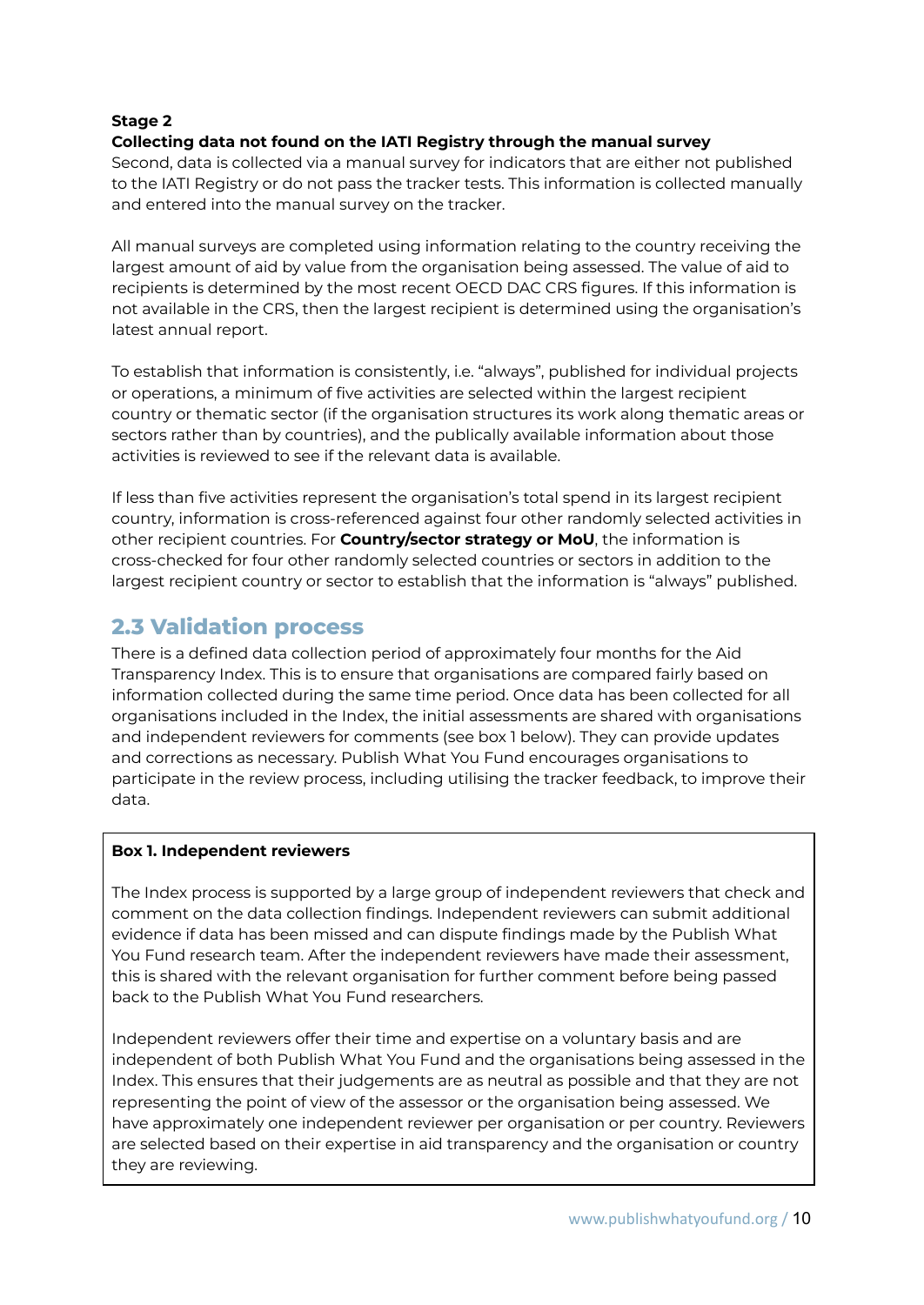The assessment remains available until the end of data collection and is updated regularly throughout this period. This approach helps ensure that the availability of current information is reflected as accurately as possible. For organisations that do not participate in the review process, it is possible that information that is not easily discoverable on their websites or databases has not been included in their final assessment.

The final set of IATI data is automatically collected at the end of the data collection period, so any improvements or changes to an organisation's IATI data during the data collection period can be reflected in the final dataset used to compile the Index.

After the end of data collection, all surveys are subject to a process of verification and standardisation conducted by Publish What You Fund's research team. This is to ensure that scoring is consistent across all surveys and considers relevant feedback received both from aid organisations and independent reviewers. Publish What You Fund makes final decisions on the assessments.

Based on their overall performance in the Index, organisations are ranked and grouped across five scoring categories as follows:

| <b>Very good</b> | $80 - 100 %$ |
|------------------|--------------|
| <b>Good</b>      | $60 - 80 %$  |
| Fair             | $40 - 60%$   |
| <b>Poor</b>      | $20 - 40%$   |
| <b>Very poor</b> | $0 - 20%$    |

## **2.4 Data Quality Tester**

Publish What You Fund has developed the Data Quality Tester<sup>5</sup> (DQT) to meet the needs of organisations who want to assess the quality of their IATI data before publishing it. This self-assessment tool is available to organisations all-year round and is a useful guide to test the quality of new data before it gets published to the IATI Registry. Those using the DQT should note that it will only provide an indication of scores for datasets since it does not include the current data test or the IATI sampling that is carried out after the automated tests are run.

<sup>5</sup> Use the free, open source Data Quality Tester at: <http://dataqualitytester.publishwhatyoufund.org/>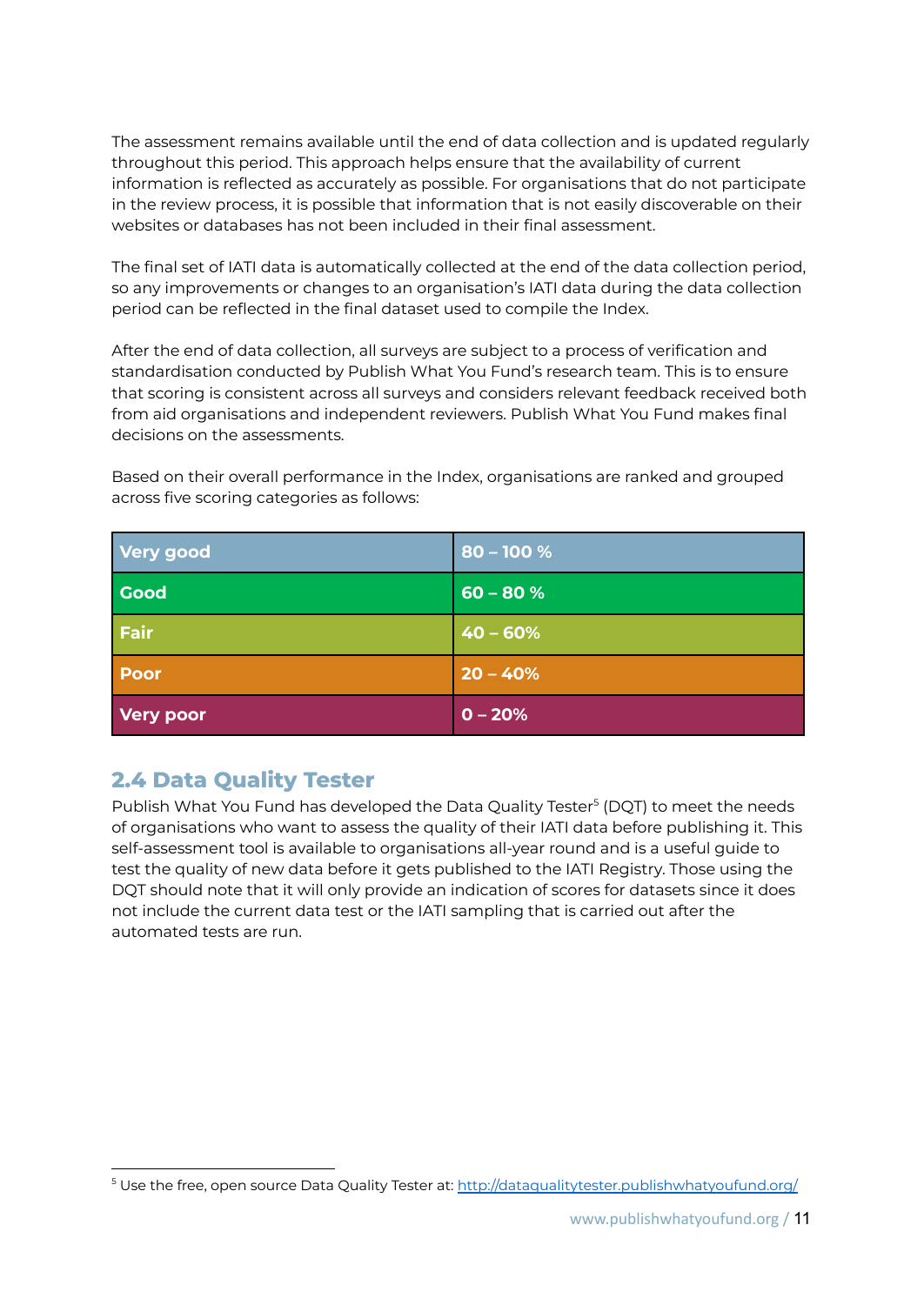# **3.0 Scoring approach**

## **3.1 Details of scoring approach**

### **Current data**

Only "current data" is assessed against the index indicators. For purposes of the Index, "current" is defined as published within the 12-months immediately preceding the end of the data collection period. For example, data collection for the 2020 Index ended on 30 $^{\rm th}$ March 2020, so "current" information was published between 31st March 2019 and 30<sup>th</sup> March 2020.

Information published before this period is not accepted as current and information published after the close of data collection cannot be considered in the assessment. For IATI data a current project or operation meets at least one of the following criteria:

- Is in the implementation phase (e.g. with activity status 2)
- Has planned or actual end dates within the previous 12 months
- Has disbursement or expenditure transaction dates within the previous 12 months. 6

For manual surveys, documents that are not current under this definition are accepted only if they are up to date with their regular cycle of publication, for example, annual audits and evaluation reports, or if they have explicit extensions into the current period written into them.

All indicators can score a maximum of 100 points. The scoring approach reflects a graduated system whereby the total possible score an organisation can achieve on each indicator is scaled depending on format, accessibility and/or number of years for which the information is made available.

All indicators that are "**graduated on format**" are scored as follows:

- If published as a PDF = 16.67 points
- $\bullet$  If published on a website = 33.33 points
- If published in a machine-readable format (CSV, XLSX, etc.) = 50.00 points
- If published in IATI XML = 33.33 100 points depending on data quality and frequency.

 $6$  Projects or operations that finish more than 12-months prior to the end of data collection but are still receiving loan or interest repayments are therefore excluded from the tests.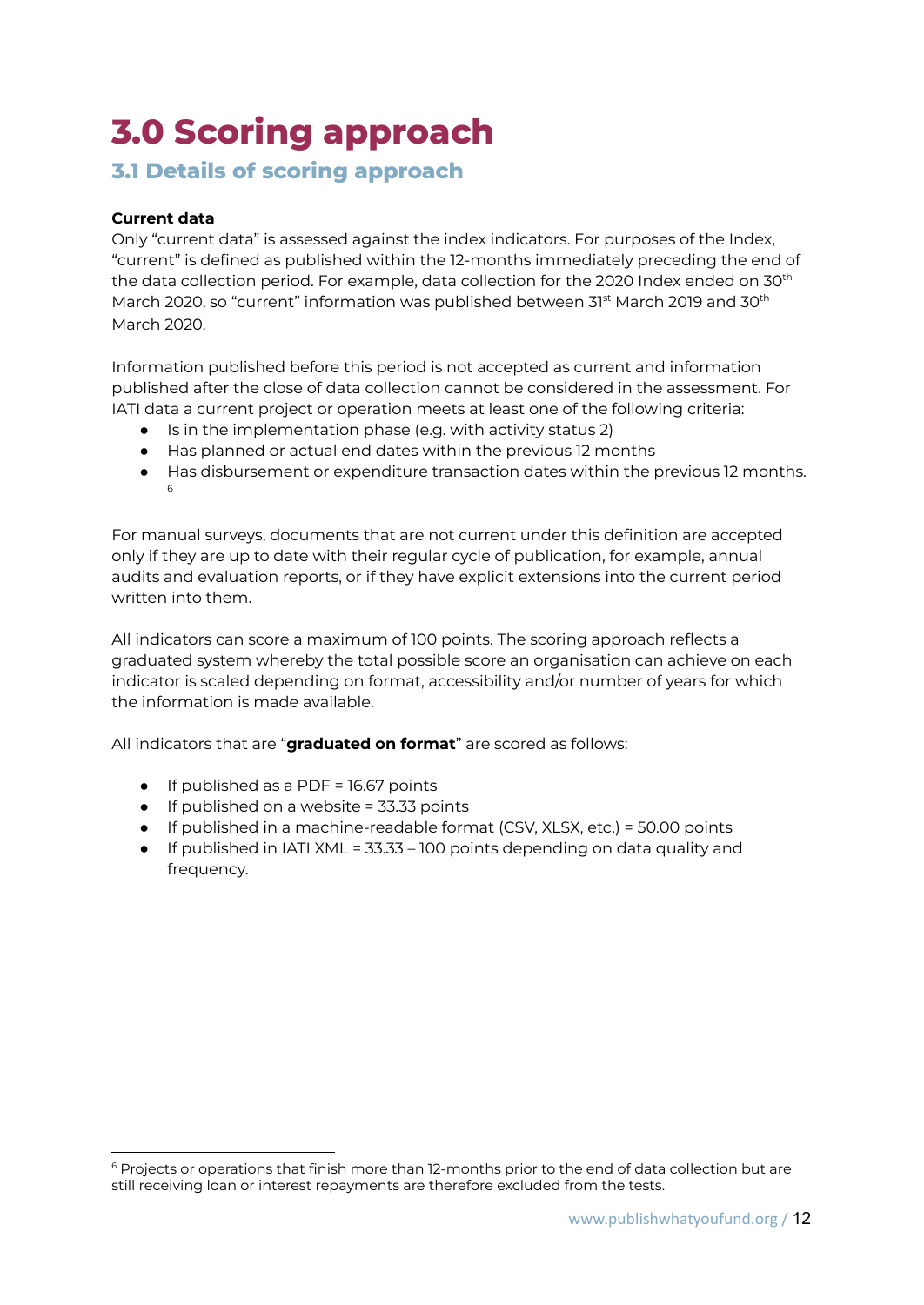### **Box 2. What is machine-readable data and why is it scored highly?**

Information published in machine-readable formats is presented in a structured way (not free text) that can be read automatically by a computer. Formats such as XML or spreadsheets (XLSX, CSV) are machine-readable formats. Data in traditional word-processed documents, HTML and PDF files are easily read by humans but can be difficult for machines to interpret, standardise or compare.

Publishing data in a structured, machine-readable open format allows activities of different organisations to be quickly collected and compared. By contrast, comparing non-standardised data across multiple organisations or countries would require searching multiple websites and aggregating information published in different PDF files. This difference is reflected in the Index scoring. Data published in the IATI Standard scores highest, followed by data published in other machine-readable formats, then websites and finally PDF files.

Documents are also scored based on accessibility: for example, an annual report published on a website as a PDF would be picked up and scored in the manual survey, however including a link to this report in an organisation's IATI file makes it easier to locate and identify and so it receives a higher score since it is more accessible.

For indicators relating to organisation planning (e.g. country strategies, audits, annual reports) that are "**graduated on accessibility**":

- Information published to the IATI Registry is awarded the full score for the indicator
- Information published in all other formats is awarded 50 points out of a possible 100.

These indicators relate to organisation documents, which may be provided in IATI data in the form of links to documents held on an official public website. Critically, they must specify the correct document code from the IATI ['Organisation](http://reference.iatistandard.org/201/codelists/DocumentCategory/) Documents Codelist'. This makes them easier to locate and identify as they have been categorised according to a common standard; hence they are scored more highly.

For indicators on projects or operations that are "**graduated on accessibility**":

- Information published to the IATI Registry can score 33 100 points per indicator based on the quality and frequency of publication
- Information published in all other formats is awarded 50 points for the indicator.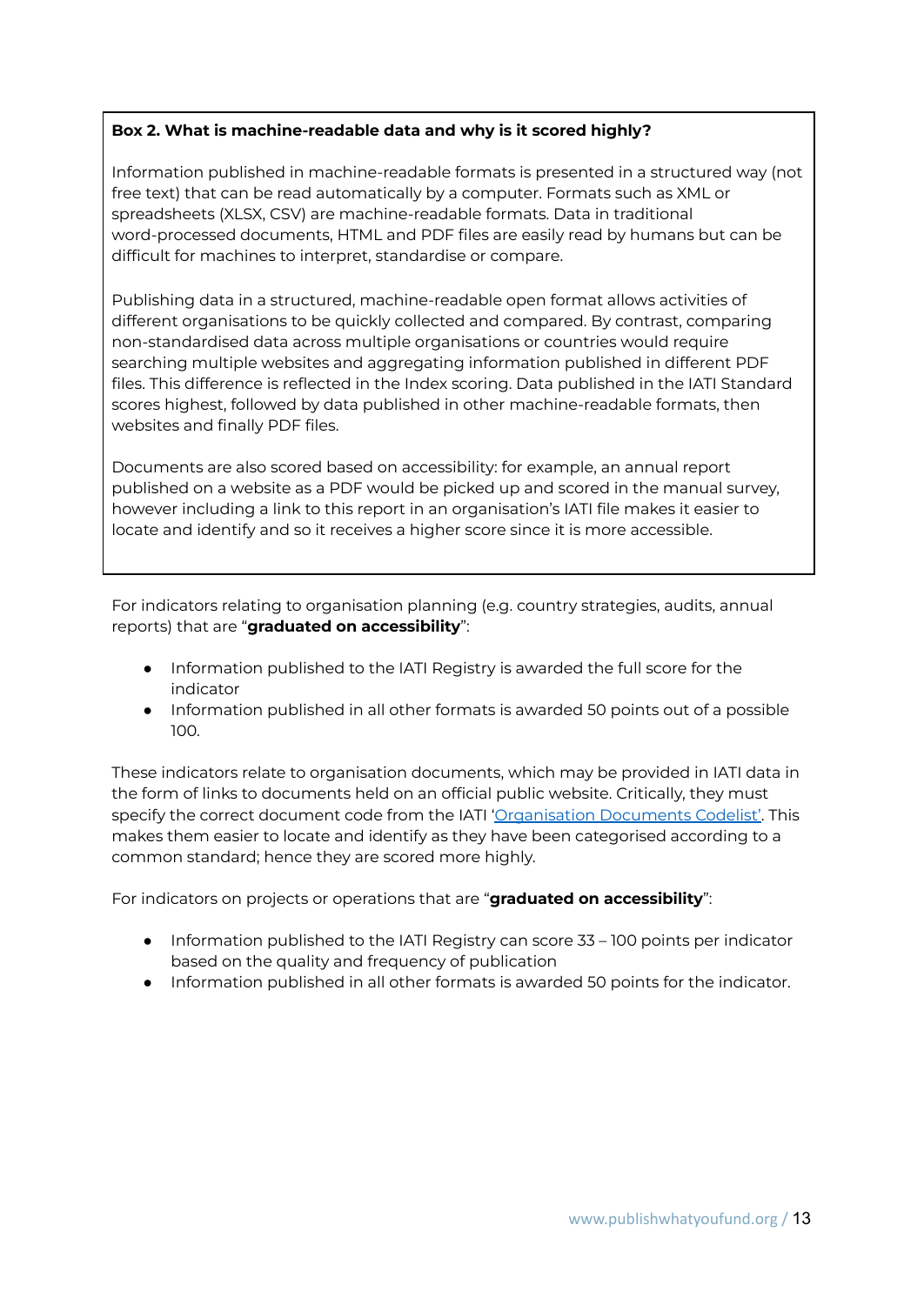The scoring for the two forward-looking budget indicators at the organisation level is "**graduated on both format and the number of years**" for which information is published.

- Publishing a budget for 2022 counts as one year forward looking, 2023 as two years and 2024 as three years
- Aggregate budgets are treated the same as a one-year forward-looking budget, i.e. an aggregate budget for 2022–2024 is treated the same as a one-year budget for 2022.

If an organisation publishes a budget for 2022 and then an aggregate budget for 2023–2024, then the budget is considered to be two years forward looking. The scores are graduated as follows (where  $* =$  multiply and  $/ =$  divide):

- PDF = 16.67  $*$  y/3 (where y is the number of years, up to a maximum of three, for which forward looking budget information is published)
- Website =  $33.33 * v/3$
- $\bullet$  Machine-readable = 50.00  $*$  y/3
- $\bullet$  IATI XML = 33.33 100 (depending on data quality and frequency) \*  $y/3$
- Aggregate budgets of between 2–3 years are scored the same as one-year forward budgets.

The scoring of IATI data for two indicators is also "**graduated on the proportion of countries"** in which an organisation is active and for which the required information is provided.

- **Disaggregated budgets**: when published in the IATI Standard, the scoring is based on the proportion of budgets published for countries where an organisation is active – or will be – for the next three years.
- **Country strategy – MoUs:** when published in the IATI Standard, the scoring is based on the proportion of countries where a given organisation is active and for which a country strategy or MoU is provided.

Further details on the tests are provided in Annex 2.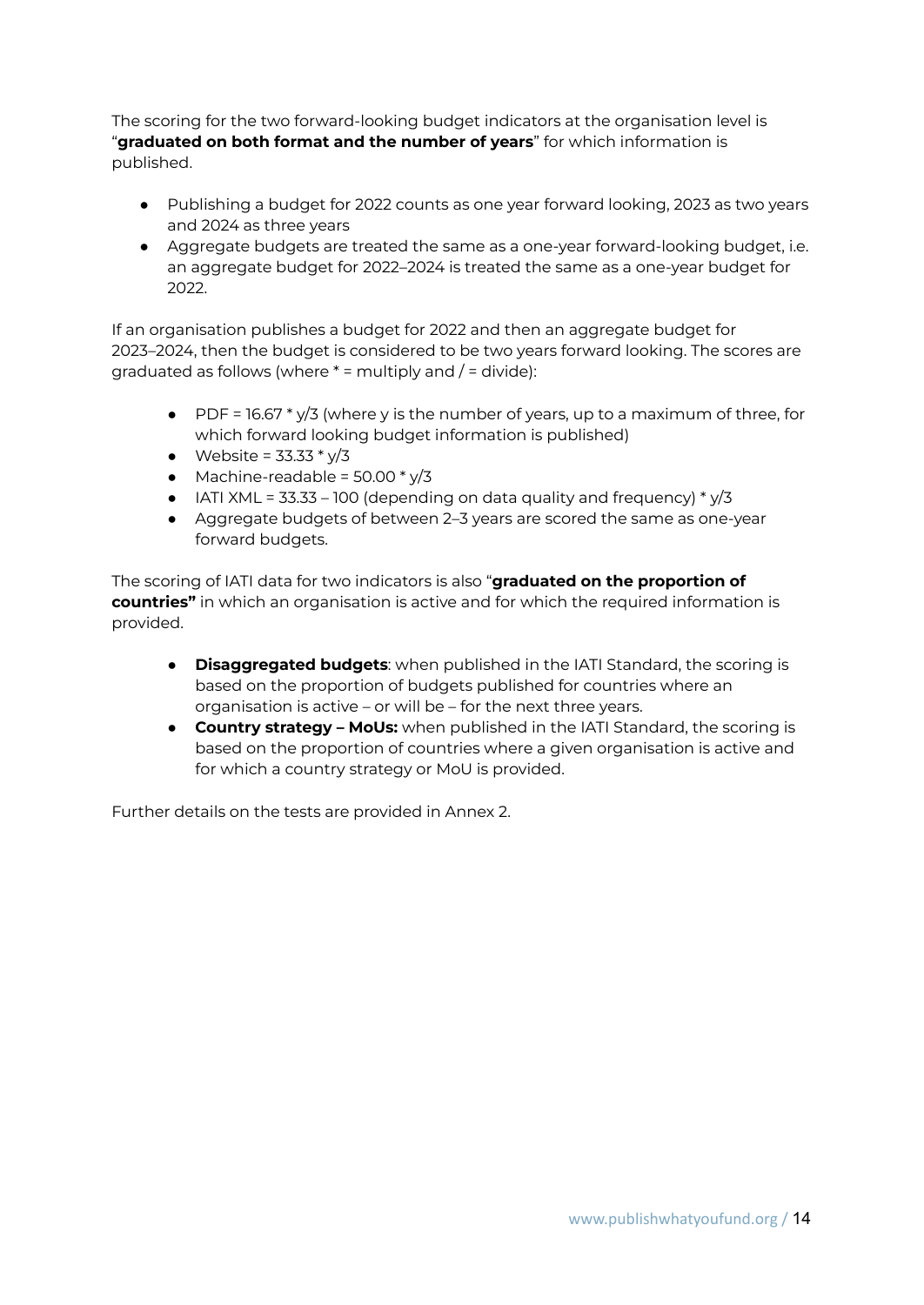| <b>Component</b>                              | <b>Indicator</b>                                 | <b>Scoring Approach</b>                                                                                                                                             |  |
|-----------------------------------------------|--------------------------------------------------|---------------------------------------------------------------------------------------------------------------------------------------------------------------------|--|
| Organisational<br>planning and<br>commitments | Quality of FOI<br>1.<br>legislation              | Scored on the Right To Information (RTI)<br>Rating. The complete approach to<br>assessing and scoring FOIA and disclosure<br>policies is outlined in box 3.         |  |
|                                               | Accessibility<br>2.<br>(database/data<br>portal) | Based on three criteria: allows free bulk<br>export of data; provides disaggregated,<br>detailed data on activities; and data is<br>released under an open licence. |  |
|                                               | 3. Organisation<br>strategy                      | Graduated based on accessibility                                                                                                                                    |  |
|                                               | 4. Annual report                                 | Graduated based on accessibility                                                                                                                                    |  |
|                                               | Allocation policy<br>5.                          | Graduated based on accessibility                                                                                                                                    |  |
|                                               | Procurement<br>6.<br>policy                      | Graduated based on accessibility                                                                                                                                    |  |
|                                               | 7.<br>Strategy<br>(country/sector) or<br>MoU     | Graduated based on accessibility and<br>proportion of countries in which an<br>organisation is active                                                               |  |
|                                               | 8. Audit                                         | Graduated based on accessibility                                                                                                                                    |  |
| Finance and<br>budgets                        | 9. Total organisation<br>budget                  | Graduated based on format and number of<br>years for which data is provided                                                                                         |  |
|                                               | 10. Disaggregated<br>budget                      | Graduated based on format, number of<br>years for which data is provided as well as<br>proportion of countries in which<br>organisation is active                   |  |
|                                               | 11. Project budget                               | Graduated based on format                                                                                                                                           |  |
|                                               | 12. Project budget<br>documents                  | Graduated based on accessibility                                                                                                                                    |  |
|                                               | 13. Commitments                                  | Graduated based on format                                                                                                                                           |  |
|                                               | 14. Disbursements &<br>expenditures              | Graduated based on format                                                                                                                                           |  |

# **Table 1. Scoring approach for all indicators**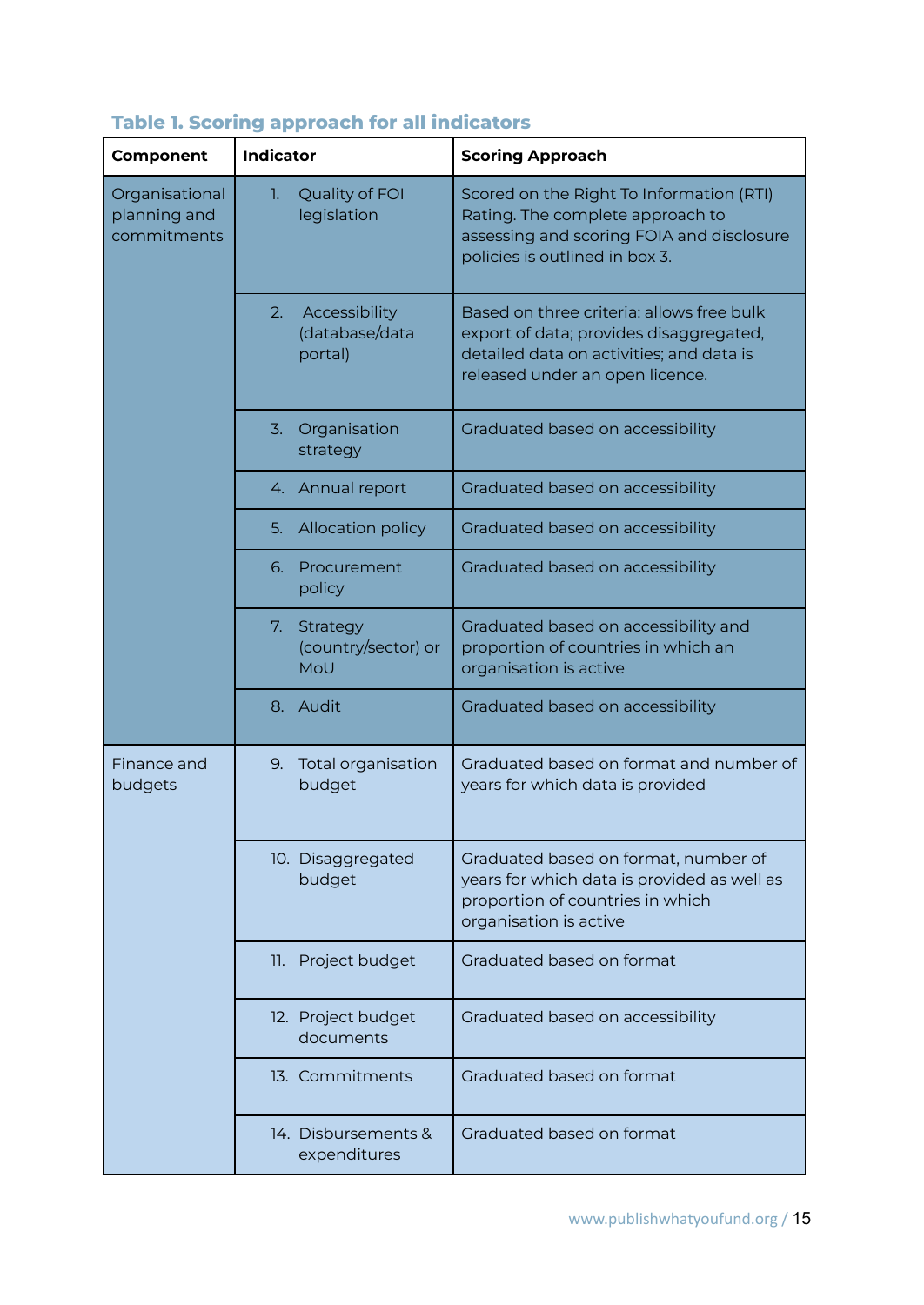| Component                 | <b>Indicator</b>             | <b>Scoring Approach</b>          |
|---------------------------|------------------------------|----------------------------------|
|                           | 15. Budget alignment         | Graduated based on format        |
| Project<br>attributes     | 16. Title                    | Graduated based on format        |
|                           | 17. Description              | Graduated based on format        |
|                           | 18. Planned dates            | Graduated based on format        |
|                           | 19. Actual dates             | Graduated based on format        |
|                           | 20. Current status           | Graduated based on format        |
|                           | 21. Contact details          | Graduated based on format        |
|                           | 22. Sectors                  | Graduated based on format        |
|                           | 23. Sub-national<br>location | Graduated based on format        |
|                           | 24. Conditions               | Graduated based on accessibility |
|                           | 25. Unique ID                | Graduated based on format        |
| Joining-up<br>development | 26. Flow type                | Graduated based on format        |
| data                      | 27. Aid type                 | Graduated based on format        |
|                           | 28. Finance type             | Graduated based on format        |
|                           | 29. Tied aid status          | Graduated based on format        |
|                           | 30. Networked data           | Graduated based on format        |
|                           | 31. Project<br>procurement   | Graduated based on accessibility |
| Performance               | 32. Objectives               | Graduated based on accessibility |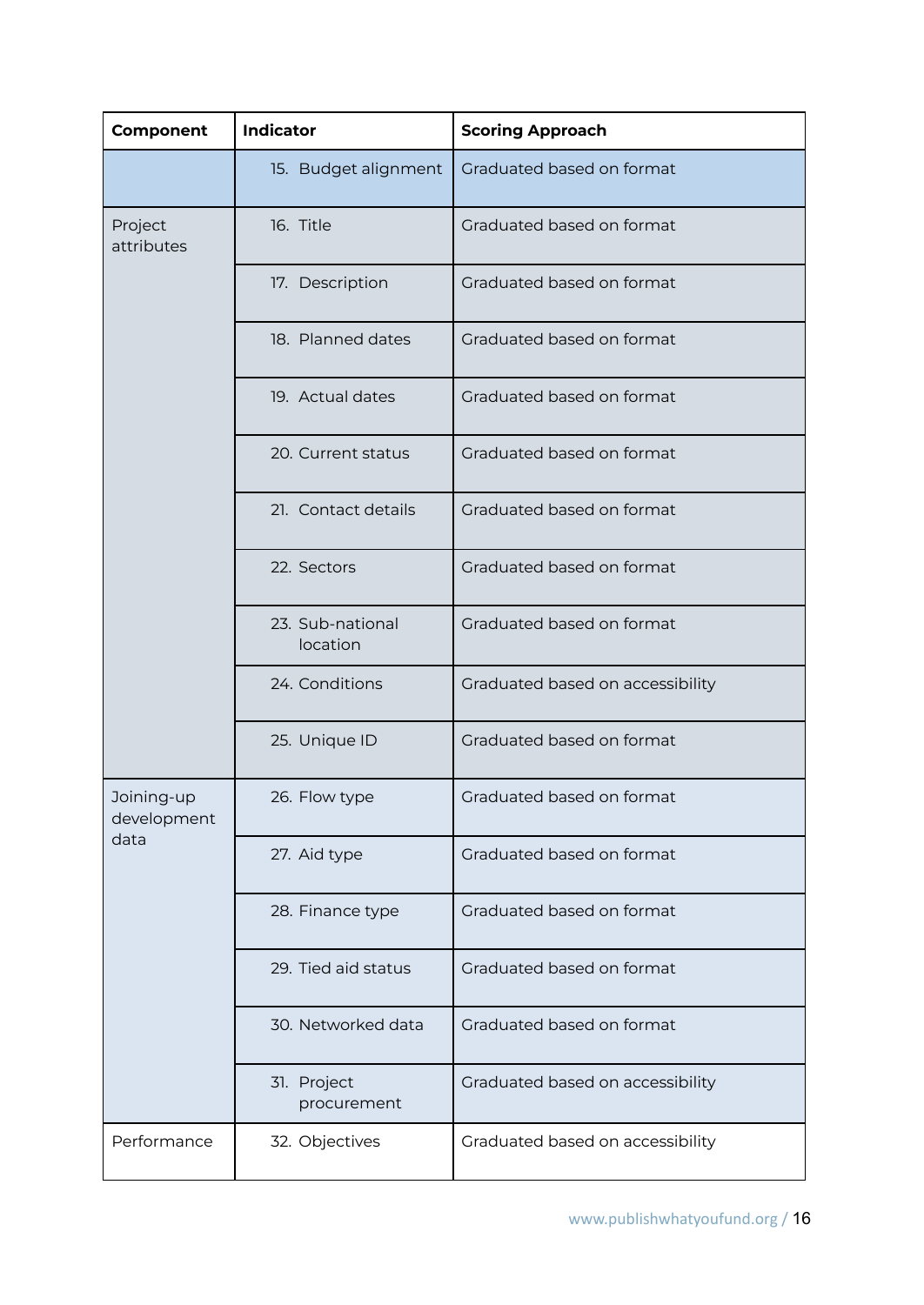| Component                                            | <b>Indicator</b>                     | <b>Scoring Approach</b>          |
|------------------------------------------------------|--------------------------------------|----------------------------------|
|                                                      | 33. Pre-project<br>impact appraisals | Graduated based on accessibility |
| 34. Reviews and<br><b>Evaluations</b><br>35. Results |                                      | Graduated based on accessibility |
|                                                      |                                      | Graduated based on format        |

## **Box 3. Approach to assessing and scoring FOIA quality**

The Global RTI Rating scores the strength of the legal framework in guaranteeing the right to information in a country. Using a 61-indicator survey, the legislation is graded on a 150-point scale. This has been adapted to the 100-point scale used in the Index. Ideally, adapting the 150-scale to our 100-point score would entail dividing the scale evenly into thirds (33.33=1–50; 66.66=51–100; and 100=101–150). However, this does not capture the diversity of the RTI Rating, because at the time of writing, only one FOIA has scored 1–39 or 136–150 on the RTI scale, meaning that much of the substantive difference among legislation is lost by simply dividing the scale evenly into thirds.

To resolve this, the three-point scale has been altered by reducing the range of the '66.66' scoring option and increasing the ranges of the '33.33' and '100' options (0=no legislation; 33.33=1–60; 66.66=61–90; and 100=91–150). Using this scale allows for greater diversity in the results, while maintaining a replicable scoring system that rewards objective progress. Though scoring organisations on a relative scale was considered, given that both the Index and the RTI Rating score organisations based on objective measures, it is not suitable to score organisations based on their performance relative to other organisations for this indicator alone.

As the RTI Rating covers FOI legislation only, this means there is a data gap for non-bilateral organisations with disclosure policies. Publish What You Fund has therefore developed a second three-point scale. It recognises that, while non-bilateral organisations may not be legally obliged to disclose their information, many of them have disclosure policies and that these should be taken into consideration. This is preferable to having a data gap or awarding them an average score for this indicator.

The scoring system used for disclosure policies is a cumulative measure of three key indicators. If an organisation's policy has all three, it scores 100. If an organisation's disclosure policy has none of the three, or no disclosure policy at all, it scores 0. The indicators are:

- **Presumption of disclosure:** To score for this indicator, a disclosure policy must have a specific clause that states disclosure as the rule, thereby requiring a compelling reason for non-disclosure (33.33 points).
- **Limitations on commercially sensitive information and sensitive internal deliberations information:** To score on this indicator, non-disclosure clauses related to these matters must (a) clearly define a legitimate interest that is being protected, (b) be limited to protecting that interest against harm, and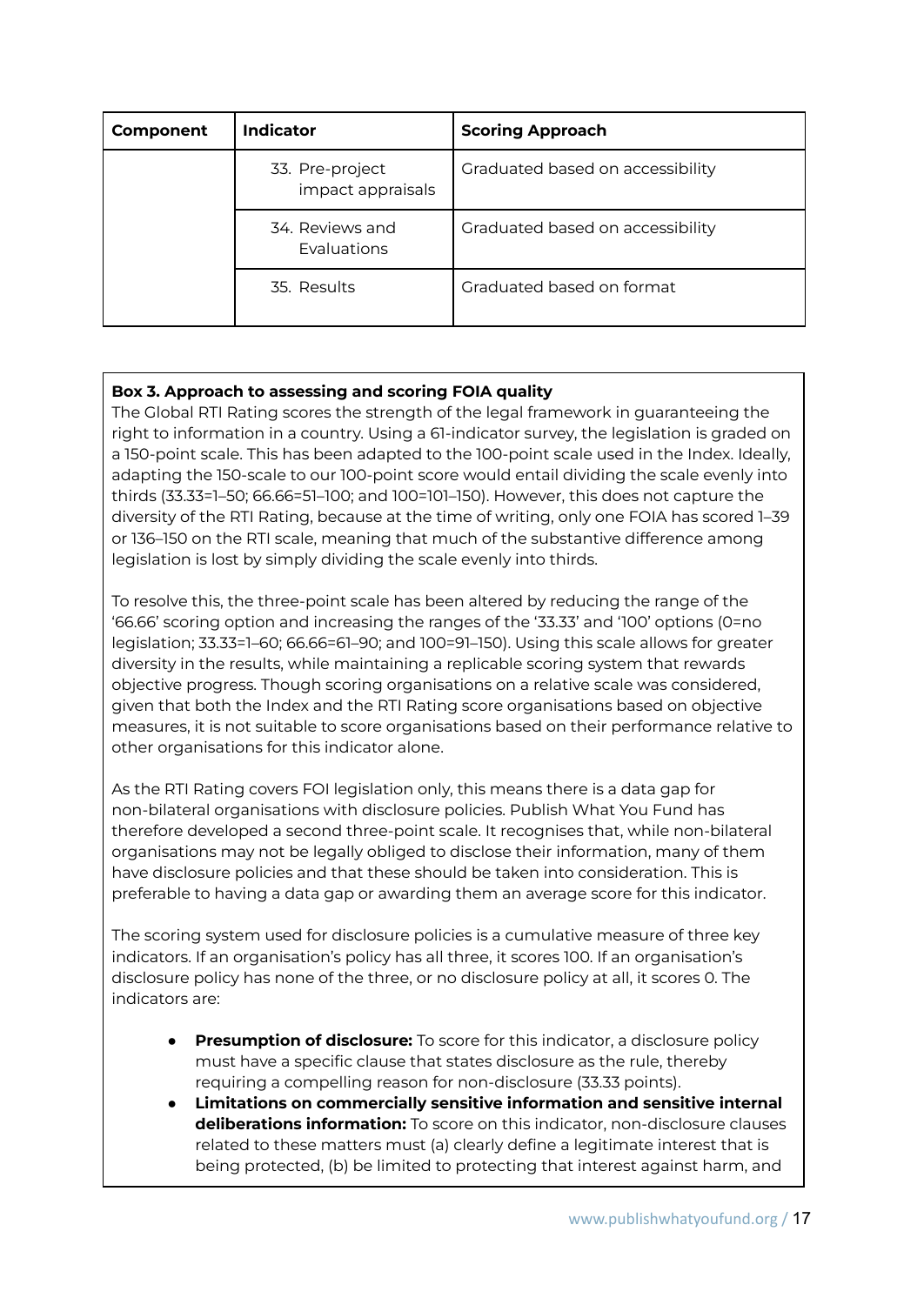(c) be subject to a public interest override (33.33 points). To score on this indicator all three sub-criteria must be met.

**Independent appeals process:** To score for this indicator, information requesters must have a right to lodge an appeal regarding the application of the disclosure policy with an independent appeals body which includes individuals that are independent from the organisation and which has the power to make decisions on how the policy has been applied in any particular case (33.33 points).

While relatively simple, this indicator reflects international best practice in maximising the right to information with the acknowledgement that organisations are required not to disclose certain types of information.

Note that in previous years, the limitations on third party information and internal deliberations were listed as separate criteria and appeals were assessed as part of the public interest override clause within each of these. The simplification in the grouping of criteria was made based on advice received from FOI experts.

# **3.2 Scoring through the manual survey**

As detailed in section **2.2. Data collection steps**, data is collected via a manual survey for indicators that are either not published to the IATI Registry or do not pass the IATI sampling. Only information that is found to be 'always' published is scored in the Index, with a maximum of 50 points allocated, depending on format. Information that is published inconsistently or only for some activities is recorded as 'sometimes' published but scored zero.

For a given indicator, if it is stated that the project information published is for 'case studies', 'some projects' or 'selected projects' then it is assumed that this information is published only 'sometimes' and the organisation is scored zero for that indicator.

For aid information to be comparable across organisations and recipient countries and for it to be useful to different users, it needs to be consistently published across a given organisation's entire portfolio. Allocating points for information that is "sometimes published" would result in over-rewarding organisations, given the small sample of activities chosen for assessment. Information that is sporadically collected and made available should be improved upon. For data that does not appear to be collected or published at all, systems or processes need to be put in place to do so. The organisations that do not publish information in the IATI Standard have their data collected via manual website checks. In some cases, the information may be published but not easily available using the menu or search functions on a website or database. Publish What You Fund's researchers will search for information but if it appears to be unavailable, will score the indicator as zero.

If our researchers cannot find a piece of information that is public and accessible, the organisations can address this during the data collection period by providing direct links to the information (see section 2.3).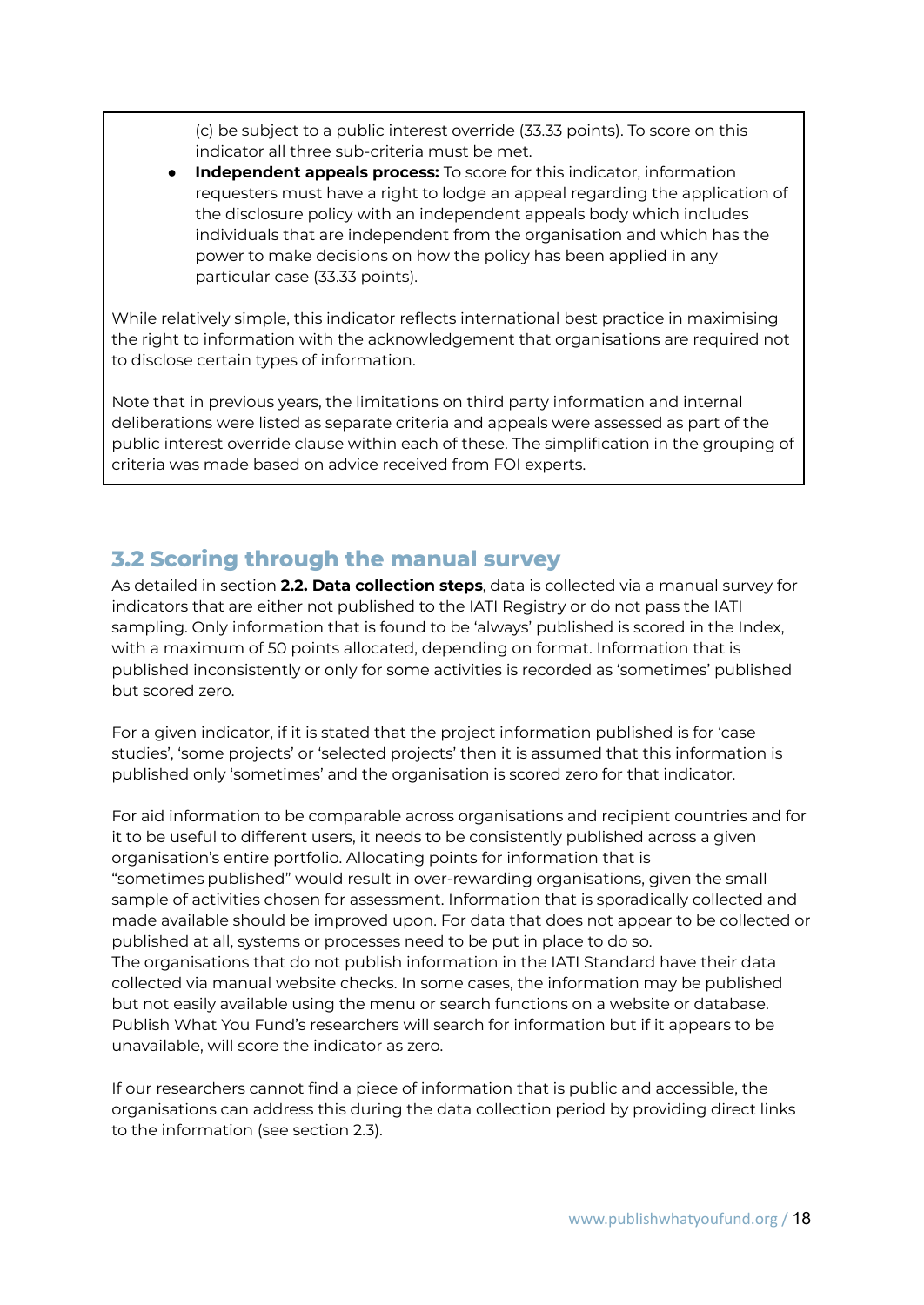# **3.3 Defining and measuring the quality of IATI data**

The quality of IATI XML data is assessed by running a series of tests on all activity and organisation data files published to the IATI Registry. These tests have been designed to assess the availability, comprehensiveness and comparability of aid information and to determine whether an organisation's IATI data conforms to the IATI Standard. Most of the tests have been derived directly from the IATI schema, which provide formats for reporting data on various fields to the IATI Registry. Some additional tests have been designed to check that data published in IATI XML is presented in a manner that allows for comparison across organisations.

These tests are compatible with versions of the IATI Standard v2.0x. The tests are no longer compatible with IATI Standard v1.x, since this version of the standard has now been deprecated by IATI.

Data quality is determined by the percentage of an organisation's total current activities published to the IATI Registry that passes the data quality tests for a given indicator. For each indicator, organisations are awarded 33.33 out of 100 points for having at least one "pass" result on the data quality tests and the remaining 66.67 points based on data quality and frequency of publication. The Networked data test includes an element that is scored slightly differently. For the organisation reference part of the test, a percentage is calculated for each activity based on the number of participating organisations that include accepted organisation references. The score for the test is the average (mean) percentage across all of the valid activities tested.

The tests return a "pass" or "fail" result for each activity (or organisation file depending on the indicator being measured) included in an organisation's data files that meet the current data requirement. For the Networked data organisation references test each activity has a percentage score rather than a "pass" or "fail" score, and these are aggregated to calculate the overall score for that test. A complete list of the tests run against data published to the IATI Registry for the Index is available in Annex 2. These tests were developed in an open consultation with Index peer reviewers and current IATI publishers. We welcome feedback on them.<sup>7</sup>

# **3.4 Defining and measuring frequency of IATI data**

Frequency refers to how often an organisation publishes information on its development activities to the IATI Registry. Publishing monthly allows an organisation to achieve the maximum indicator score of 100 points; publishing quarterly up to 95 points; and publishing less than quarterly up to 75 points. To calculate the frequency, the data quality percentage from the tracker tests is converted to points and then multiplied by a frequency multiplier. The conversion to points converts the data quality percentage to a proportion of the remaining 66.67 points still available after the 33.33 format points have been allocated. This is done by dividing by 1.5 (so, 100% would convert to 66.67 points). After converting the percentage to points, we apply a publication frequency multiplier. For monthly publication this is 1 (allowing the remaining 66.67 points to be scored, meaning a maximum of 100 points can be scored for the indicator), for quarterly it is 0.925

 $7$  Publish What You Fund ran a public consultation on the tests for the previous assessment approach in April 2017 and again in September 2019 in the run-up to the 2020 Index. We always welcome feedback and comments on further improvements. The 2017 consultation can be found here: [https://github.com/pwyf/2017-technical-consultation/issues,](https://github.com/pwyf/2017-technical-consultation/issues) the 2019 consultation can be viewed here: <https://github.com/pwyf/latest-index-indicator-definitions>. Please note that users needed to register on GitHub in order to comment on the tests; registration is free of charge.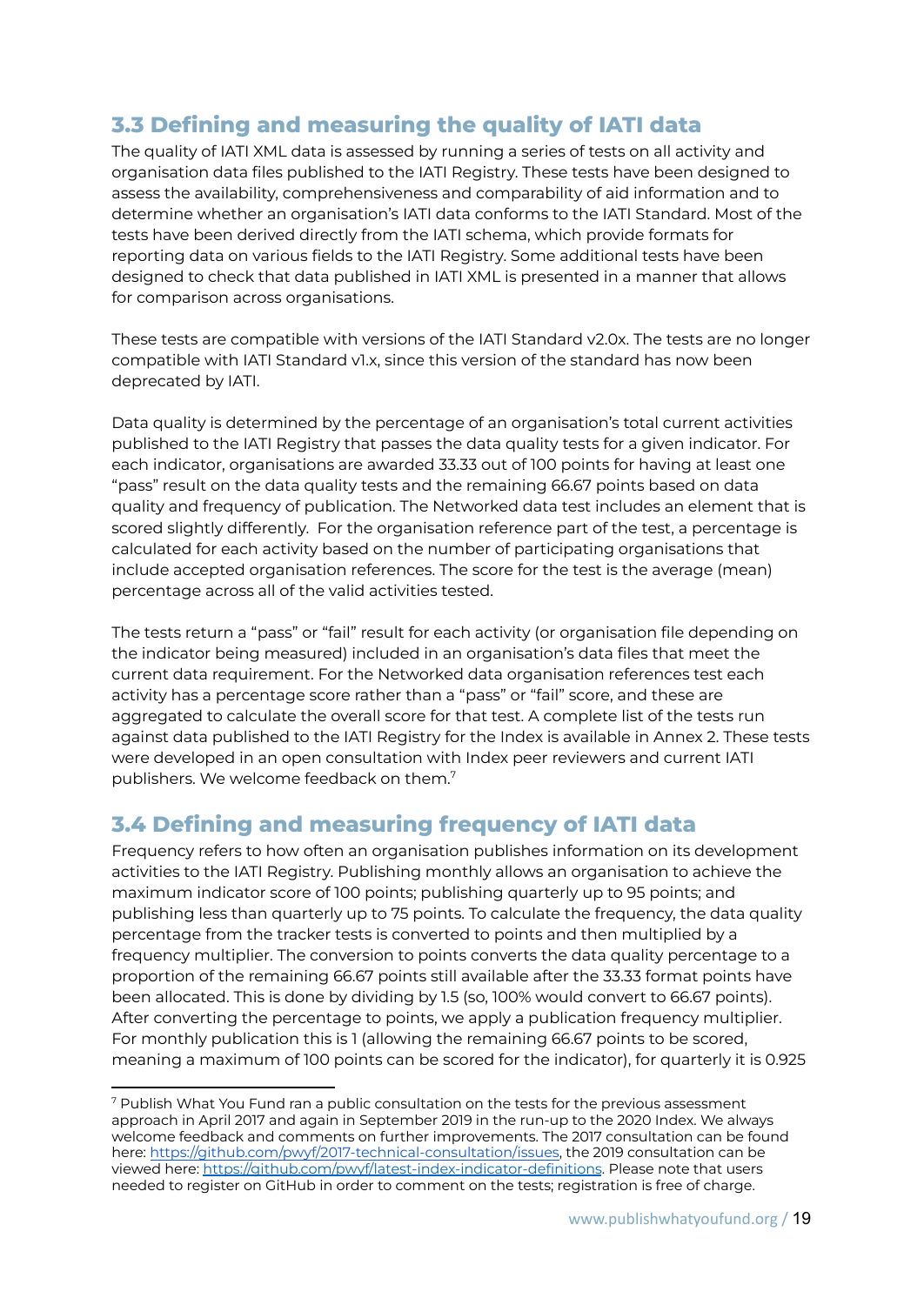(allowing a maximum of 95 points) and for less than quarterly 0.625 (allowing a maximum of 75 points).

**Example:** An organisation that publishes current data to the IATI Registry every quarter, with 80% of that current data passing the indicator tests, would receive the following score for that indicator:

- Convert the percentage to points:  $80 \div 1.5 = 53.33$
- $\bullet$  Multiply by the frequency multiplier for quarterly publication: 53.33 x 0.925 = 49.33
- Add data quality points to format points: 49.33 + 33.33 = **82.67**
- If the organisation publishes monthly, it receives the following score:
- Convert the percentage to points:  $80 \div 1.5 = 53.33$
- $\bullet$  Multiply by the frequency multiplier for quarterly publication: 53.33  $\times$  1 = 53.33
- Add data quality points to format points: 53.33 + 33.33 = **86.67**

The frequency of publication is calculated based on the IATI Dashboard methodology. Details of the methodology and the frequency of publication for existing publishers can be found at: <http://publishingstats.iatistandard.org/timeliness.html>

Note that only IATI data is scored on frequency. Publishing information to the IATI Registry allows an organisation to score more points than publishing information in other formats. This is because there are clear machine-readable logs of when data is changed, and therefore it is possible to assess frequency. This is usually not possible for data published in other formats because the information is not always time-stamped.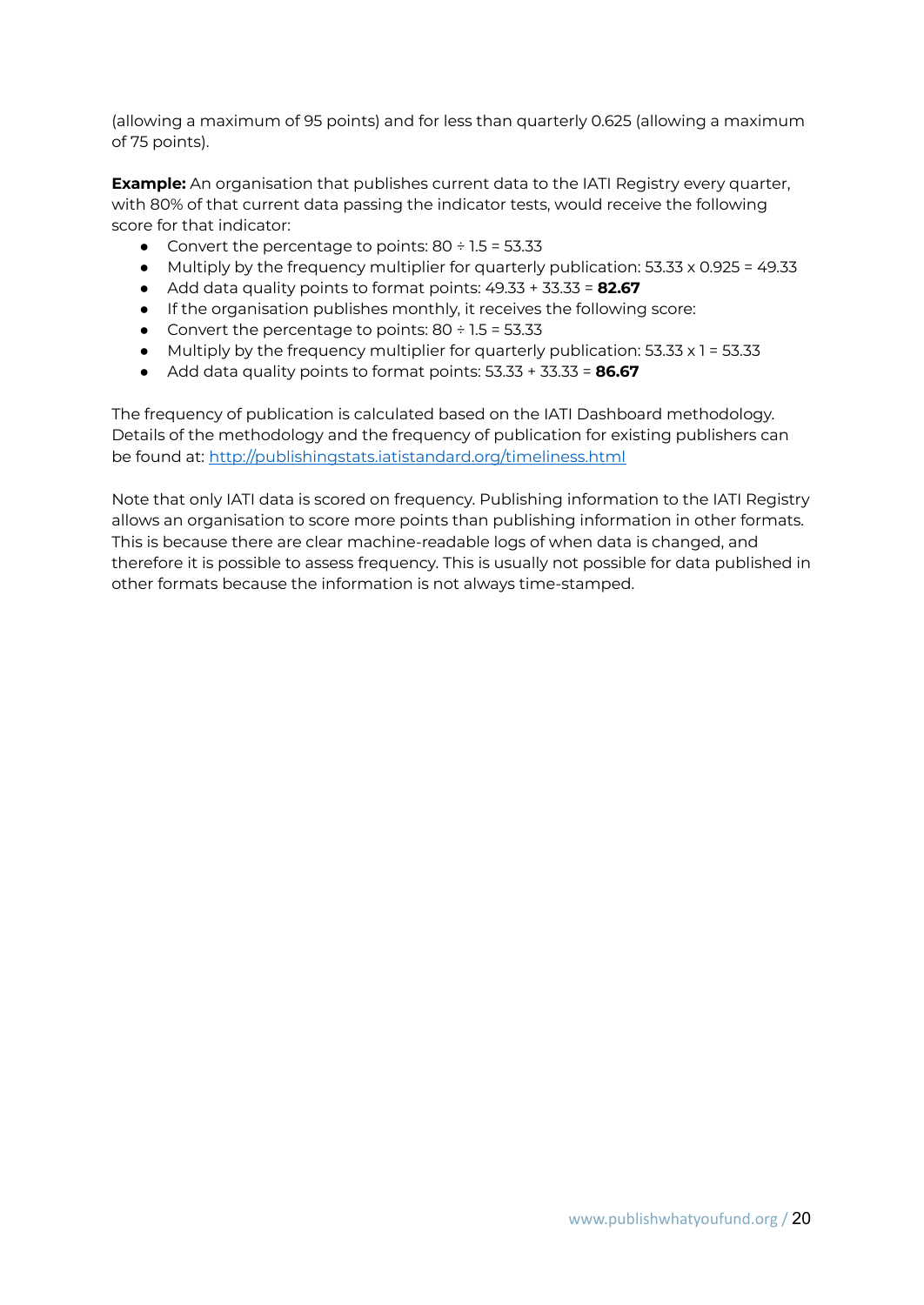# **4.0 Weighting approach**

As described in Section 3, the format of a organisation's publication, together with the weight ascribed to individual indicators, determine its overall score in the Index.

Indicator weights are determined by the component to which a given indicator belongs and the priorities identified by potential data users among organisations, governments and civil society organisations. We carried out an online data user survey as part of the review of our assessment approach and the results largely agreed with the existing weightings between components. Because of this we have not changed the component weightings and these remain the same as in the 2018 and 2020 Indexes. Commitments to aid transparency and organisation planning information remain important. However, information on individual development projects covered by the other four Index components is critical in order for information to be useful to partner country governments, civil society and other stakeholders. Weightings attached to components and indicators reflect these gaps and needs.

# **4.1 Component weights**

Organisation planning and commitments to aid transparency account for 15% of the overall weight. Finance and budgets account for 25% of the overall weight. Project attributes, Joining-up development data and Performance are equally split and each account for 20% of the overall weight.

## **Chart 1. Distribution of weight across Index components**

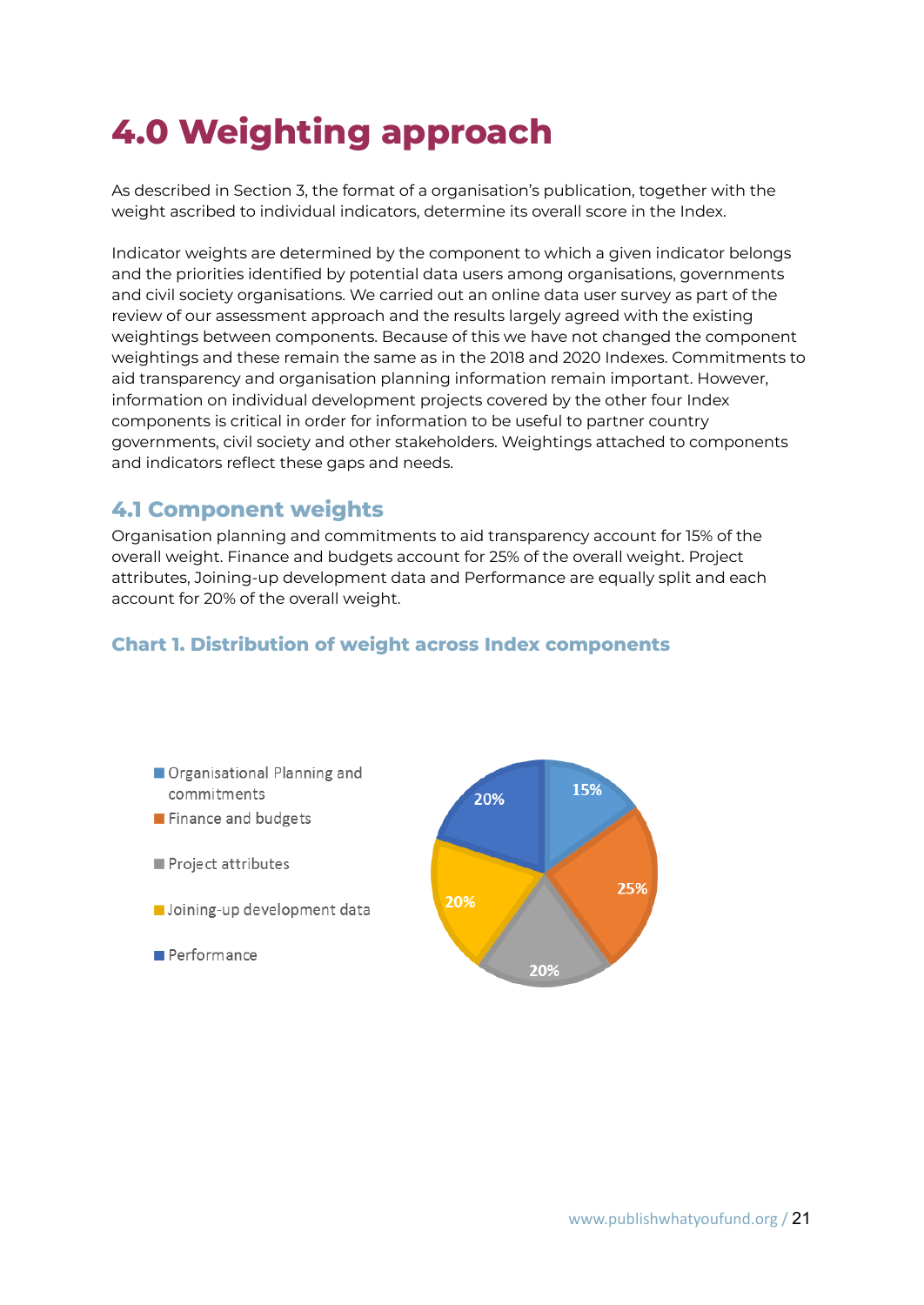# **4.2 Indicator weights**

Together, the total points available across the 35 indicators adds up to a total of 100. Each indicator differs in weight related to its respective component and to also reflect data gaps and priorities identified by potential data users.

|  |  |  | <b>Table 2: Indicator weights</b> |  |
|--|--|--|-----------------------------------|--|
|--|--|--|-----------------------------------|--|

| Component                   | Indicator                                                    | Weightings |
|-----------------------------|--------------------------------------------------------------|------------|
| Organisational planning and | 1. Quality of FOI legislation                                | 1.875      |
| commitments                 | 2. Accessibility                                             | 1.875      |
|                             | 3. Organisation strategy                                     | 1.875      |
|                             | 4. Annual report                                             | 1.875      |
|                             | 5. Allocation policy                                         | 1.875      |
|                             | 6. Procurement policy                                        | 1.875      |
|                             | 7. Strategy (country/sector)/<br>memorandum of understanding | 1.875      |
|                             | 8. Audit                                                     | 1.875      |
| Finance and budgets         | 9. Total organisation budget                                 | 4.17       |
|                             | 10. Disaggregated budget                                     | 4.17       |
|                             | 11. Project budget                                           | 3.33       |
|                             | 12. Project budget document                                  | 3.33       |
|                             | 13. Commitments                                              | 3.33       |
|                             | 14. Disbursements and expenditure                            | 3.33       |
|                             | 15. Budget alignment*                                        | 3.33       |
| Project attributes          | 16. Title                                                    | 1          |
|                             | 17. Description                                              | 3          |
|                             | 18. Planned dates                                            | 1          |
|                             | 19. Actual dates                                             | 1          |
|                             | 20. Current status                                           | 1          |
|                             | 21. Contact details                                          | 1          |
|                             | 22. Sector                                                   | 2.5        |
|                             | 23. Sub-national location*                                   | 3.5        |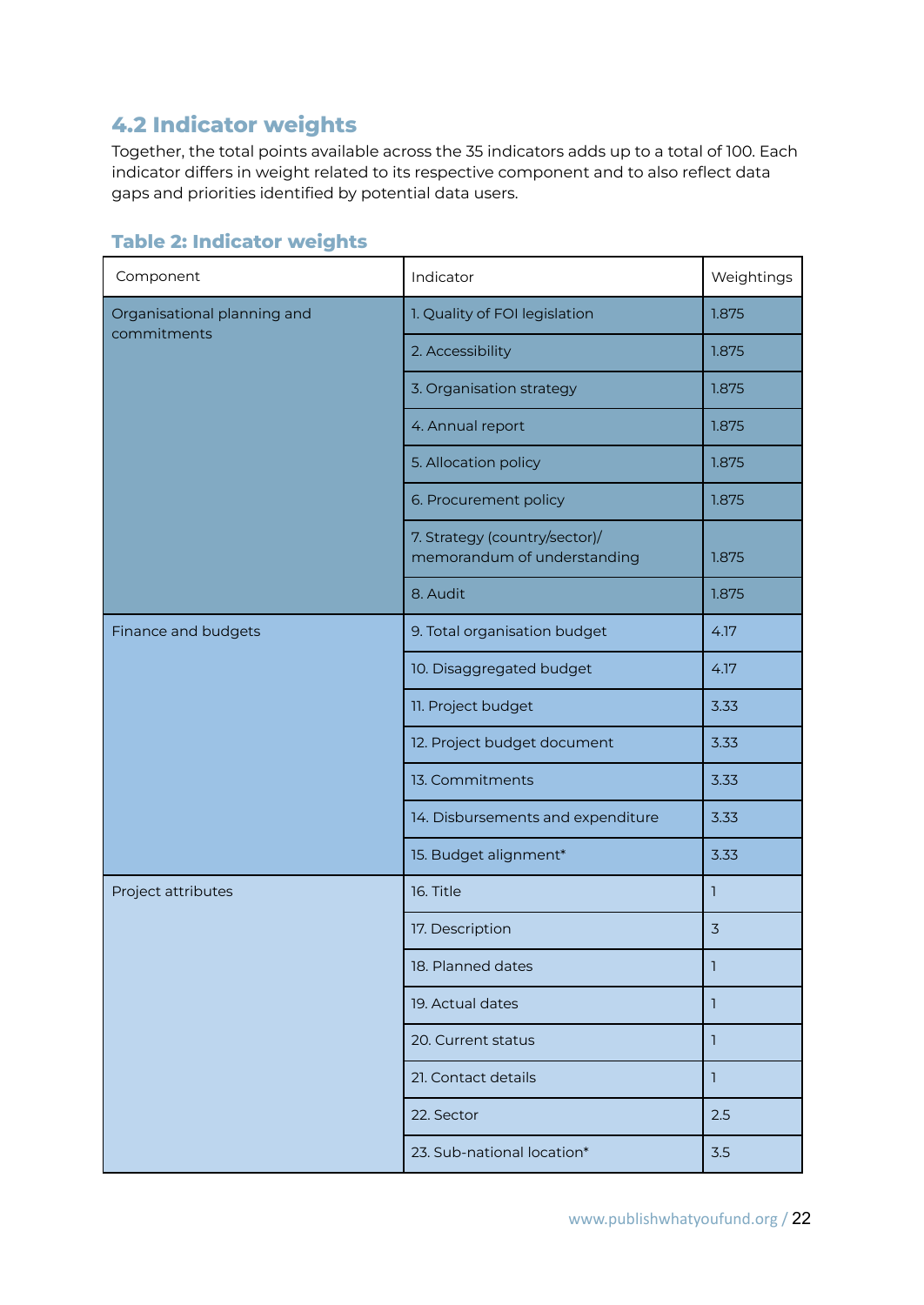|                             | 24. Conditions                   | 3.5 |
|-----------------------------|----------------------------------|-----|
|                             | 25. Unique ID                    | 2.5 |
| Joining-up development data | 26. Flow type                    | 3   |
|                             | 27. Aid type                     | 3   |
|                             | 28. Finance type                 | 3   |
|                             | 29. Tied aid status              | 3   |
|                             | 30. Networked data*              | 5   |
|                             | 31. Project procurement*         | 3   |
| Performance                 | 32. Objectives                   | 5   |
|                             | 33. Pre-project impact appraisal | 5   |
|                             | 34. Reviews and evaluations      | 5   |
|                             | 35. Results *                    | 5   |

For indicators marked with an asterisk (\*), two separate elements are expected:

#### **● Budget alignment**

This indicator has two equally weighted elements that both help align aid spending with partner countries' own budgets. First, the percentage of a capital expenditure included in a project should be declared. Second, specific sector codes should be used which are in line with partner country classifications, making it possible to automatically map organisation data against budgets. For more detail see the indicator definition in Annex 2.

#### **● Procurement**

The publication of both contracts and tenders is expected for individual projects or operations. Greater emphasis is put on the publication of contracts accounting for 66.66% of the indicator's weight (contracts account for 2.0 of the total indicator weight, tenders account for 1.0). The total weight of the procurement indicator is 3.00.

#### **● Sub-national location**

When published in the IATI format, two elements are expected, a sub-national location narrative and geo-coordinates to map the activity. These two elements are equally weighted to form the total weight of the sub-national indicator.

#### **● Networked data**

This indicator includes two elements, both of which test for information about the other organisations participating in activities. First, the names of partners implementing activities should be published (this was previously a separate indicator: Implementer). Second, standardised references should be used to identify all participating organisations in an activity (including implementers,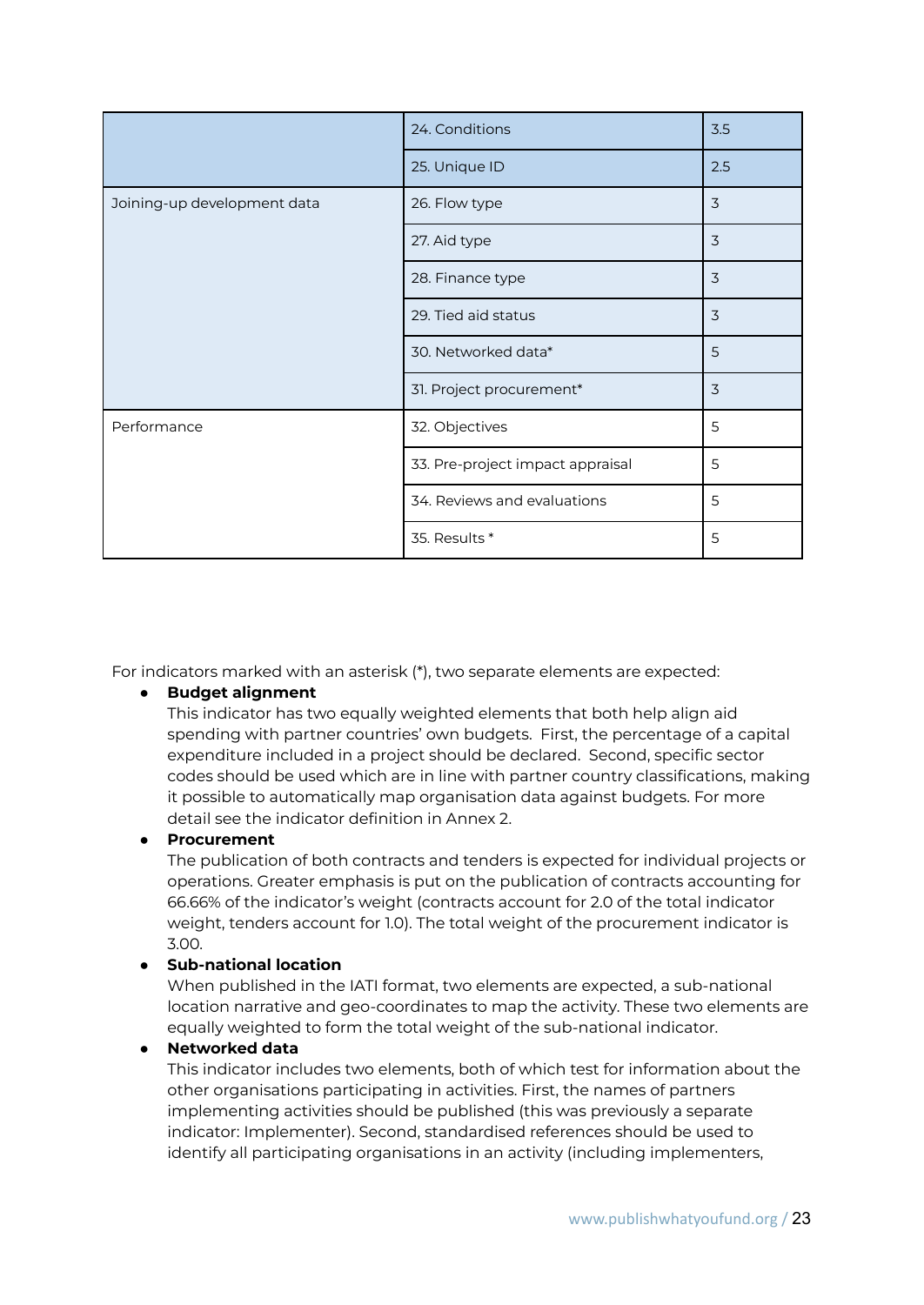funders, co-financers and accountable organisations). The scoring is split 3.33 points for the implementer name, and 1.67 points for the organisation references.

### **● Results**

When this indicator is published in the IATI format, two elements are expected. First, results data can be published using the IATI Standard. Second, results documents, providing additional information, can be published along with each project or operation.

For all 35 indicators, definitions and notes are provided in Annex 1 at the end of this document, along with the different automated tests that define data that will be accepted in Annex 2.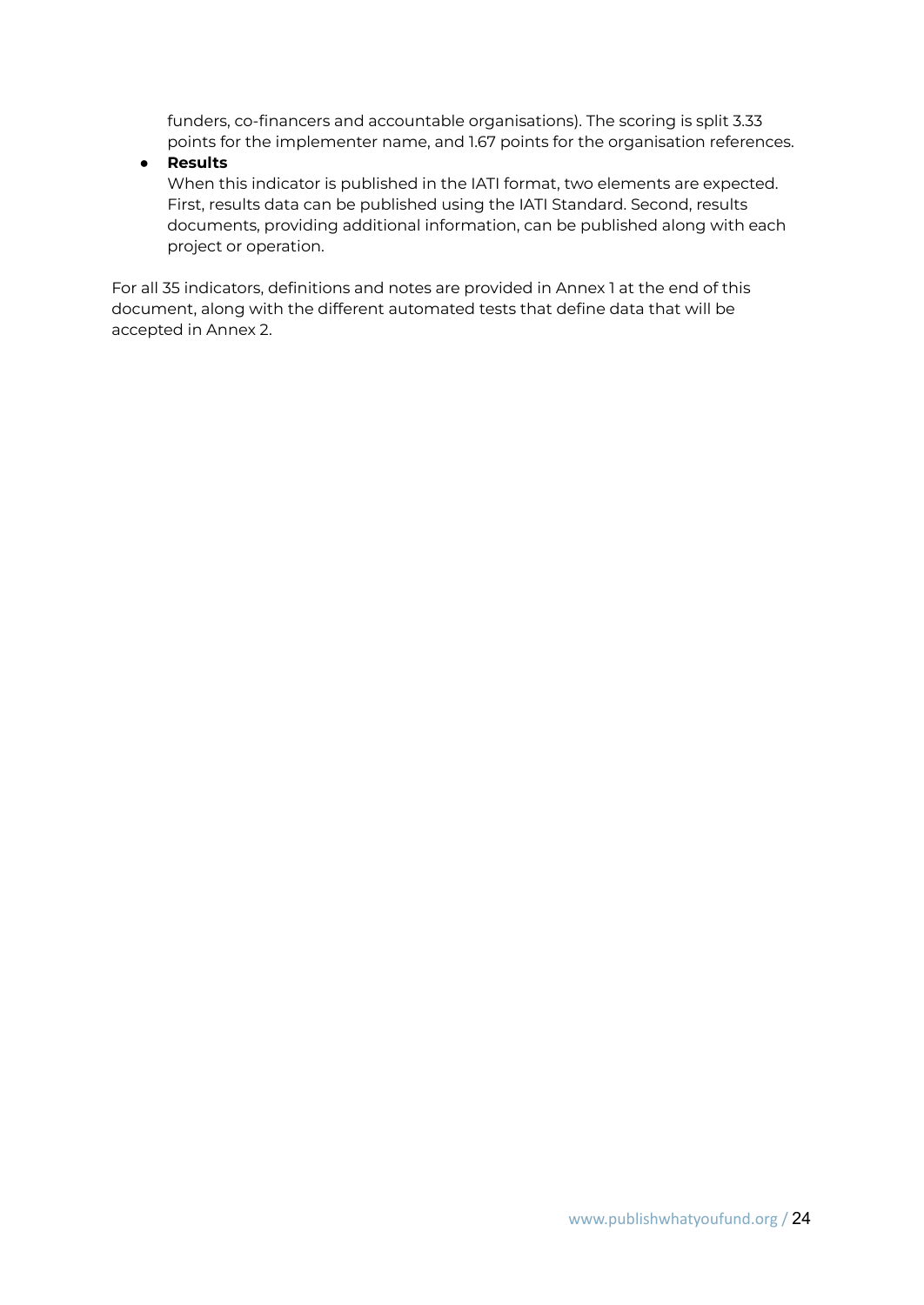# **5.0 Challenges, limitations and lessons learned**

The methodology used for the Aid Transparency Index has been developed in close consultation with development and transparency experts, taking into consideration the challenges and limitations faced in previous years and any lessons learnt. The Index nevertheless has limitations that Publish What You Fund acknowledges and invites the wider community to discuss, and provide feedback and suggestions on ways to improve where possible.

# **5.1 Scoring all organisations on all indicators**

As in previous years, all organisations are scored on all indicators. Publish What You Fund has looked carefully at how the methodology could take different models into account, but ultimately concluded that it is not possible to exclude certain indicators from some organisations and still maintain a consistent application of the scoring approach.

Organisations – bilateral agencies, international financial institutions (IFIs), multilateral institutions, foundations – are worth assessing together as they are influential providers with an explicit development or poverty reduction mandate. They mostly represent official external financing and all have an impact on partner countries and actors. They are, therefore, held to a common set of standards, within or without "official development assistance" flows.

Publish What You Fund, however, recognises that not all indicators are a direct fit with an organisation's particular business model. To help address this, the definitions for certain indicators have been amended to accept equivalent documents or information. Annex 1 lists the equivalent documents that are considered to serve similar purposes to those set out for each indicator and are therefore also accepted.

# **5.2 Nature and extent of aid and development finance flows captured in the Index**

The Index is designed to apply to a variety of aid and development stakeholders that operate in both the private and public sectors. It is designed to assess all types of official aid and development finance. In principle, the Index is designed to cover Official Development Finance (ODF) as defined by the OECD's Development Assistance Committee (DAC).<sup>8</sup> However, it can also measure the transparency of some other select flows, such as regional, south-south and triangular cooperation.

Organisations included in the Index are ultimately responsible for the publication of the entirety of their portfolio as best practice. We considered how we might measure the proportion of an organisation's total portfolio for which it publishes data (referred to as "visibility" or coverage). However, there was broad agreement among stakeholders which whom we consulted that it would be very difficult to develop a standard approach to measuring this due to the different business models and approaches to reporting among the organisations in the Index. We concluded that we will follow an iterative approach to

<sup>&</sup>lt;sup>8</sup> The definition of OOF can be found here[:](https://data.oecd.org/oda/net-oda.htm) <https://data.oecd.org/drf/other-official-flows-oof.htm>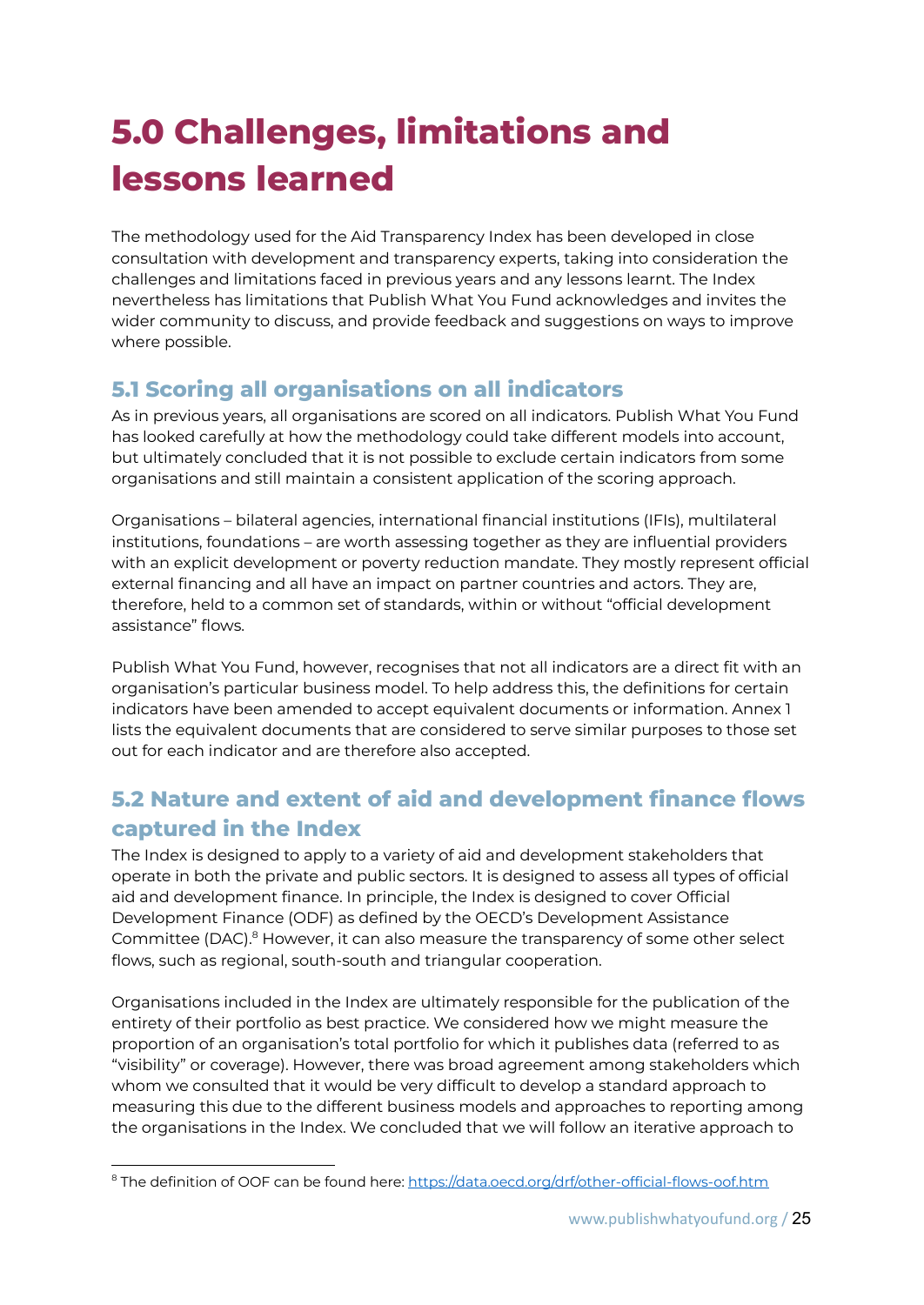assessing coverage. We will carry out investigation into the organisations included in the index, using OECD CRS data, and other methods for those organisations that don't report to the OECD, or which report different data to OECD and IATI. We will then follow up on any cases where it appears that organisations have low coverage in IATI, and get in touch with the organisations in question to seek further explanations as to what they do or don't publish in their IATI data. If we conclude that an organisation is under-reporting, we will take action such as flagging the issue (as we did with some of the regional development banks in the 2020 Index), or excluding an organisation from the Index in cases where visibility is excessively low.

## **5.3 Exemptions**

Several indicators include exemptions for particular types of activities. For example, the Pre-project impact appraisals indicator is limited to project-type interventions and other aid types, such as budget support or core contributions to multilaterals are exempt from the test. Administrative costs are related to expenses incurred in controlling or directing an organisation and have been defined as being outside of the scope of the following indicators used in the Index:

- Sub-national location
- Performance: pre-project impact appraisals; objectives; reviews and evaluations and results.
- Budget alignment
- Project procurement
- Project budget
- Project budget documents
- Networked data
- Conditions

Other exemptions are not addressed in the Index. We recognise that there are often legitimate reasons for excluding specific information (or sometimes entire projects) from publication where it may cause material and/or direct harm. However, we do not accept that some organisations should not be measured against these indicators; rather all organisations should publish to all indicators with exclusions or redactions as necessary.

The principle we have adopted is that exclusions should be transparently stated at the time of publishing. These exclusions should nevertheless remain exceptions and should relate to specific types of information, to allow them to be challenged where they do not appear to be warranted, whilst still ensuring the purpose of legitimate exclusions is not compromised. For instance, if contracts contain commercially sensitive information, Publish What You Fund would still expect the contract to be published with redactions and the reasons for those redactions provided, including an explanation as to why publishing the information will cause material and/or direct harm. Likewise, the identities of some implementing partners could be redacted for security reasons in certain contexts and project types, however, a blanket policy of confidentiality of implementing partners will not be scored as transparent.

The IATI Standard allows for exemptions if the reasons are stated in an exclusions policy document, or in the Exclusions section of the IATI publisher information page. However, stating exemptions for specific projects is currently not possible within the existing Standard. Organisations can contact the IATI Secretariat directly to address the issue of project-specific exemptions in a future upgrade of the IATI Standard.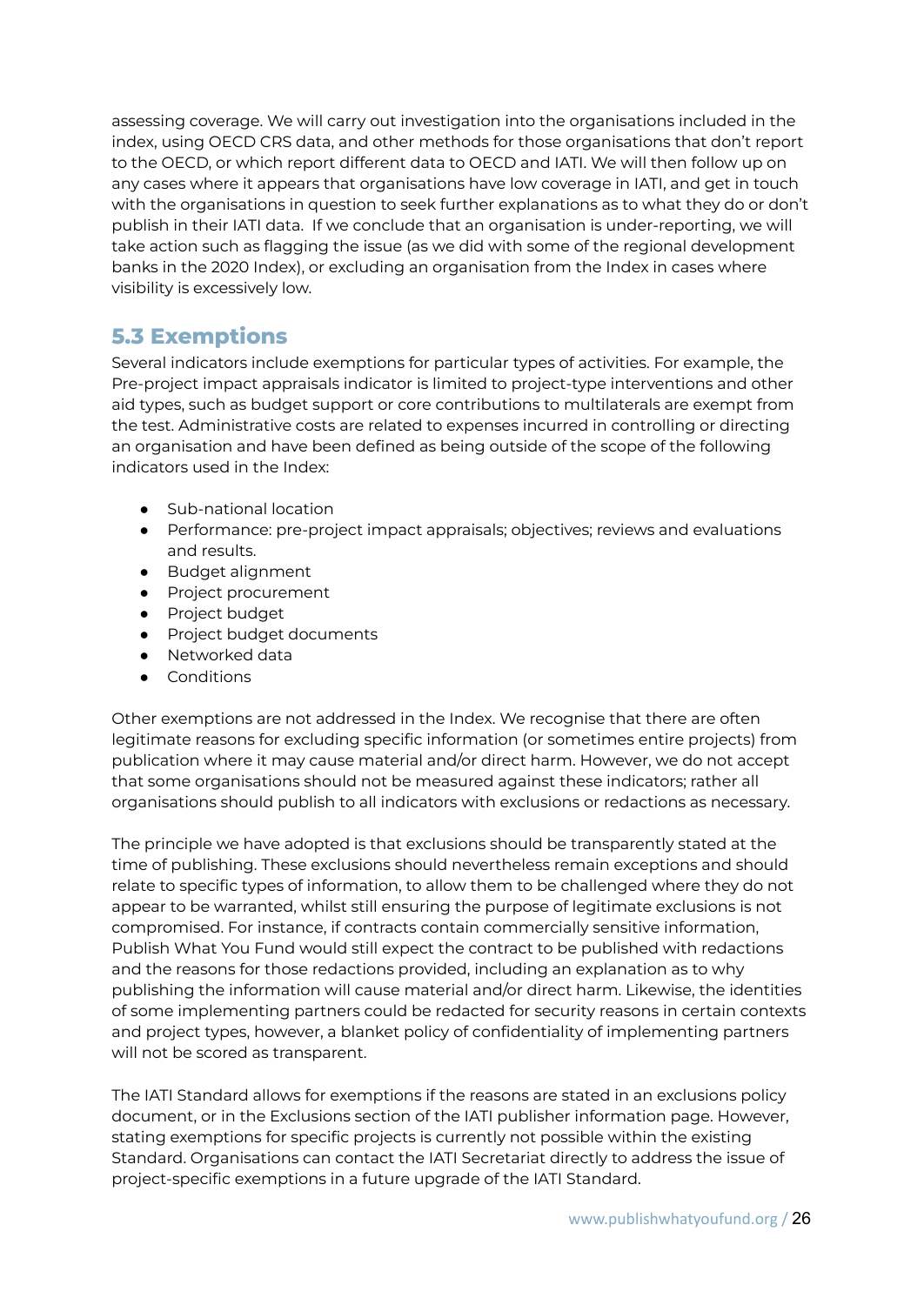# **5.4 Limitations of the manual survey**

A number of organisations still do not publish comprehensive data on individual projects or operations, or do so in an unstructured format. This makes it impossible to get a sense of how representative and comprehensive the data collected through the manual survey is. There are still limits to cross-checking comprehensiveness (i.e. if information is "always", "sometimes" or "not published") of publication in formats other than the IATI Standard (see page 20).

Therefore, the data collection process for the manual survey takes a purposive sampling approach. This means data is sampled for an organisation's largest recipient country. Publish What You Fund recognises that this approach may not be free from bias but is likely to produce more consistent data than a random sampling approach, which might, for example, include countries where there are few activities to sample.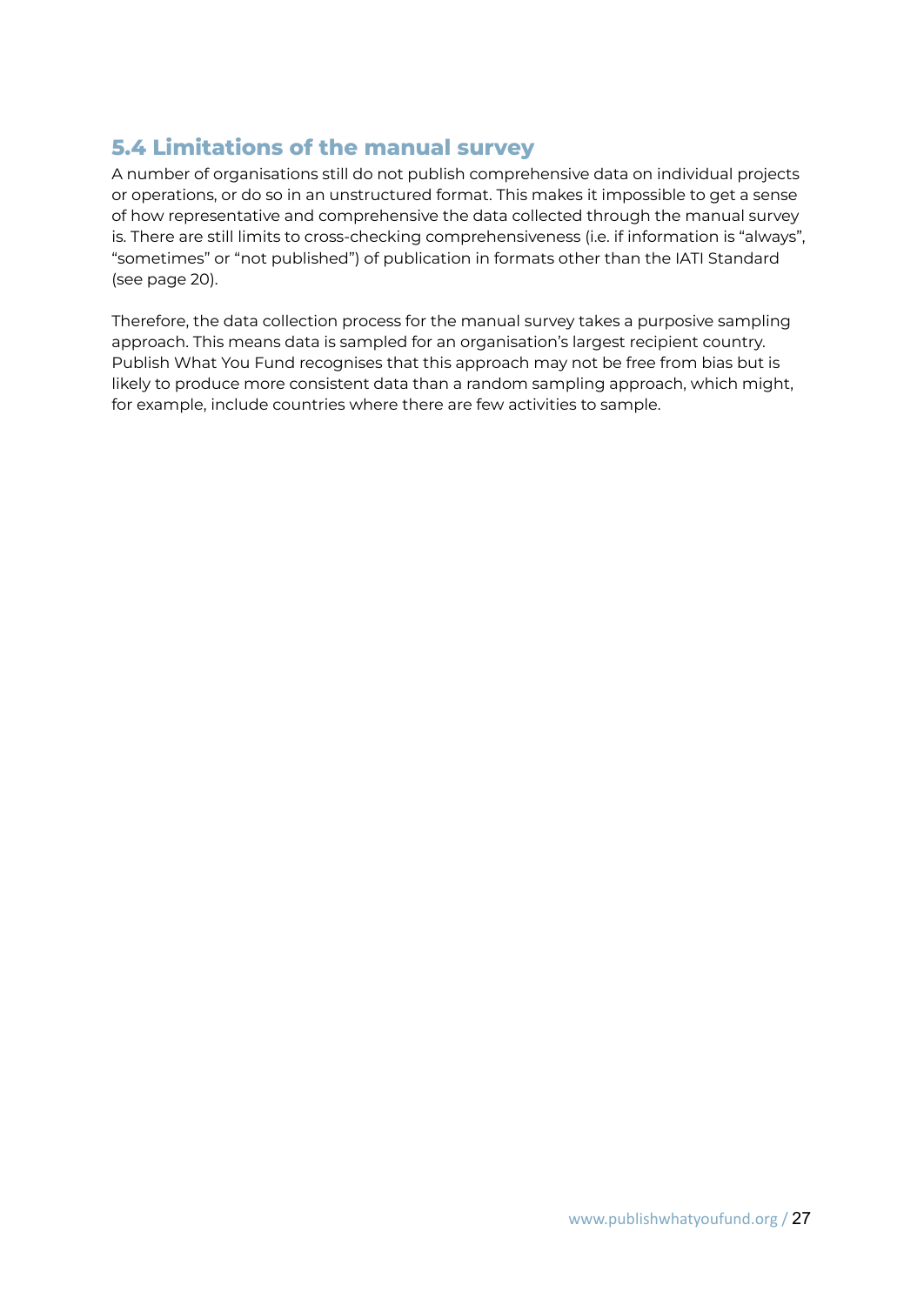# **6.0 Challenges of automating IATI data quality assessment**

The Aid Transparency Tracker is used to run data tests for organisations that publish to the IATI Registry and is a complex piece of software. Naturally, there are some challenges when automating the testing of data across different organisations and we are continuing to learn lessons and make improvements. The full list of tests is available in Annex 2.

# **6.1 Designing data quality tests**

Data quality tests have been designed to assess the availability, comprehensiveness and comparability of aid information and to determine whether an organisation's IATI data conforms to the IATI Standard. The majority of the tests have been derived directly from the IATI schemas, which provide a common format for reporting data to the IATI Registry. Some additional tests have been designed to check that data published to IATI is presented in a manner that allows for comparison across organisations.

Based on the feedback received in the 2017 and 2021 methodology reviews and the 2019 online consultation, several methodological changes were made to the data quality tests in order to improve the quality of the automated assessment of IATI data. Information on the public consultations, the feedback received and Publish What You Fund's responses are available at: <https://github.com/pwyf/2017-technical-consultation/issues> and [https://github.com/pwyf/latest-index-indicator-definitions.](https://github.com/pwyf/latest-index-indicator-definitions)

### **Clarifying the methodology of the automated assessment to organisations and partner organisations**

Explaining the process for automatically collecting and assessing IATI XML data is challenging. Indicator scoring guidelines and details of the tests underlying the automated assessment are made available on Publish What You Fund's website and on the tracker during data collection.

Publish What You Fund is happy to provide clarifications to organisations and CSOs on how scores from the automated tests are combined with those from the survey, particularly so that organisations can understand the gaps in their data and identify areas for improvement.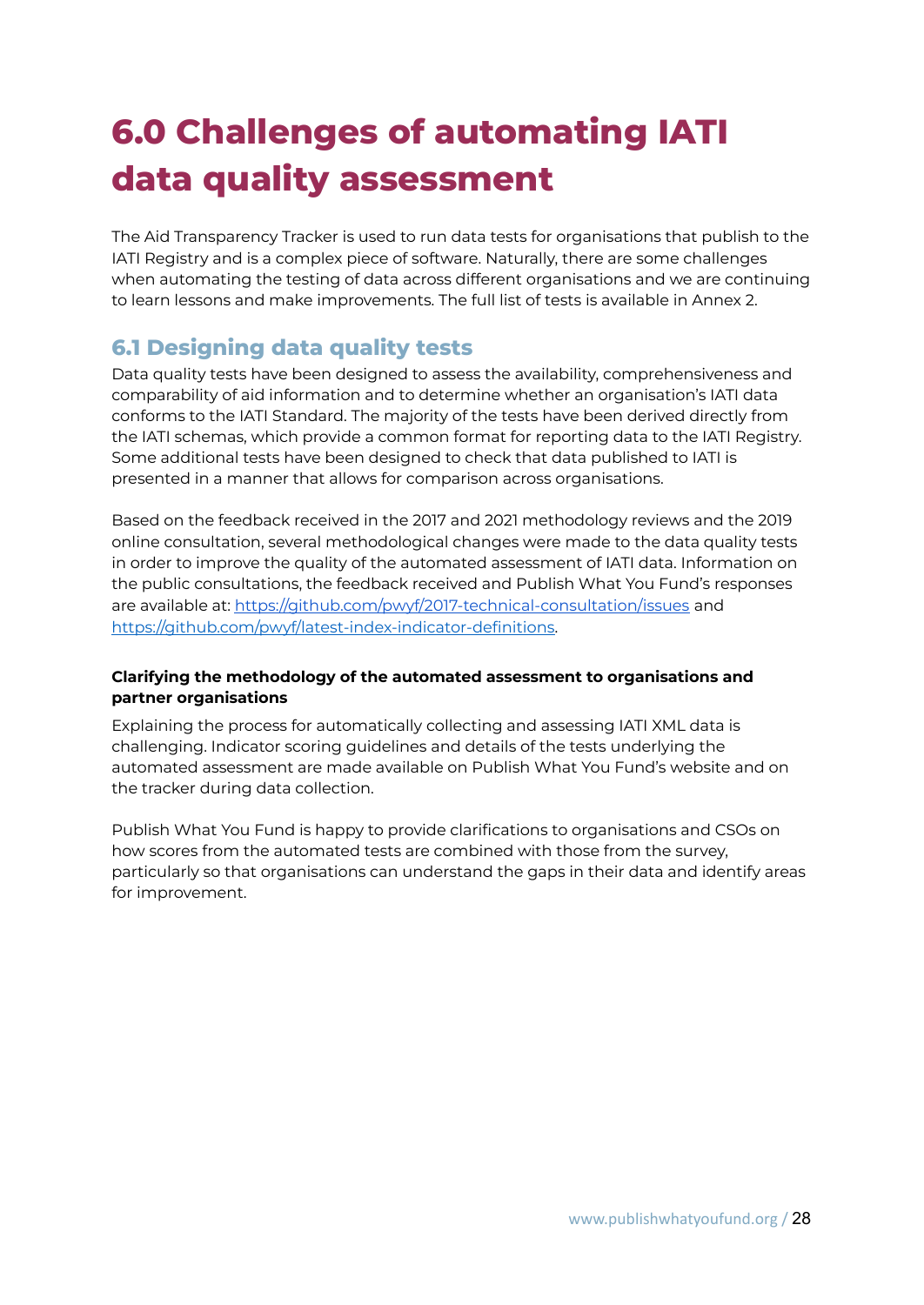# **Annex 1 - Indicator definitions**

| <b>Indicator</b>                 | <b>Survey question</b>                                                                                       | <b>Definition</b>                                                                                                                                                                                                                                                                                                                                                                                                                                                                                                               | <b>Additional definitions and notes</b>                                                                                                                                                                                                                                                                                                                                                                                                                                                                                                                                                                                                                                                                                                     |
|----------------------------------|--------------------------------------------------------------------------------------------------------------|---------------------------------------------------------------------------------------------------------------------------------------------------------------------------------------------------------------------------------------------------------------------------------------------------------------------------------------------------------------------------------------------------------------------------------------------------------------------------------------------------------------------------------|---------------------------------------------------------------------------------------------------------------------------------------------------------------------------------------------------------------------------------------------------------------------------------------------------------------------------------------------------------------------------------------------------------------------------------------------------------------------------------------------------------------------------------------------------------------------------------------------------------------------------------------------------------------------------------------------------------------------------------------------|
|                                  | <b>Organisational planning and commitments</b>                                                               |                                                                                                                                                                                                                                                                                                                                                                                                                                                                                                                                 |                                                                                                                                                                                                                                                                                                                                                                                                                                                                                                                                                                                                                                                                                                                                             |
| 1. Quality of FOI<br>legislation | Quality of Freedom of<br>Information Act (FOIA)<br>or disclosure policy<br>(Access to Information<br>Policy) | The definition used in the Global RTI Rating is<br>that it has to be a law in the strict sense. It<br>must include the right of access to<br>information, this right has to be enforceable<br>and there must be compliant, court and high<br>court appeal possibilities. Decrees are<br>included if they meet the same standards. In<br>addition, the FOIA must be in use for at least<br>the executive part of the government;<br>therefore, FOIAs which are only adopted,<br>approved or still in draft form are not counted. | For multilateral organisations, international finance<br>institutions (IFIs) and private foundations, a disclosure or<br>transparency policy is accepted as equivalent to a FOIA.<br>Publish What You Fund completes an assessment of the<br>quality of these disclosure policies based on the<br>overarching approach taken in the Global RTI Rating.                                                                                                                                                                                                                                                                                                                                                                                      |
| 2. Accessibility                 | Does this organisation<br>promote access and use<br>of its aid information?                                  | The overall accessibility of aid information<br>through the organisations' portals, project<br>databases or searchable data sources. These<br>are scored using three criteria: 1) the portal<br>allows free, bulk export of data; 2) it contains<br>detailed disaggregated data; 3) the data is<br>published under an open licence.                                                                                                                                                                                             | Data sources can be the organisations' own aid portals,<br>publicly accessible databases or websites - accessed in<br>that order. The portal or database must include<br>information on current activities for the countries or<br>sectors the organisation is working in rather than just one<br>individual country/sector or a selected group. It should<br>contain information on at least five of the activity-level<br>indicators, at least one of which should cover financial<br>information.<br>The same data source is used for all three checks. For<br>example, if the aid portal does not state that the data is<br>published under an open licence, this is not checked<br>elsewhere on the organisation's project database or |

## **Table 3: Definitions used for the 35 indicators**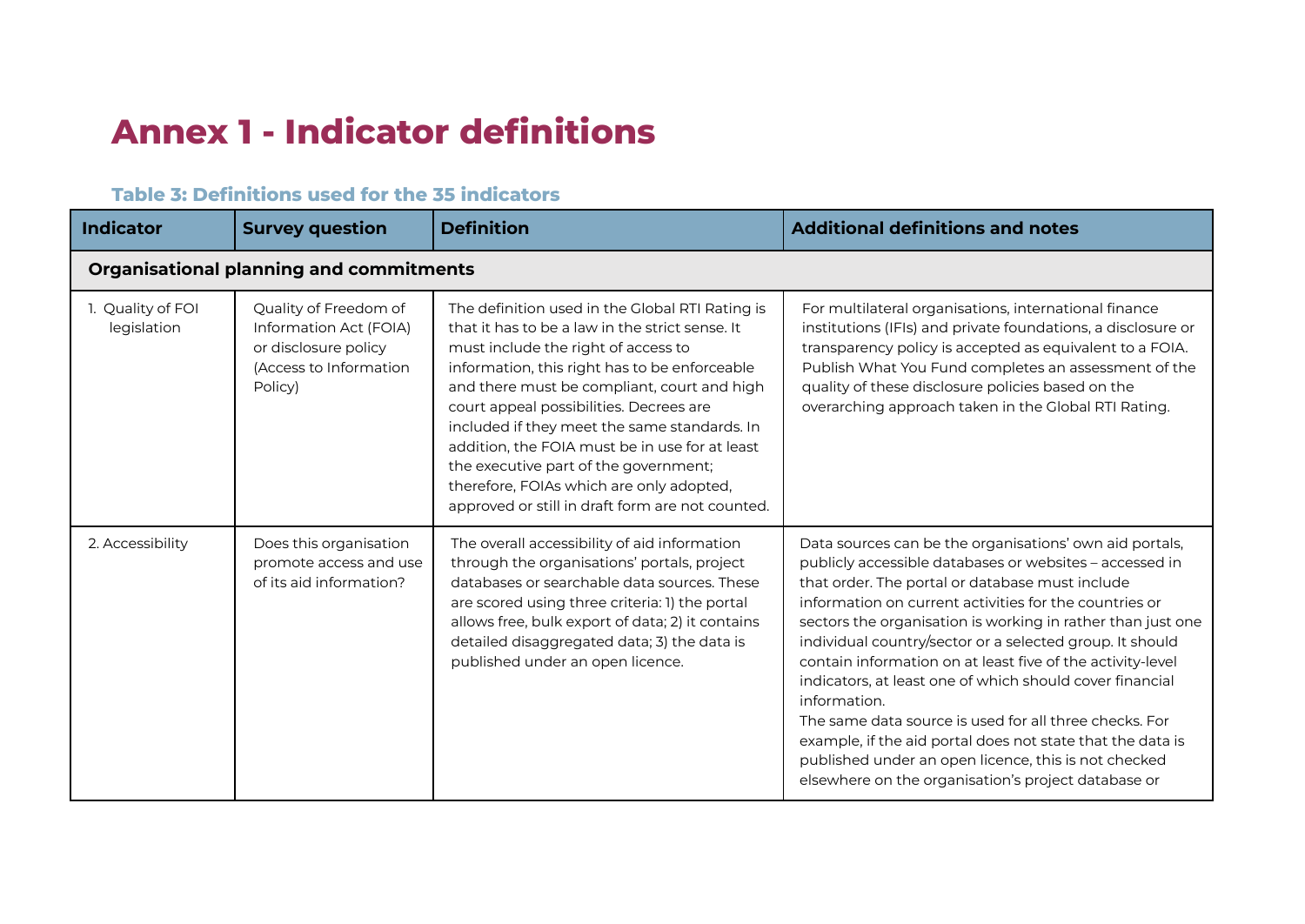| <b>Indicator</b>            | <b>Survey question</b>                                                 | <b>Definition</b>                                                                                                                                                                                                                                                                  | <b>Additional definitions and notes</b>                                                                                                                                                                                                                                                                                                                                                                                                                                                                                                                                                            |
|-----------------------------|------------------------------------------------------------------------|------------------------------------------------------------------------------------------------------------------------------------------------------------------------------------------------------------------------------------------------------------------------------------|----------------------------------------------------------------------------------------------------------------------------------------------------------------------------------------------------------------------------------------------------------------------------------------------------------------------------------------------------------------------------------------------------------------------------------------------------------------------------------------------------------------------------------------------------------------------------------------------------|
|                             |                                                                        |                                                                                                                                                                                                                                                                                    | website. If the organisation's website is the data source<br>then it cannot score on the "free bulk export" criterion.<br>If a portal allows bulk export through its API but not<br>through its web-user interface, this is accepted as<br>allowing free, bulk export of data.<br>Note that raw IATI files are not accepted for this indicator<br>as the underlying principle behind it is to assess what<br>organisations are doing to promote access and use of<br>their aid information. Information published to the IATI<br>Registry is taken into account for the publication<br>indicators. |
| 3. Organisation<br>strategy | Does this organisation<br>publish an overarching<br>strategy document? | An overarching strategy document explains<br>the general approach and policies of the<br>organisation towards international<br>development. This should be forward looking.<br>The IATI reference for this indicator is:<br>Institutional strategy paper (document code =<br>B02). | For organisations whose primary mandate is not<br>development, a document clarifying its overarching<br>development strategy is accepted. This information<br>needs to be forward looking.                                                                                                                                                                                                                                                                                                                                                                                                         |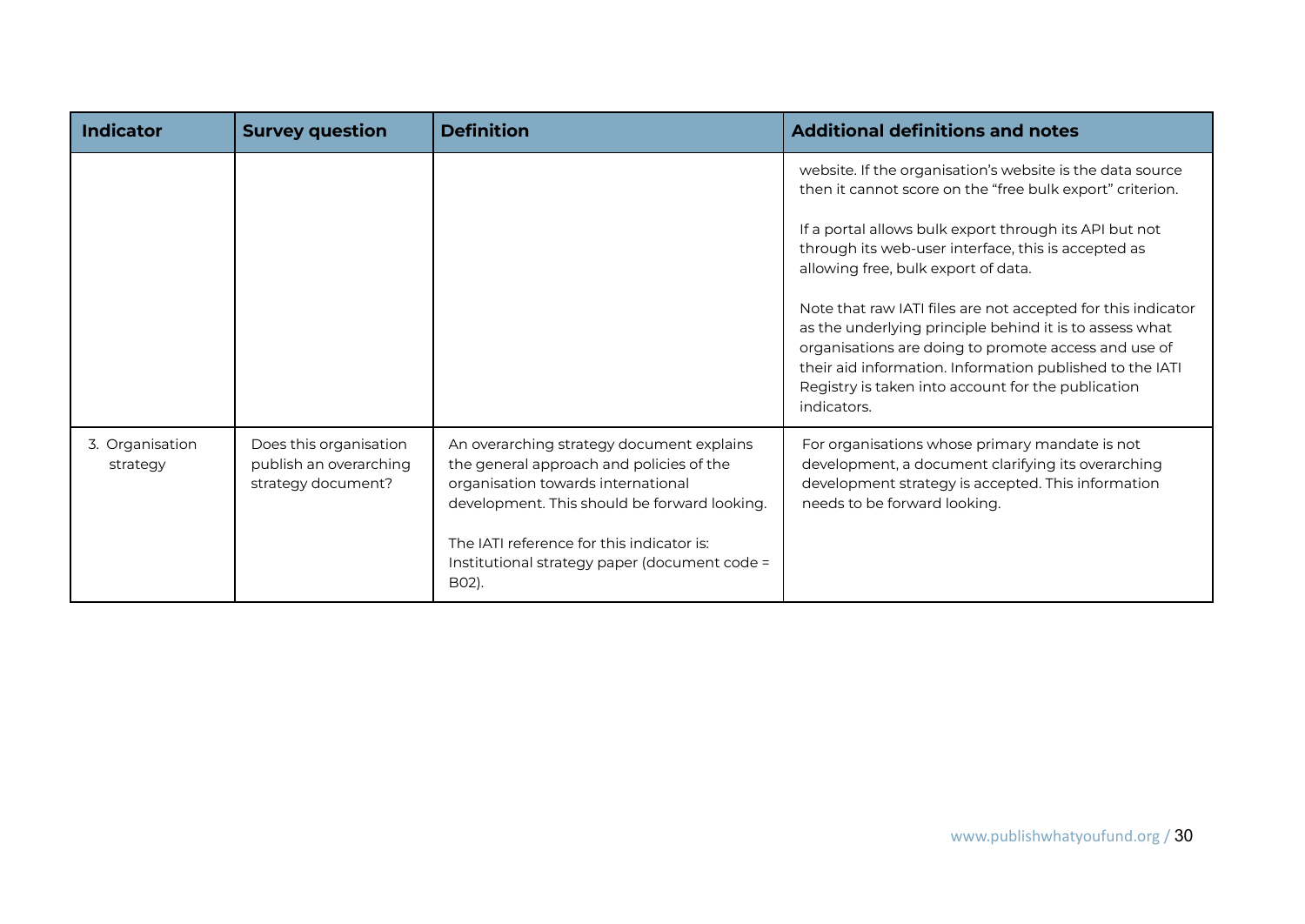| <b>Indicator</b>         | <b>Survey question</b>                                           | <b>Definition</b>                                                                                                                                                                                                                                                                                                                                                                                                                                                                    | <b>Additional definitions and notes</b>                                                                                                                                                                               |
|--------------------------|------------------------------------------------------------------|--------------------------------------------------------------------------------------------------------------------------------------------------------------------------------------------------------------------------------------------------------------------------------------------------------------------------------------------------------------------------------------------------------------------------------------------------------------------------------------|-----------------------------------------------------------------------------------------------------------------------------------------------------------------------------------------------------------------------|
| 4. Annual report         | Does this organisation<br>publish an annual<br>report?           | Annual reports outline basic (normally<br>aggregate) information about how aid was<br>spent in the previous year, broken down by<br>sector and/or country. This should be<br>backward looking.<br>Annual reports that are up to date within their<br>regular cycle, i.e. the organisation publishes an<br>annual report a year behind, the most recent<br>document within this time frame are<br>accepted.<br>The JATI reference for this indicator is: Annual                       | To score for this indicator, the annual report needs to<br>include details of where the organisation is spending its<br>resources and the information needs to cover current<br>activity period.                      |
|                          |                                                                  | report (document code = B01).                                                                                                                                                                                                                                                                                                                                                                                                                                                        |                                                                                                                                                                                                                       |
| 5. Allocation policy     | Does this organisation<br>publish its aid allocation<br>policy?  | Aid allocation policies are the detailed policy<br>documents by which the organisation chooses<br>where to spend its resources, i.e. on particular<br>countries or themes. Relatively general<br>documents or web pages outlining which<br>countries, themes and institutions the agency<br>will fund are accepted, as long as this is<br>forward-looking and not wholly retrospective.<br>The JATI reference for this indicator is: Aid<br>allocation policy (document code = B04). | For organisations such as IFIs and private foundations,<br>which do not have an "aid allocation" policy, equivalent<br>documents are accepted; for example, "investment<br>strategy/policy" or "grant-making policy". |
| 6. Procurement<br>policy | Does this organisation<br>publish its procurement<br>procedures? | An organisation's procurement procedures<br>explain the process used to tender and<br>contract (invite bids for) goods and services.<br>This must fully explain the criteria on which<br>decisions are made and could be in a single                                                                                                                                                                                                                                                 | For IFIs, which are often demand-driven, this is<br>understood as their investment policy. For private<br>foundations, this is their grant making policy.                                                             |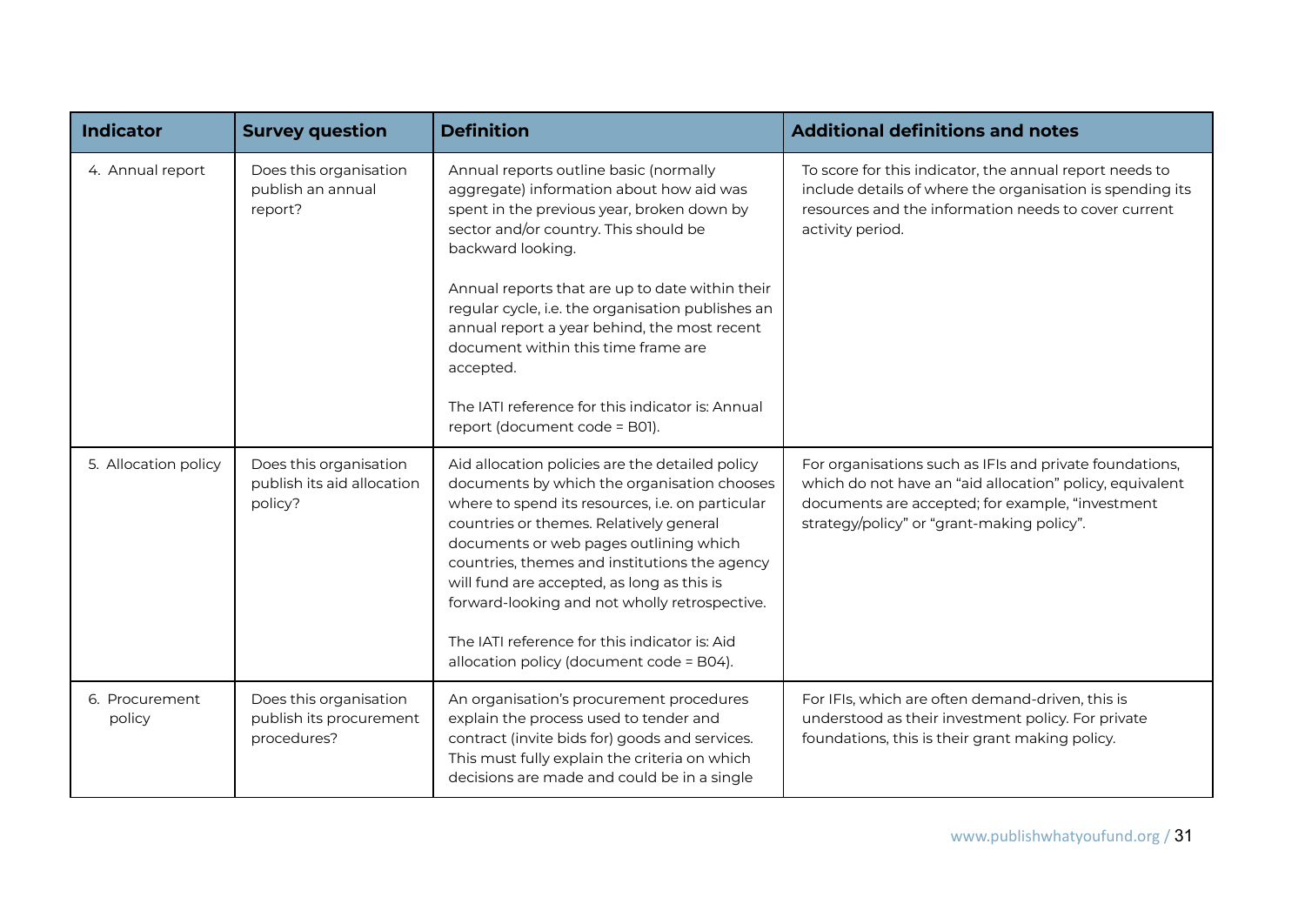| <b>Indicator</b>                                                    | <b>Survey question</b>                                                                                                           | <b>Definition</b>                                                                                                                                                                                                                                                                                                                                                                                                                                                                                                                                                                                                                                                                                                                                                                                        | <b>Additional definitions and notes</b>                                                                                                                                                                                                                                                                                                                                                                                                                                                                                                                                                                                                                                                                                                                                                                                                                                                                                                                                                                                                               |
|---------------------------------------------------------------------|----------------------------------------------------------------------------------------------------------------------------------|----------------------------------------------------------------------------------------------------------------------------------------------------------------------------------------------------------------------------------------------------------------------------------------------------------------------------------------------------------------------------------------------------------------------------------------------------------------------------------------------------------------------------------------------------------------------------------------------------------------------------------------------------------------------------------------------------------------------------------------------------------------------------------------------------------|-------------------------------------------------------------------------------------------------------------------------------------------------------------------------------------------------------------------------------------------------------------------------------------------------------------------------------------------------------------------------------------------------------------------------------------------------------------------------------------------------------------------------------------------------------------------------------------------------------------------------------------------------------------------------------------------------------------------------------------------------------------------------------------------------------------------------------------------------------------------------------------------------------------------------------------------------------------------------------------------------------------------------------------------------------|
|                                                                     |                                                                                                                                  | procurement policy document or attached to<br>each tender.<br>The IATI reference for this indicator is:<br>Procurement policy and procedure<br>(document code = B05).                                                                                                                                                                                                                                                                                                                                                                                                                                                                                                                                                                                                                                    | For organisations that do not undertake procurement<br>related to aid projects (e.g. if procurement is undertaken<br>by grantees or other implementing agencies), a<br>statement explicitly clarifying this is required, as well as<br>the overall policy for procuring goods and services at the<br>headquarter level.                                                                                                                                                                                                                                                                                                                                                                                                                                                                                                                                                                                                                                                                                                                               |
| 7. Strategy<br>(country/ sector)<br>& memoranda of<br>understanding | Does this organisation<br>publish the country<br>strategy paper or<br>memoranda of<br>understanding for this<br>partner country? | For this indicator country strategies and MoU's<br>are taken together. A country or sector<br>strategy will be accepted. Where one cannot<br>be found, a MoU signed by the aid<br>organisation and recipient country<br>government will be accepted.<br>A country strategy paper sets out the<br>organisation's planned approach and activities<br>in the recipient country. For it to be accepted<br>it needs to be a detailed document, rather<br>than just a paragraph on the organisation's<br>website.<br>The IATI reference for this indicator is: Country<br>strategy paper (document code = B03).<br>A Memorandum of Understanding (MoU) is a<br>document that details the agreement usually<br>between the organisation and recipient<br>government for the provision of aid in the<br>country. | For organisations such as IFIs, philanthropic donors and<br>vertical funds, which may not have country-level<br>strategies, mid-level documents between organisation<br>and activity-level are accepted, e.g. thematic or<br>sectoral-level documents.<br>If the organisation follows the strategy of a parent or<br>related organisation, a statement clarifying this is needed<br>on the website along with a link to the relevant strategy<br>document. Similarly, if the organisation supports a<br>country-led or developed strategy, this must be explicitly<br>stated on the website and the link to the relevant<br>strategy document needs to be provided.<br>Some organisations do not sign MoUs, so jointly<br>developed documents governing the relationship<br>between the organisation and the recipient are accepted<br>as equivalent, e.g. investment codes or<br>partnership/country agreements that have been<br>developed in conjunction with recipient governments,<br>agreements with implementing partners or with<br>grantees. |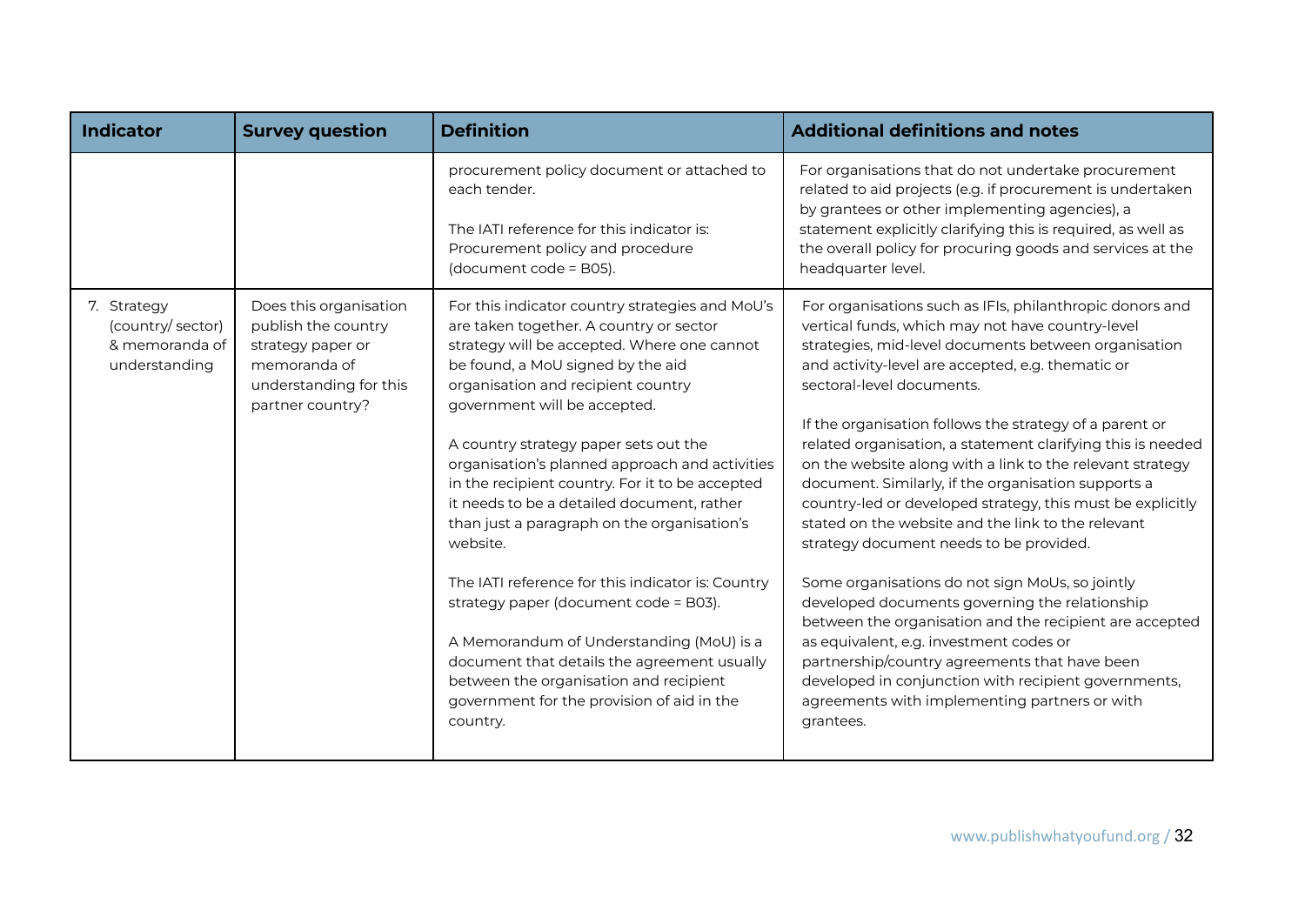| <b>Indicator</b>                   | <b>Survey question</b>                                                                                      | <b>Definition</b>                                                                                                                                                                                                                                                                                                                                                                                                                                                       | <b>Additional definitions and notes</b>                                                                                                                                                                                                                                                                                                                                                               |
|------------------------------------|-------------------------------------------------------------------------------------------------------------|-------------------------------------------------------------------------------------------------------------------------------------------------------------------------------------------------------------------------------------------------------------------------------------------------------------------------------------------------------------------------------------------------------------------------------------------------------------------------|-------------------------------------------------------------------------------------------------------------------------------------------------------------------------------------------------------------------------------------------------------------------------------------------------------------------------------------------------------------------------------------------------------|
|                                    |                                                                                                             | The IATI reference for this indicator is:<br>Memorandum of Understanding (document<br>$code = B13$ or A09).                                                                                                                                                                                                                                                                                                                                                             |                                                                                                                                                                                                                                                                                                                                                                                                       |
| 8. Audit                           | Does this organisation<br>publish an annual audit<br>of its aid programmes'<br>accounts?                    | The organisation's annual audit of its activities<br>is an official inspection of the accounts and<br>activities of this organisation, typically by an<br>independent body.<br>Audits up to date with regular audit cycles are<br>accepted, i.e. if the organisation publishes<br>biennial audits, the most recent document<br>within this time frame is accepted.<br>The IATI reference for this indicator is:<br>Institutional audit report (document code =<br>B06). | A formally approved audit of annual accounts is required<br>to score on this indicator. Audits conducted by official<br>government agencies such as State Audit Offices or<br>Controller General Reports are accepted for this indicator.                                                                                                                                                             |
| <b>Finance and budgets</b>         |                                                                                                             |                                                                                                                                                                                                                                                                                                                                                                                                                                                                         |                                                                                                                                                                                                                                                                                                                                                                                                       |
| 9. Total<br>organisation<br>budget | Does this organisation<br>publish the total<br>organisation budget per<br>year for the next three<br>years? | The total organisation budget is the total<br>amount that the organisation will be allocated<br>by the government or its funders per year for<br>the next three years. This is money going to<br>the organisation and can be indicative.<br>Aggregate budgets of between 2-3 years are<br>scored the same as 1-year forward budgets.                                                                                                                                    | IFIs and DFIs do not have budgets allocated to them as<br>traditional organisation agencies do. In many cases, total<br>budgets are established annually, once total financial<br>figures of all investments are taken into account.<br>However, they do have projected total spend figures that<br>they sometimes publish. If published, these projected<br>figures are accepted for this indicator. |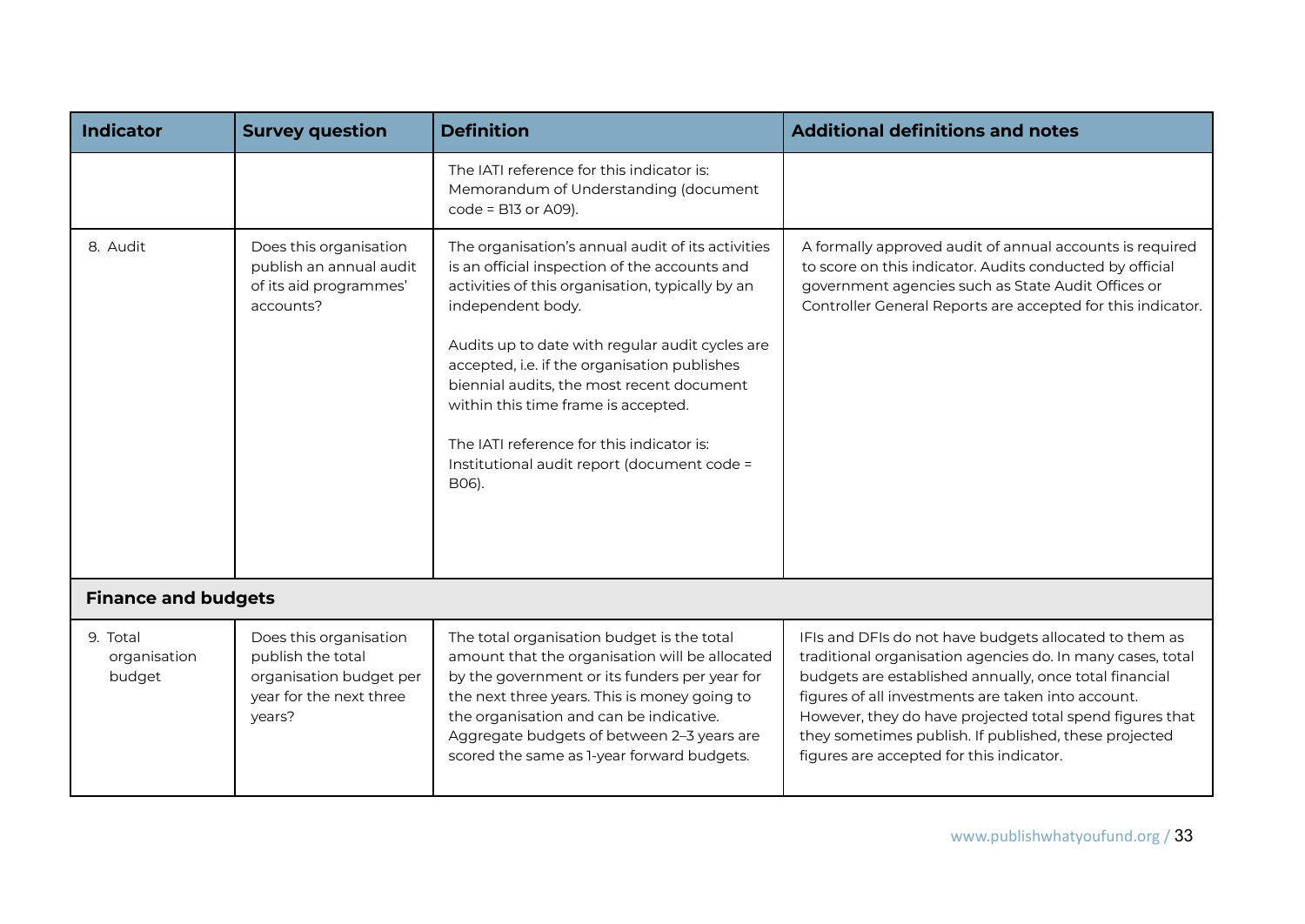| <b>Indicator</b>            | <b>Survey question</b>                                                                                                                                                          | <b>Definition</b>                                                                                                                                                                                                                                                                                                                                                                                                                                                                                   | <b>Additional definitions and notes</b>                                                                                                                                                                                                                                                                                                                                                                                                                                                                                                                                                                                                                                     |
|-----------------------------|---------------------------------------------------------------------------------------------------------------------------------------------------------------------------------|-----------------------------------------------------------------------------------------------------------------------------------------------------------------------------------------------------------------------------------------------------------------------------------------------------------------------------------------------------------------------------------------------------------------------------------------------------------------------------------------------------|-----------------------------------------------------------------------------------------------------------------------------------------------------------------------------------------------------------------------------------------------------------------------------------------------------------------------------------------------------------------------------------------------------------------------------------------------------------------------------------------------------------------------------------------------------------------------------------------------------------------------------------------------------------------------------|
|                             |                                                                                                                                                                                 | The IATI reference for this indicator is: Annual<br>forward planning budget (total-budget)                                                                                                                                                                                                                                                                                                                                                                                                          | Similarly, for private foundations and humanitarian<br>agencies, indicative figures of available funds are<br>accepted.                                                                                                                                                                                                                                                                                                                                                                                                                                                                                                                                                     |
| 10. Disaggregated<br>budget | Does this organisation<br>publish their annual<br>forward planning<br>budget for assistance to<br>different countries and<br>institutions per year for<br>the next three years? | The organisation's annual forward-planning<br>budget for assistance is the disaggregated<br>budget that the organisation or agency will<br>spend on different countries, programmes and<br>institutions where it will be active, for at least<br>the next three years. The figure could be<br>indicative.<br>Aggregate budgets of between 2-3 years are<br>scored the same as 1-year forward budgets.<br>The IATI reference for this indicator is: Annual<br>forward planning budgets for recipient | Both country budgets and thematic budgets are<br>accepted for organisations that prioritise their work by<br>countries. Projected figures disaggregated along<br>thematic and sectoral priorities, at a near similar level of<br>detail to total organisation budgets are accepted. IFIs and<br>DFIs sometimes publish "road maps", which contain this<br>information.<br>For information collected via the manual survey, the start<br>and end date for forward budgets are calculated based<br>on each organisation's fiscal year. Organisations at the<br>end of their fixed budget cycles who do not have a<br>published budget for the next three years do not receive |
|                             |                                                                                                                                                                                 | countries (recipient-country-budget).                                                                                                                                                                                                                                                                                                                                                                                                                                                               | points for this indicator.<br>Forward Spending Survey data reported to the OECD<br>DAC is taken into account only if it is available for the<br>specific organisation under assessment.                                                                                                                                                                                                                                                                                                                                                                                                                                                                                     |
| 11. Project budget          | Does this organisation<br>provide a breakdown of<br>the budget of the<br>activity by year and/or<br>quarter?                                                                    | The budget of the activity is the breakdown of<br>the total financial commitment to the activity<br>into forward-looking annual and quarterly<br>chunks.<br>The IATI reference for this indicator is: Budget<br>or Planned Disbursement.                                                                                                                                                                                                                                                            | For organisations where this may be deemed as<br>commercially sensitive information, total estimated cost<br>of fund/grant/loan amount is accepted or sections within<br>a document can be redacted. The specific reasons for the<br>redactions need to be explicitly stated in detail and must<br>clarify why the information is commercially sensitive and<br>would cause material and direct harm if published.                                                                                                                                                                                                                                                          |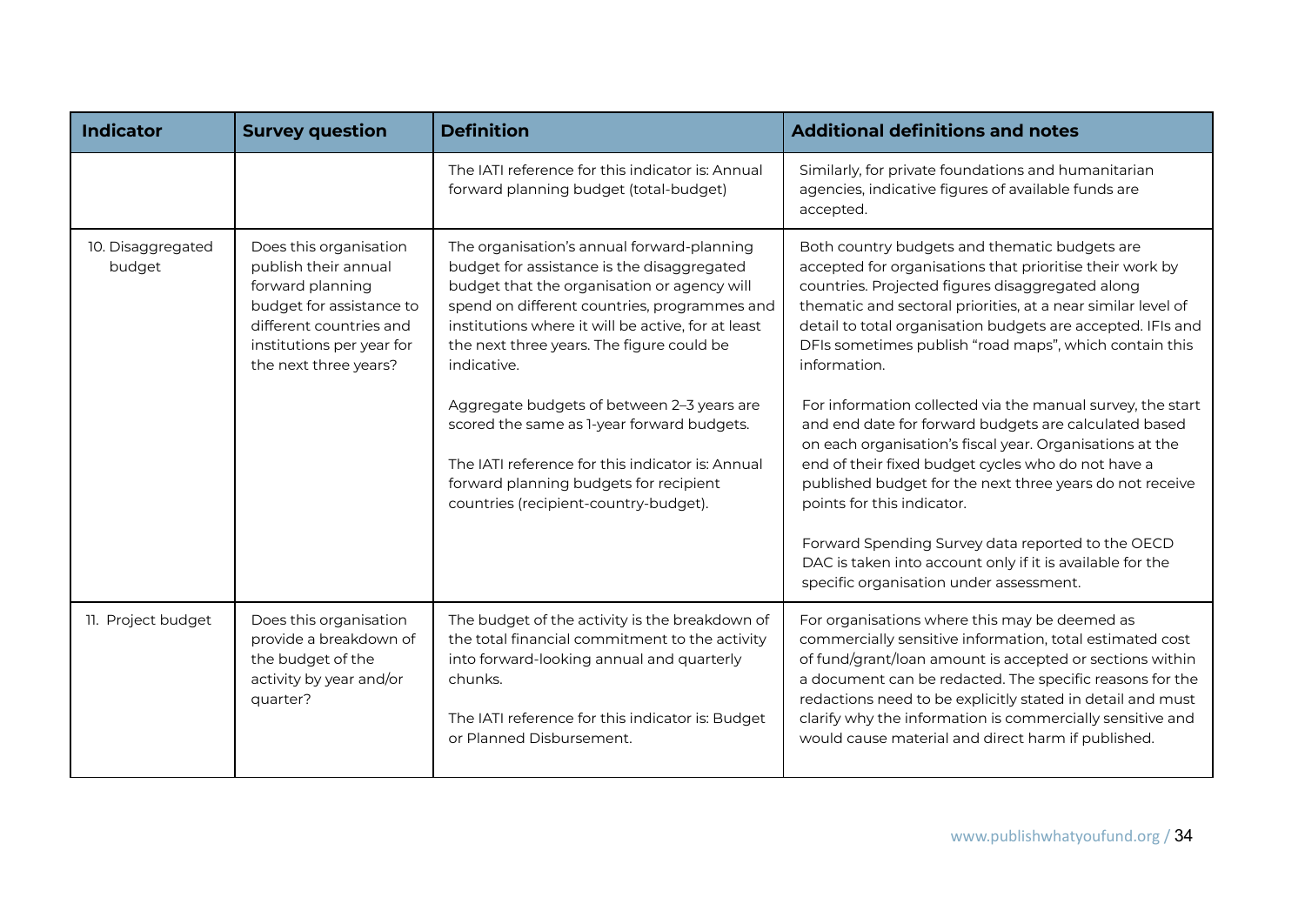| <b>Indicator</b>                | <b>Survey question</b>                      | <b>Definition</b>                                                                                                                                                                                                                                                                                                                                                                                                           | <b>Additional definitions and notes</b>                                                                                                                                                                                                                                                                                                                                                                                                                                                                                                                                                                                                                                                                                                                                                                                                                                                                                                                                                                                                                                                                                                    |
|---------------------------------|---------------------------------------------|-----------------------------------------------------------------------------------------------------------------------------------------------------------------------------------------------------------------------------------------------------------------------------------------------------------------------------------------------------------------------------------------------------------------------------|--------------------------------------------------------------------------------------------------------------------------------------------------------------------------------------------------------------------------------------------------------------------------------------------------------------------------------------------------------------------------------------------------------------------------------------------------------------------------------------------------------------------------------------------------------------------------------------------------------------------------------------------------------------------------------------------------------------------------------------------------------------------------------------------------------------------------------------------------------------------------------------------------------------------------------------------------------------------------------------------------------------------------------------------------------------------------------------------------------------------------------------------|
|                                 |                                             |                                                                                                                                                                                                                                                                                                                                                                                                                             | This indicator is more rigorously measured for IATI<br>publishers (information published to IATI is scored higher<br>than information published in other formats). Providing<br>an annual forward budget allows an IATI publisher to<br>score up to half the total available data quality points,<br>while providing a quarterly forward-looking budget<br>enables them to score the remaining half. This change<br>has been made in recognition of recipient countries<br>needing to be able to map activities to their own financial<br>year rather than the calendar year.<br>Note: The difference between indicators 11 and 12 is that<br>indicator II requires the overall activity budget to be<br>broken down by individual line items for the activity. To<br>score on indicator 12, the funds allocated to the activity<br>must be broken down by year and quarter for at least the<br>next year ahead. Spending by individual line items is not<br>required. For the manual survey, if the required<br>information for both indicators 11 and 12 is available in a<br>single document, it can be considered for both indicators. |
| 12. Project budget<br>documents | Is the budget of the<br>activity published? | This is a specific budget detailing what the<br>intended spending is for the different lines of<br>the individual activity. It is often a document<br>published on the organisation's website.<br>Budget documents cannot simply be at the<br>country level. If an activity budget is included<br>in a larger country-level document, it is only<br>accepted if the budget for the activity is<br>broken down line by line. | For organisations where budget documents might be<br>considered commercially sensitive, documents with<br>redactions of the commercially sensitive pieces of<br>information are accepted. These must include the specific<br>reasons for the redactions and must clarify why the<br>information is commercially sensitive and would cause<br>material and direct harm if published.                                                                                                                                                                                                                                                                                                                                                                                                                                                                                                                                                                                                                                                                                                                                                        |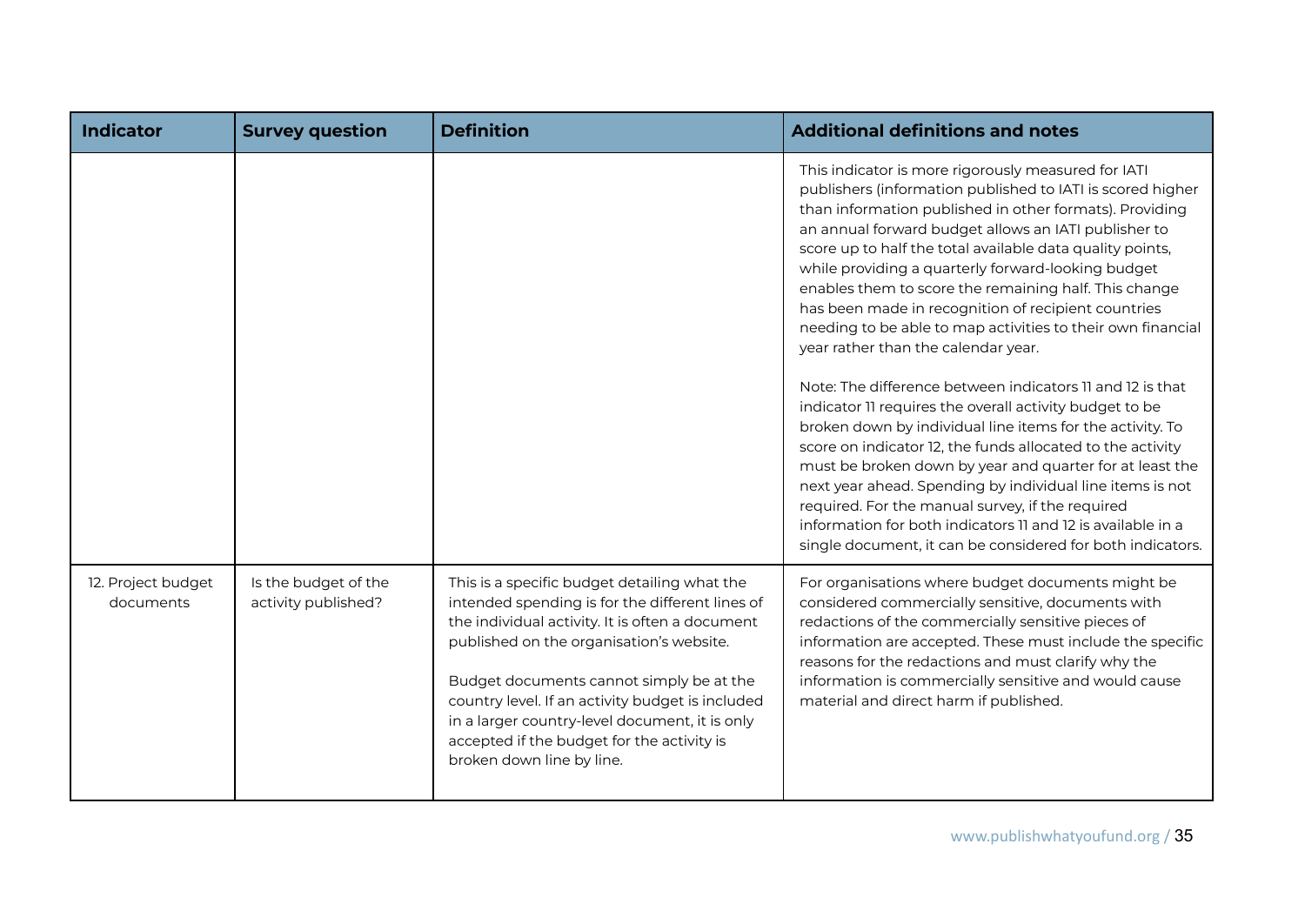| <b>Indicator</b>                    | <b>Survey question</b>                                                                                                                                    | <b>Definition</b>                                                                                                                                                                                                                                                                                                 | <b>Additional definitions and notes</b>                                                                                                                                                                                                                                                                                                                                                                                                                                                                                                                                                                                                                      |
|-------------------------------------|-----------------------------------------------------------------------------------------------------------------------------------------------------------|-------------------------------------------------------------------------------------------------------------------------------------------------------------------------------------------------------------------------------------------------------------------------------------------------------------------|--------------------------------------------------------------------------------------------------------------------------------------------------------------------------------------------------------------------------------------------------------------------------------------------------------------------------------------------------------------------------------------------------------------------------------------------------------------------------------------------------------------------------------------------------------------------------------------------------------------------------------------------------------------|
|                                     |                                                                                                                                                           | The IATI reference for this indicator is: Budget<br>(document code = A05).                                                                                                                                                                                                                                        |                                                                                                                                                                                                                                                                                                                                                                                                                                                                                                                                                                                                                                                              |
| 13. Commitments                     | Does this organisation<br>provide details of the<br>overall financial<br>commitment made to<br>the activity?                                              | This refers to the financial commitment for the<br>activity as a whole for the lifetime of the<br>activity. This is generally a high-level<br>commitment rather than a detailed<br>breakdown of the activity budget.<br>The JATL reference for this indicator is:<br>Transaction (transaction type = commitment). |                                                                                                                                                                                                                                                                                                                                                                                                                                                                                                                                                                                                                                                              |
| 14. Disbursements<br>& expenditures | Does this organisation<br>provide transaction-level<br>details of individual<br>actual financial<br>disbursements /<br>expenditures for this<br>activity? | Individual actual financial disbursements<br>must be related to individual activities and<br>must be on a per-transaction basis. Each<br>activity is likely to have several transactions.<br>The IATI reference for this indicator is:<br>Transaction (transaction type = disbursement<br>and expenditure).       | While such information might be considered to be<br>commercially sensitive by some organisations, Publish<br>What You Fund's view is that actual expenditure<br>information is less sensitive once the money has been<br>spent. Hence all organisations are scored on this<br>indicator. For IFIs and DFIs, the total fund/loan amount<br>spent is accepted and details of the loan repayment costs<br>and related charges can be redacted. The specific reasons<br>for the redactions need to be explicitly stated in detail<br>and must clarify why the information is commercially<br>sensitive and would cause material and direct harm if<br>published. |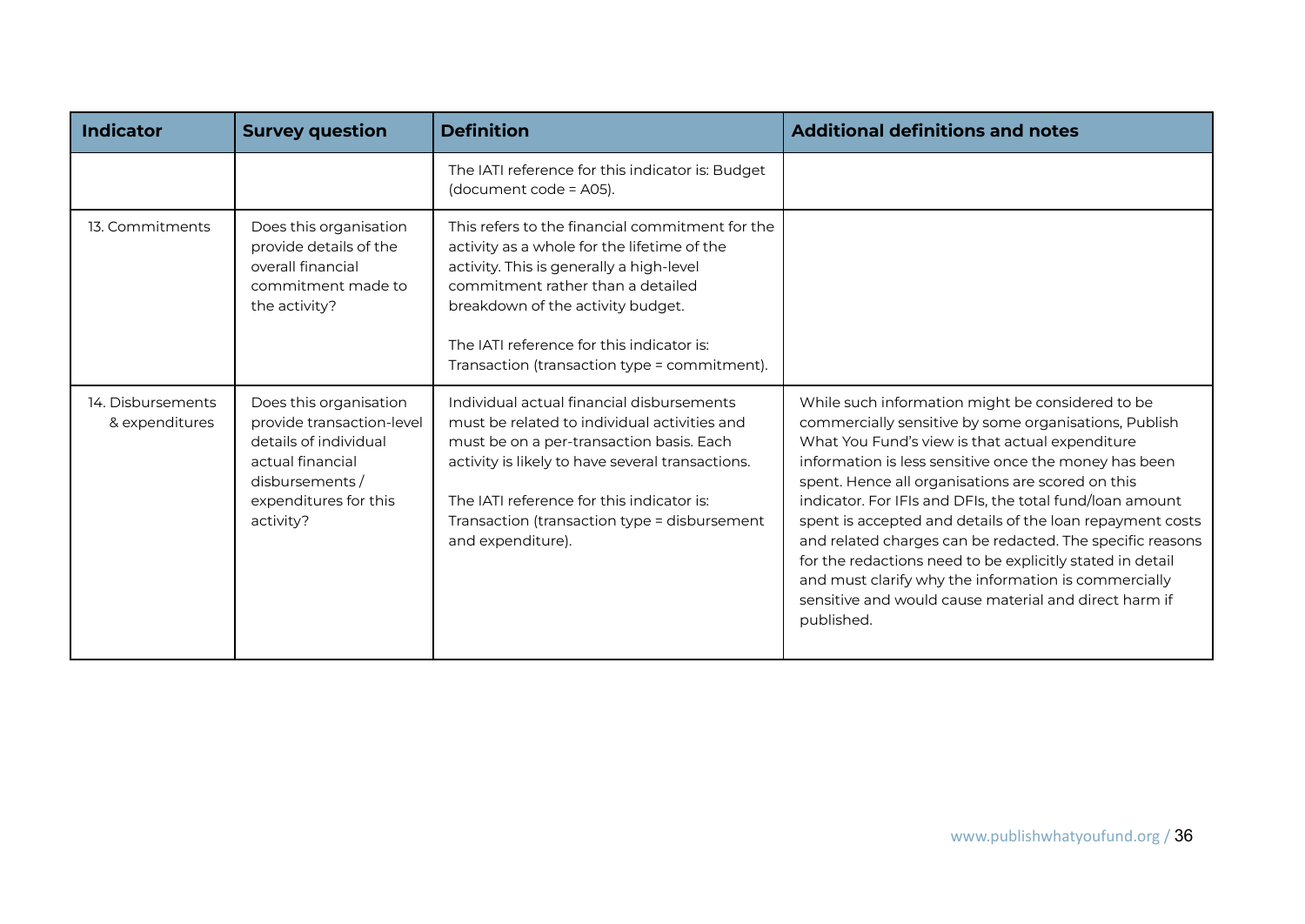| 15. Budget<br>alignment | Does this organisation<br>provide information<br>about the activity that<br>can link the activity to<br>the recipient<br>government's relevant<br>budget classifications? | The budget classification is a way of linking<br>the activity to the recipient country<br>government's own budget codes. There are<br>two parts to this indicator.<br>The first part captures the percentage of the<br>total commitment allocated to or planned for<br>capital expenditure. When publishing in IATI, a<br>number between 0 and 100 should be used,<br>with no percentage sign.<br>The definition of capital expenditure follows<br>the IMF GFS definition approved by WP Stat in<br>February 2016.<br>Capital spending is generally defined as<br>physical assets with a useful life of more than<br>one year. But it also includes capital<br>improvements or the rehabilitation of physical<br>assets that enhance or extend the useful life of<br>the asset (as distinct from repair or<br>maintenance, which assures that the asset is<br>functional for its planned life). Capital includes<br>all aspects of design and construction that are<br>required to make the asset operational.<br>The IATI reference for this indicator is: capital<br>spend.<br>The second part checks that the activity is not | Differentiating between expenditure on consumption or<br>investment in capital is of critical importance for recipient<br>country governments in macroeconomic management<br>and in short- and long-term growth strategy. <sup>9</sup> Capital<br>spend can be reported as 0 for those projects that do not<br>include any capital expenditure.<br>This test encourages use of codes that can be used to<br>map against recipient country budgets. If organisations<br>want to make their aid data useful to partner countries in<br>their budget processes, they should not use very broad<br>codes that make it hard to understand the nature of a<br>particular project and therefore where it should be placed<br>in the budget. |
|-------------------------|---------------------------------------------------------------------------------------------------------------------------------------------------------------------------|----------------------------------------------------------------------------------------------------------------------------------------------------------------------------------------------------------------------------------------------------------------------------------------------------------------------------------------------------------------------------------------------------------------------------------------------------------------------------------------------------------------------------------------------------------------------------------------------------------------------------------------------------------------------------------------------------------------------------------------------------------------------------------------------------------------------------------------------------------------------------------------------------------------------------------------------------------------------------------------------------------------------------------------------------------------------------------------------------------------------------------|--------------------------------------------------------------------------------------------------------------------------------------------------------------------------------------------------------------------------------------------------------------------------------------------------------------------------------------------------------------------------------------------------------------------------------------------------------------------------------------------------------------------------------------------------------------------------------------------------------------------------------------------------------------------------------------------------------------------------------------|
|                         |                                                                                                                                                                           | using broad "multisector aid" or "sector not                                                                                                                                                                                                                                                                                                                                                                                                                                                                                                                                                                                                                                                                                                                                                                                                                                                                                                                                                                                                                                                                                     |                                                                                                                                                                                                                                                                                                                                                                                                                                                                                                                                                                                                                                                                                                                                      |

 $^{\circ}$  Moon, S., Mills, Z,, 2010. Practical approaches to the aid effectiveness agenda: evidence in aligning aid information with recipient country budgets. [pdf] London: Overseas Development Institute and Publish What You Fund. Available at: <https://www.odi.org/sites/odi.org.uk/files/odi-assets/publications-opinion-files/5874.pdf> [Accessed 06 June 2017].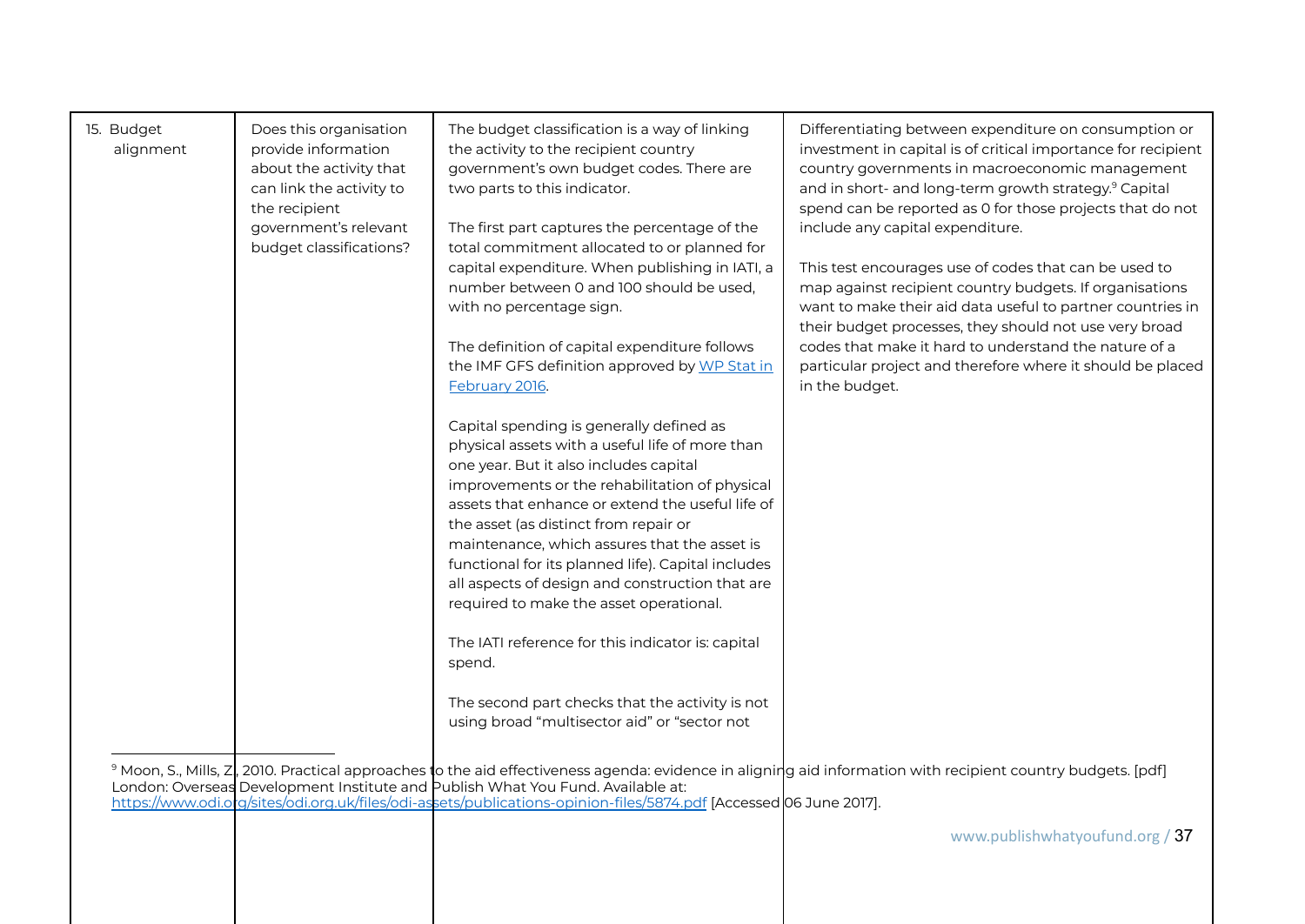| <b>Indicator</b>          | <b>Survey question</b>                                              | <b>Definition</b>                                                                                                                                           | <b>Additional definitions and notes</b>                                                                                                                                                                                                                                                                                                        |
|---------------------------|---------------------------------------------------------------------|-------------------------------------------------------------------------------------------------------------------------------------------------------------|------------------------------------------------------------------------------------------------------------------------------------------------------------------------------------------------------------------------------------------------------------------------------------------------------------------------------------------------|
|                           |                                                                     | specified" sector codes. It checks that the<br>activity is using one of the detailed "voluntary"<br>CRS purpose codes and not aggregated<br>"parent" codes. |                                                                                                                                                                                                                                                                                                                                                |
|                           |                                                                     | Further detail about this indicator and details<br>of the relevant codes can be found in the <b>IATI</b><br>guidance on country budget alignment.           |                                                                                                                                                                                                                                                                                                                                                |
| <b>Project attributes</b> |                                                                     |                                                                                                                                                             |                                                                                                                                                                                                                                                                                                                                                |
| 16. Title                 | Does this organisation<br>publish the title of the<br>activity?     | The title of the activity is its name. This is<br>preferably the formal name of the activity, but<br>does not have to be.                                   | Titles need to contain at least 10 characters.                                                                                                                                                                                                                                                                                                 |
|                           |                                                                     | The title needs to be complete with any<br>abbreviations or acronyms explained.                                                                             |                                                                                                                                                                                                                                                                                                                                                |
| 17. Description           | Does this organisation<br>publish a description of<br>the activity? | The description of the activity is a meaningful<br>descriptive text, longer than the title,<br>explaining what the activity is.                             | The description of the activity needs to contain a<br>minimum of 80 characters in order to be considered a<br>description rather than just a title.                                                                                                                                                                                            |
|                           |                                                                     |                                                                                                                                                             | To pass our data quality sampling, at a minimum a<br>description should include a description of what the<br>project intends to do and how it intends to do it (the<br>mode of intervention). If possible, it is also helpful to<br>include information about who the project intends to<br>benefit and where the project will be implemented. |
|                           |                                                                     |                                                                                                                                                             | For child activities that sit underneath a main activity<br>(parent-child), the description might be the most relevant<br>place to explain the relationship between the parent and                                                                                                                                                             |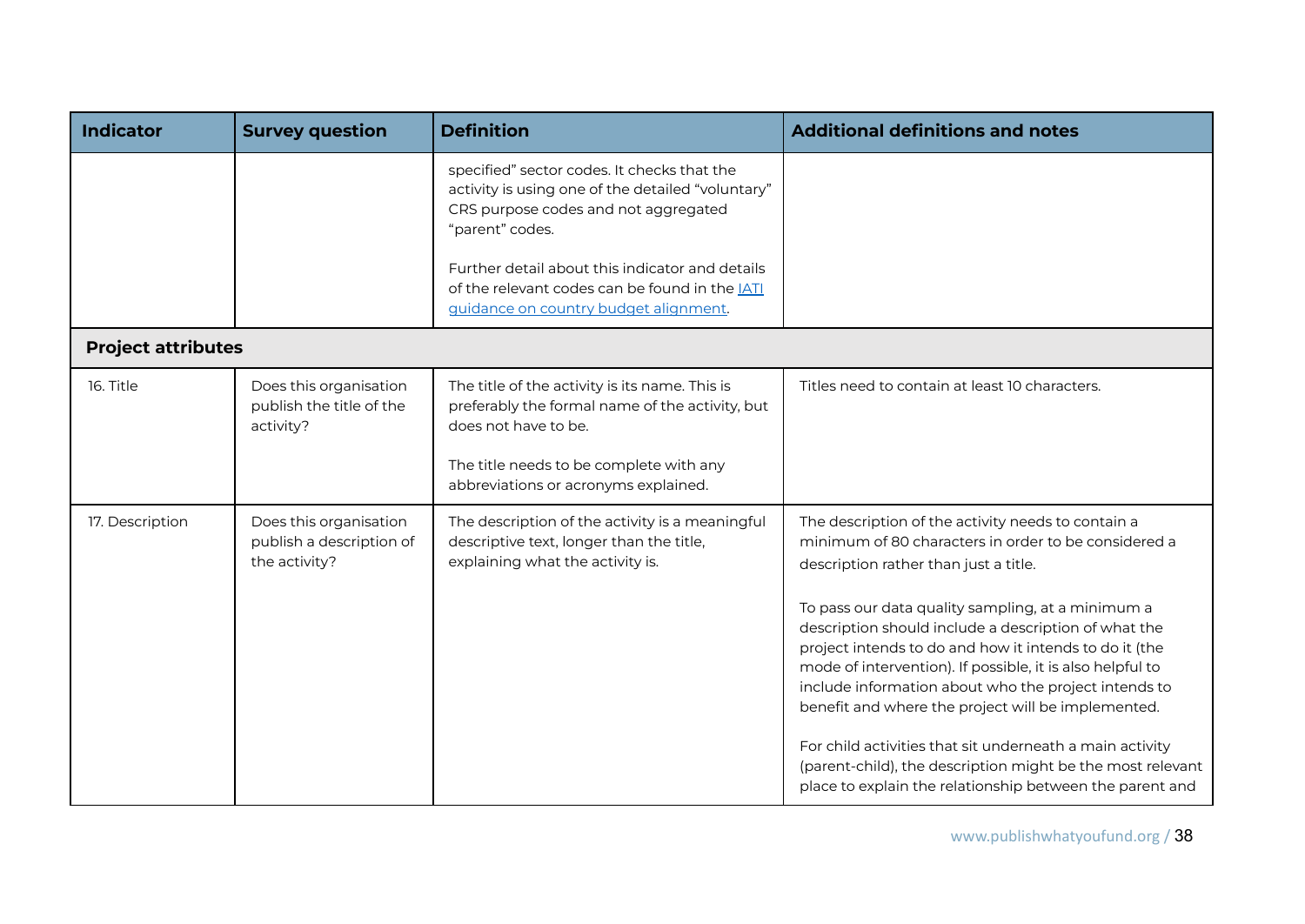| <b>Indicator</b>  | <b>Survey question</b>                                                                                                                                                               | <b>Definition</b>                                                                                                                                                                                                                                                                                                                                                                                                                                                                                                                                              | <b>Additional definitions and notes</b>                                                                                                                                                                                                                                                                                                                                                         |
|-------------------|--------------------------------------------------------------------------------------------------------------------------------------------------------------------------------------|----------------------------------------------------------------------------------------------------------------------------------------------------------------------------------------------------------------------------------------------------------------------------------------------------------------------------------------------------------------------------------------------------------------------------------------------------------------------------------------------------------------------------------------------------------------|-------------------------------------------------------------------------------------------------------------------------------------------------------------------------------------------------------------------------------------------------------------------------------------------------------------------------------------------------------------------------------------------------|
|                   |                                                                                                                                                                                      |                                                                                                                                                                                                                                                                                                                                                                                                                                                                                                                                                                | child activities. For example, explaining how and why the<br>activity has been broken up in a certain way.                                                                                                                                                                                                                                                                                      |
| 18. Planned dates | Does this organisation<br>publish the planned<br>start and end dates?                                                                                                                | The planned dates are the dates that the<br>activity is scheduled to start and end on.<br>The IATI reference for this indicator is: Activity<br>date (activity date type = start-planned and<br>end-planned).                                                                                                                                                                                                                                                                                                                                                  | Both month and year are required to score on this<br>indicator in recognition of recipient countries needing to<br>be able to map activities to their own financial year rather<br>than the calendar year.<br>If the activity has started or has finished, the original<br>planned start and end dates must be retained in addition<br>to the actual dates in order to score on this indicator. |
| 19. Actual dates  | Does this organisation<br>publish the actual start<br>and end dates?<br>(If they are not explicitly<br>stated as actual dates<br>then it is assumed that<br>they are planned dates.) | These are the dates that the activity actually<br>started (and ended on, if the activity has<br>finished). If there is only one set of dates but<br>they are not explicitly stated as planned or<br>actual dates, then it is assumed they are<br>planned dates.<br>Actual dates are accepted where specific<br>events occurred, e.g. the date the<br>project/programme agreement is signed, a<br>board presentation or an appraisal date.<br>The IATI reference for this indicator is: Activity<br>date (activity date type = start-actual and<br>end-actual). | Both month and year are required to score on this<br>indicator in recognition of recipient countries needing to<br>be able to map activities to their own financial year rather<br>than the calendar year.                                                                                                                                                                                      |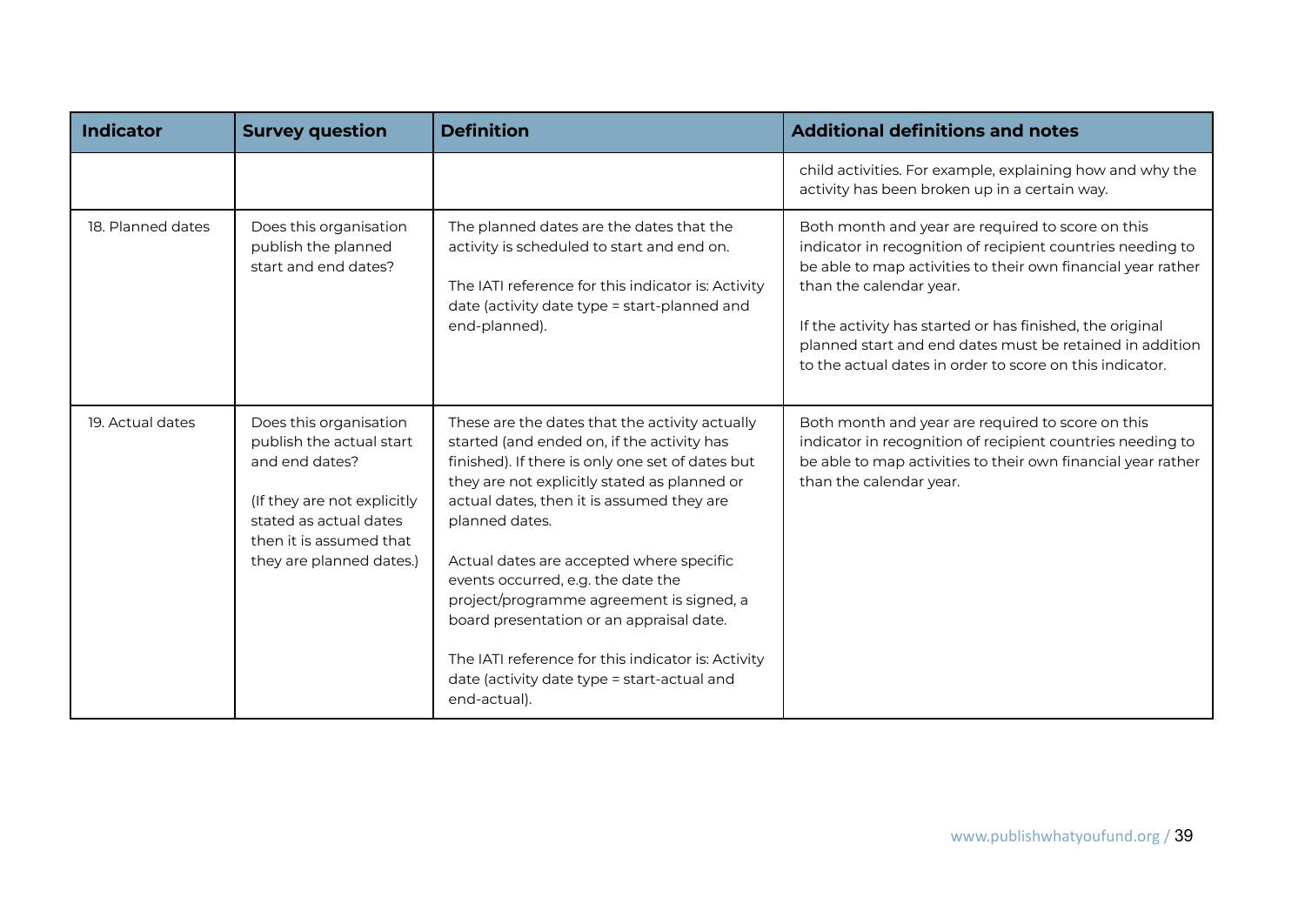| <b>Indicator</b>    | <b>Survey question</b>                                                                                                                                                                                               | <b>Definition</b>                                                                                                                                                                                                                                                                                                                                                                                                                            | <b>Additional definitions and notes</b>                                                                                                                                 |
|---------------------|----------------------------------------------------------------------------------------------------------------------------------------------------------------------------------------------------------------------|----------------------------------------------------------------------------------------------------------------------------------------------------------------------------------------------------------------------------------------------------------------------------------------------------------------------------------------------------------------------------------------------------------------------------------------------|-------------------------------------------------------------------------------------------------------------------------------------------------------------------------|
| 20. Current status  | Does this organisation<br>publish the current<br>status of the aid activity<br>(e.g. in pipeline,<br>implementation,<br>completion,<br>post-completion or<br>cancelled)?                                             | This shows whether the activity is currently<br>under design, being implemented, has<br>finished or has been cancelled.<br>The IATI reference for this indicator is: Activity<br>status.                                                                                                                                                                                                                                                     |                                                                                                                                                                         |
| 21. Contact details | Are contact details<br>provided for the<br>activity?                                                                                                                                                                 | This shows who can be contacted in relation to<br>this activity. This does not have to be the<br>contact information for an individual or<br>project manager and could refer to a central<br>contact or information desk. Contacts for<br>either the funding organisation or the<br>implementing organisation are accepted.<br>This has to be stated alongside the activity or<br>on an obvious "contact us" link alongside the<br>activity. |                                                                                                                                                                         |
| 22. Sector          | Does this organisation<br>publish the specific<br>areas or "sectors" of the<br>recipient's economic or<br>social development that<br>the activity intends to<br>foster, e.g. education,<br>health or infrastructure? | The sectors of the activity explain whether this<br>is, for example, a health or education project. It<br>does not count if it is just mentioned<br>incidentally within the title or description. It<br>needs to be stated separately and explicitly.                                                                                                                                                                                        | If projects are presented by sector on an organisation's<br>website, it must be clearly stated whether the<br>organisation works only in those sectors that are listed. |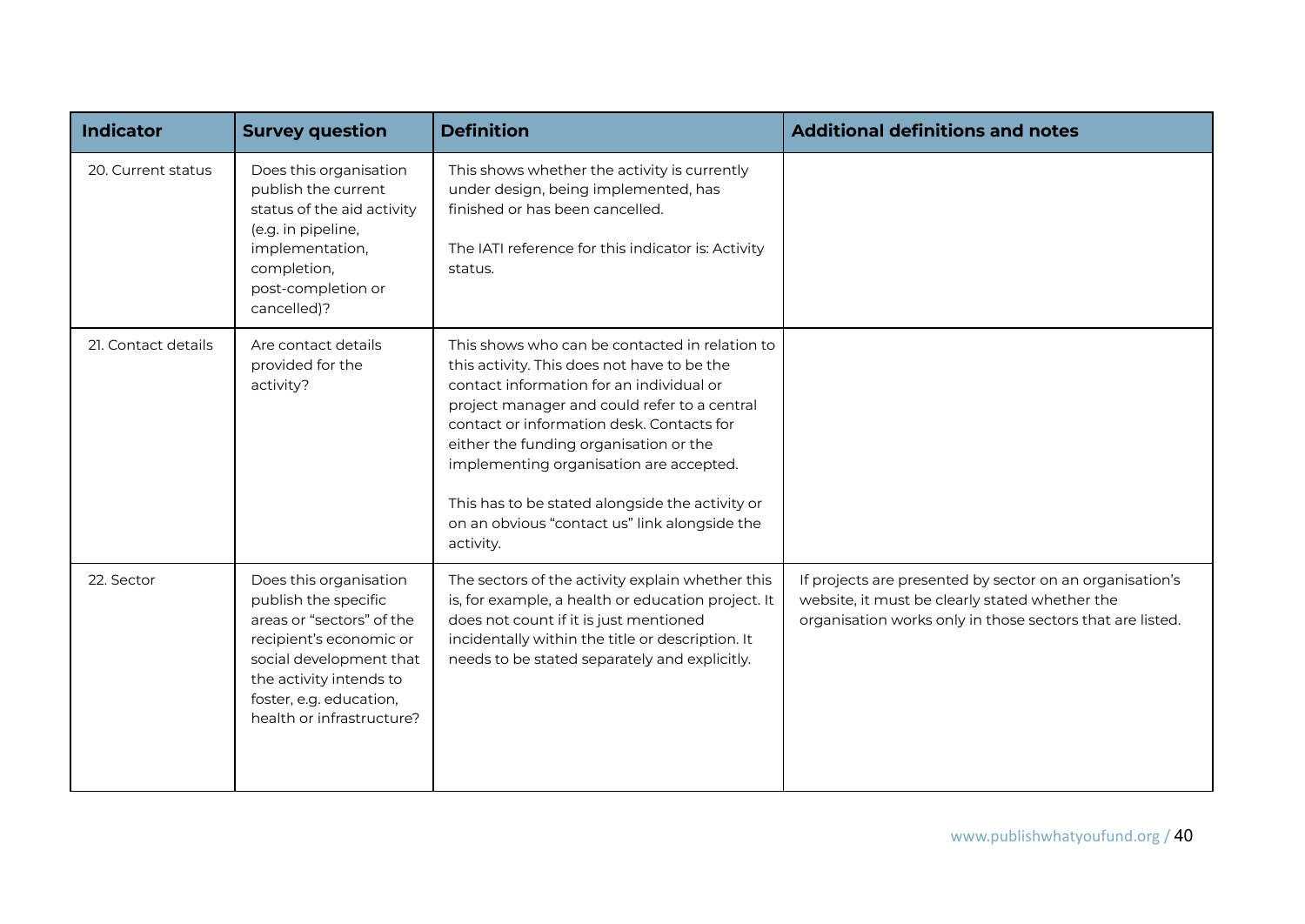| <b>Indicator</b>             | <b>Survey question</b>                                                                          | <b>Definition</b>                                                                                                                                                                                                                                                                                                                                       | <b>Additional definitions and notes</b>                                                                                                                                                                                                                                                                                                                                                                                                                                 |
|------------------------------|-------------------------------------------------------------------------------------------------|---------------------------------------------------------------------------------------------------------------------------------------------------------------------------------------------------------------------------------------------------------------------------------------------------------------------------------------------------------|-------------------------------------------------------------------------------------------------------------------------------------------------------------------------------------------------------------------------------------------------------------------------------------------------------------------------------------------------------------------------------------------------------------------------------------------------------------------------|
| 23. Sub-national<br>location | Does this organisation<br>publish the sub-national<br>geographic location for<br>this activity? | The sub-national geographic location is<br>information about where the activity is located<br>within a country. This may be a province or<br>city, or it could be geo-coded (whereby the<br>precise longitude and latitude is published). It<br>needs to be stated separately and explicitly.<br>The IATI reference for this indicator is:<br>Location. | For activities that are relevant at a country or regional<br>level, information on the location where the funds are<br>sent to or where the recipient is located are all accepted<br>for this indicator.<br>For example, capital city for a country, or location<br>information of the implementing organisation. This<br>includes private sector investment, loans or debt relief<br>payments, where the location of the relevant bank or<br>organisation is accepted. |
| 24. Conditions               | Are the terms and<br>conditions attached to<br>the activity published?                          | The terms and conditions of the activity may<br>also be referred to as benchmarks, priors,<br>deliverables or involve words such as "subject<br>to". They are specific to an individual activity<br>and explain what the recipient must do in<br>order to be eligible for the funds to be<br>released.                                                  | For IFIs and DFIs, this includes loan repayment conditions<br>or special terms and conditions. In cases where the loan<br>repayment terms are considered commercially sensitive,<br>this information can be redacted. The reason for the<br>redactions needs to be explicitly stated in detail and must<br>clarify why the information is commercially sensitive and<br>would cause material and direct harm if published.                                              |
|                              |                                                                                                 | Any policy conditionality related to the activity<br>should be published here. In cases where<br>there are both terms and conditions and<br>policy conditionalities for an activity, all of<br>these should be declared.<br>The IATI references for this indicator are:                                                                                 | For private foundations and humanitarian agencies,<br>statements setting out what the grant can be spent on<br>are accepted.<br>Templates for general terms and conditions are not<br>accepted for scoring this indicator. If there are no policy,<br>performance or fiduciary conditions associated with an<br>activity, this must be explicitly stated. An official                                                                                                   |
|                              |                                                                                                 | Conditions and/or Conditions document<br>(document code = A04).                                                                                                                                                                                                                                                                                         | document stating this will be accepted in lieu of a<br>conditions document.                                                                                                                                                                                                                                                                                                                                                                                             |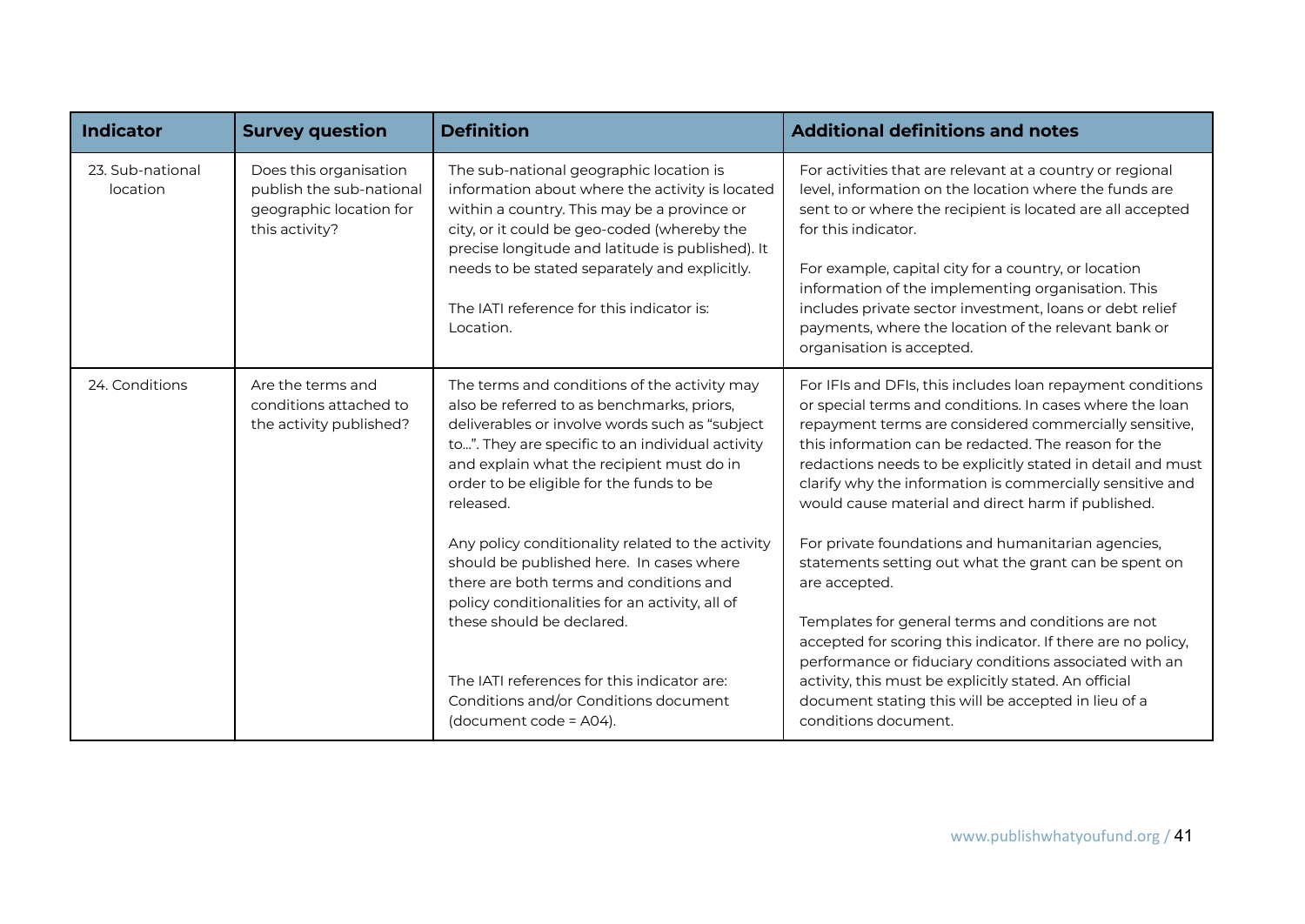| <b>Indicator</b>            | <b>Survey question</b>                                                                                                                                                                                                                                                   | <b>Definition</b>                                                                                                                                                                                                                                                                                                                                                                                                         | <b>Additional definitions and notes</b>                                                                                                                                                                                                                                                                                      |
|-----------------------------|--------------------------------------------------------------------------------------------------------------------------------------------------------------------------------------------------------------------------------------------------------------------------|---------------------------------------------------------------------------------------------------------------------------------------------------------------------------------------------------------------------------------------------------------------------------------------------------------------------------------------------------------------------------------------------------------------------------|------------------------------------------------------------------------------------------------------------------------------------------------------------------------------------------------------------------------------------------------------------------------------------------------------------------------------|
| 25. Unique ID               | Does this organisation<br>publish a unique activity<br>identifier?                                                                                                                                                                                                       | The activity identifier is a unique reference ID<br>for the activity, e.g. a project number. It allows<br>an activity to be referred to and searched for<br>by a code, which can be used to retrieve the<br>project from a database or filing system.<br>The IATI reference for this indicator is: IATI<br>identifier.                                                                                                    | The project ID must be stated clearly on the page. It is not<br>sufficient if it is only stated in the URL. It must be numeric<br>or alpha-numeric.                                                                                                                                                                          |
| Joining-up development data |                                                                                                                                                                                                                                                                          |                                                                                                                                                                                                                                                                                                                                                                                                                           |                                                                                                                                                                                                                                                                                                                              |
| 26. Flow type               | Does this organisation<br>publish the "flow type",<br>i.e. whether the activity<br>is categorised as Official<br>Development Assistance<br>(ODA), Other Official<br>Flows (OOF), private<br>grants, private market<br>flows, non-flows (e.g.<br>GNI) or any other flows? | The flow type shows whether the organisation<br>states that this activity counts as ODA, OOF,<br>climate finance or any other type of flow. This<br>has to be explicitly stated per activity OR once<br>in a country strategy paper OR in a single<br>place on the organisation's website if there is<br>only one flow type for all activities, e.g. "all aid<br>is ODA", or "we only provide private grants".            |                                                                                                                                                                                                                                                                                                                              |
| 27. Aid type                | Does this organisation<br>publish the type of aid<br>given (e.g. budget<br>support, pooled funds,<br>project-type<br>interventions, experts,<br>scholarships, debt relief,<br>or administrative costs)?                                                                  | The type of aid shows whether the activity is<br>classed as budget support, a project, technical<br>assistance, debt relief, and/or administrative<br>costs. This needs to be explicitly stated per<br>activity OR once in a country strategy paper<br>OR on a clear place on the organisation's<br>website if there is only one aid type for the<br>whole organisation, e.g. "all aid is project-type<br>interventions". | The advisory services business line/type of intervention<br>(e.g. investment climate, public-private partnership) can<br>be seen as broadly equivalent.<br>Statements clarifying business line/intervention type<br>published anywhere on the organisation's website count<br>towards publishing aid type in the web format. |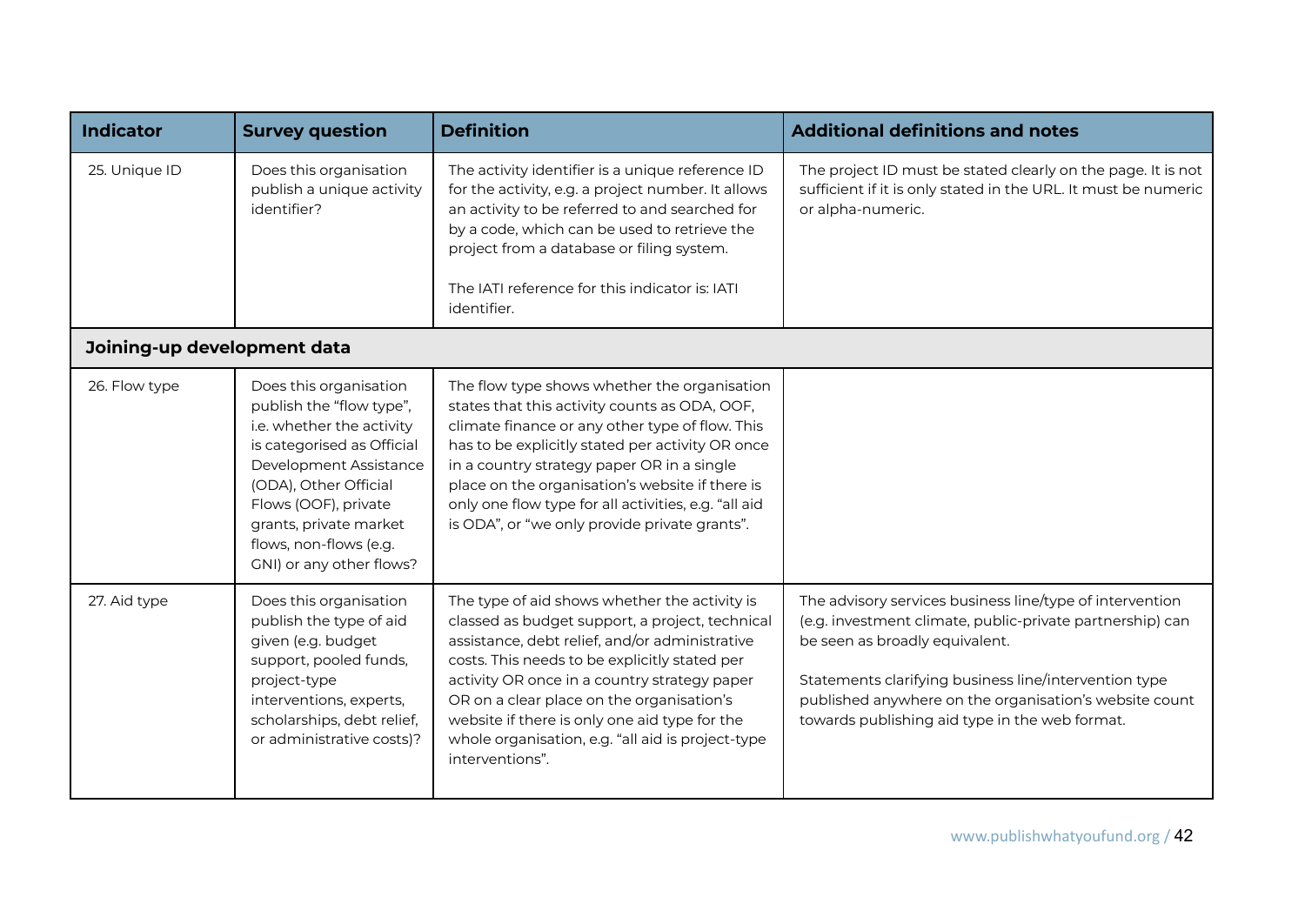| <b>Indicator</b>    | <b>Survey question</b>                                                                                                                                                        | <b>Definition</b>                                                                                                                                                                                                                                                                                                                                                                                                  | <b>Additional definitions and notes</b>                                                                                                                                                                                                                                                                                                                                                                                                                                            |
|---------------------|-------------------------------------------------------------------------------------------------------------------------------------------------------------------------------|--------------------------------------------------------------------------------------------------------------------------------------------------------------------------------------------------------------------------------------------------------------------------------------------------------------------------------------------------------------------------------------------------------------------|------------------------------------------------------------------------------------------------------------------------------------------------------------------------------------------------------------------------------------------------------------------------------------------------------------------------------------------------------------------------------------------------------------------------------------------------------------------------------------|
|                     |                                                                                                                                                                               |                                                                                                                                                                                                                                                                                                                                                                                                                    |                                                                                                                                                                                                                                                                                                                                                                                                                                                                                    |
| 28. Finance type    | Does this organisation<br>publish the type of<br>finance given (e.g. grant,<br>loan, export credit, debt<br>relief)?                                                          | The type of finance shows whether the activity<br>is a grant, loan, export credit or debt relief. This<br>needs to be explicitly stated per activity OR<br>once in a country strategy paper OR clearly on<br>the organisation's website if there is only one<br>finance type for the whole organisation, e.g.<br>"all aid is grants".                                                                              | Investment type (e.g. loan, equity) can be interpreted as<br>equivalent.<br>Statements clarifying investment type published<br>anywhere on the website count towards publishing<br>finance type in the web format.                                                                                                                                                                                                                                                                 |
| 29. Tied aid status | Does this organisation<br>publish whether the aid<br>is tied or not?                                                                                                          | The tied aid status shows whether the<br>organisation states that this activity counts as<br>"tied" (procurement is restricted to the donor<br>country) or "untied" (open procurement).<br>Specifying location requirements in activity<br>documents such as procurement policies or<br>tenders is accepted as publishing tied aid<br>status.<br>The IATI reference for this indicator is: Default<br>tied status. | For organisations' lending directly to national investment<br>agencies, an explicit statement demonstrating their aid is<br>not tied is required. For IFIs and DFIs, investment codes<br>clarifying their position are accepted. For private<br>foundations, grant-making policies are accepted. If these<br>are not available, the organisation's procurement policy<br>must clearly state if there are any eligibility requirements<br>for contracts based on country of origin. |
| 30. Networked data  | Does this organisation<br>publish which<br>organisation<br>implements the activity<br>and accepted references<br>for all organisations<br>participating in its<br>activities? | The Networked data indicator assesses how<br>organisations provide information about other<br>organisations participating in their activities.<br>There are two parts to this indicator.<br>The first tests whether the activity's<br>implementing organisation name is<br>published. The implementer of the activity is                                                                                           | Implementer information may not be available in certain<br>cases due to "legitimate exclusions".<br>For example, humanitarian agencies may not be able to<br>reveal who the implementing agencies are in certain<br>contexts due to security reasons. Such exclusions are<br>accepted but need to be explicitly stated (in order to<br>distinguish these from cases of simple omission).                                                                                           |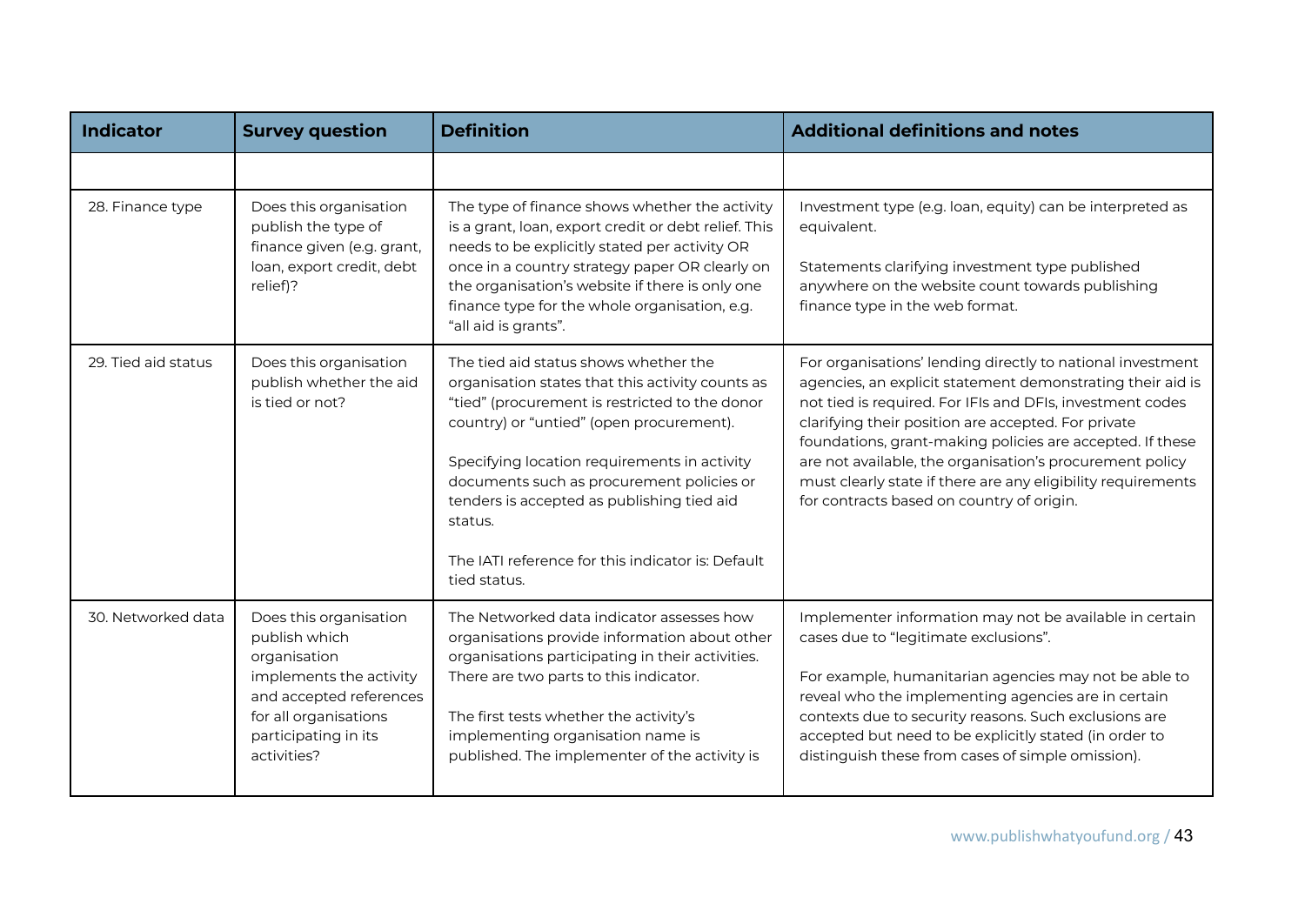| <b>Indicator</b> | <b>Survey question</b> | <b>Definition</b>                                                                                                                                                                                                                                                                                                                                                                                                                                                                                                                                                                                                                                                                                                                                                                                                                                                                                                                                                                                                                                                                                                                                                                                                                                                                                                             | <b>Additional definitions and notes</b>                                                                                                                                                                                                                                                                                                                                                                                                                                                                                                                                                                                                                                                                                                            |
|------------------|------------------------|-------------------------------------------------------------------------------------------------------------------------------------------------------------------------------------------------------------------------------------------------------------------------------------------------------------------------------------------------------------------------------------------------------------------------------------------------------------------------------------------------------------------------------------------------------------------------------------------------------------------------------------------------------------------------------------------------------------------------------------------------------------------------------------------------------------------------------------------------------------------------------------------------------------------------------------------------------------------------------------------------------------------------------------------------------------------------------------------------------------------------------------------------------------------------------------------------------------------------------------------------------------------------------------------------------------------------------|----------------------------------------------------------------------------------------------------------------------------------------------------------------------------------------------------------------------------------------------------------------------------------------------------------------------------------------------------------------------------------------------------------------------------------------------------------------------------------------------------------------------------------------------------------------------------------------------------------------------------------------------------------------------------------------------------------------------------------------------------|
|                  |                        | the organisation that is principally responsible<br>for delivering it.<br>The IATI reference for this indicator is:<br>Implementing organisation: participating-org<br>role = "4" (implementing).<br>The second part of the test assesses whether<br>references are used for organisations across<br>the participating organisation roles (Funding,<br>Accountable, Extending and Implementing).<br>References must use a prefix from the list of<br>valid prefixes for IATI organisation references<br>or be on the list of IATI publishers to be<br>accepted. The test will exclude references to<br>the publisher themselves. OECD DAC CRS<br>Channel Codes will need to use the XM-DAC-<br>prefix in order for the codes to be accepted as<br>organisation references. Generic or<br>non-specific organisation references (such as<br>"Developing country-based NGO" or<br>"Multilateral Organisations") will not be<br>accepted since these do not allow networking<br>of organisations.<br>Each activity will receive a percentage score<br>based on the number of participating<br>organisations that have references and those<br>that don't. This will be calculated as follows:<br>Number of participating organisations using<br>refs / Total number of participating<br>organisations (excluding self-references) | Organisations should use existing references where these<br>have been created and used previously. If no reference<br>currently exists, a reference can be created using the<br>recommended approach (often combining a prefix and<br>official registration number). Guidance is available on the<br>IATI website. To pass the Index test references must use a<br>prefix from the list of valid prefixes for IATI organisation<br>references or be on the list of IATI publishers.<br>Organisations working exclusively with partner country<br>governments or private sector investments will be<br>excluded from the organisation references test since<br>there is currently no accepted way to refer to these<br>participating organisations. |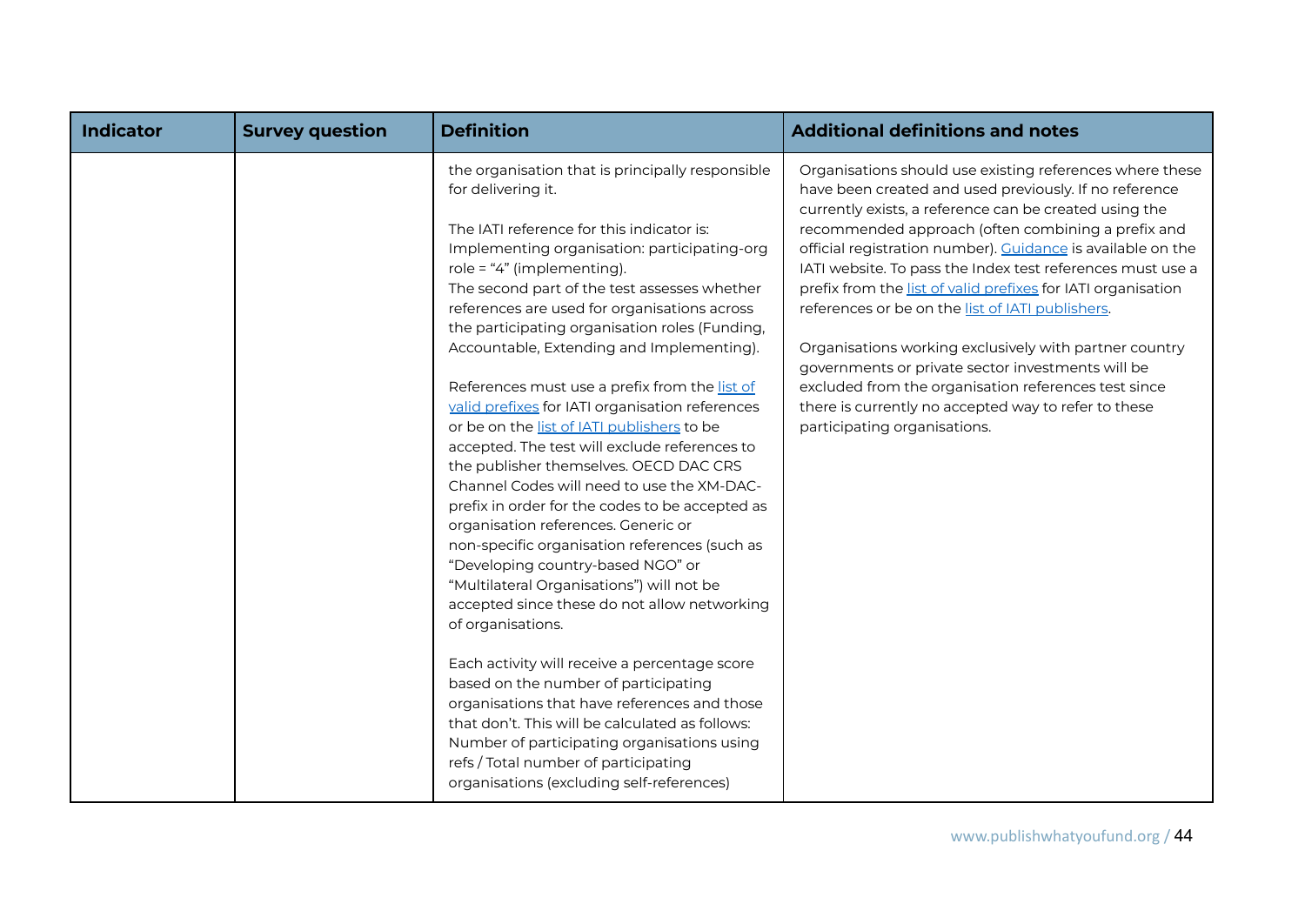| <b>Indicator</b>           | <b>Survey question</b>                                       | <b>Definition</b>                                                                                                                                                                                                                                                                                                                                                                                                                                                                                                                                                                                                                                                                                                                                                                                                                                                                           | <b>Additional definitions and notes</b>                                                                                                                                                                                                                                                                                                                                                                                 |
|----------------------------|--------------------------------------------------------------|---------------------------------------------------------------------------------------------------------------------------------------------------------------------------------------------------------------------------------------------------------------------------------------------------------------------------------------------------------------------------------------------------------------------------------------------------------------------------------------------------------------------------------------------------------------------------------------------------------------------------------------------------------------------------------------------------------------------------------------------------------------------------------------------------------------------------------------------------------------------------------------------|-------------------------------------------------------------------------------------------------------------------------------------------------------------------------------------------------------------------------------------------------------------------------------------------------------------------------------------------------------------------------------------------------------------------------|
|                            |                                                              | These scores will then be aggregated across<br>an organisation's activities to calculate the<br>final score for this test.                                                                                                                                                                                                                                                                                                                                                                                                                                                                                                                                                                                                                                                                                                                                                                  |                                                                                                                                                                                                                                                                                                                                                                                                                         |
| 31. Project<br>procurement | Contracts: Is the<br>contract for the activity<br>published? | The individual contract(s) signed with a<br>company, organisation or individual that<br>provides goods and services for the activity.<br>This could be on a procurement section of the<br>organisation's website, on a separate website<br>or on a central government procurement<br>website.<br>Contract documents cannot simply be at the<br>country level. If an activity contract is included<br>in a larger country-level document, it is only<br>accepted if the contract mentions the activity<br>specifically and in detail.<br>Basic information about the activity contract is<br>accepted if it contains three of the following<br>five information items: awardee, amount,<br>overview of services being provided, start/end<br>dates, unique reference to original tender<br>documents.<br>The IATI reference for this indicator is: Contract<br>(document code = A11 or A06). | This indicator is retained for all organisations. In cases<br>where organisations consider such information to be<br>commercially sensitive, sections within the contract can<br>be redacted but the reason for the redactions needs to be<br>explicitly stated.<br>For vertical funds, equivalent documents are accepted,<br>such as approved country proposals or agreements<br>between the recipient and the funder. |
|                            | Tenders: Does this<br>organisation publish all<br>tenders?   | Tenders are the individual contracts or<br>proposals that have been put out to invite bids<br>from companies or organisations that want to<br>provide goods and services for an activity. They                                                                                                                                                                                                                                                                                                                                                                                                                                                                                                                                                                                                                                                                                              | Investment codes or policies for IFIs and DFIs are<br>accepted. For private foundations, calls for grant<br>submissions are accepted. For humanitarian agencies,                                                                                                                                                                                                                                                        |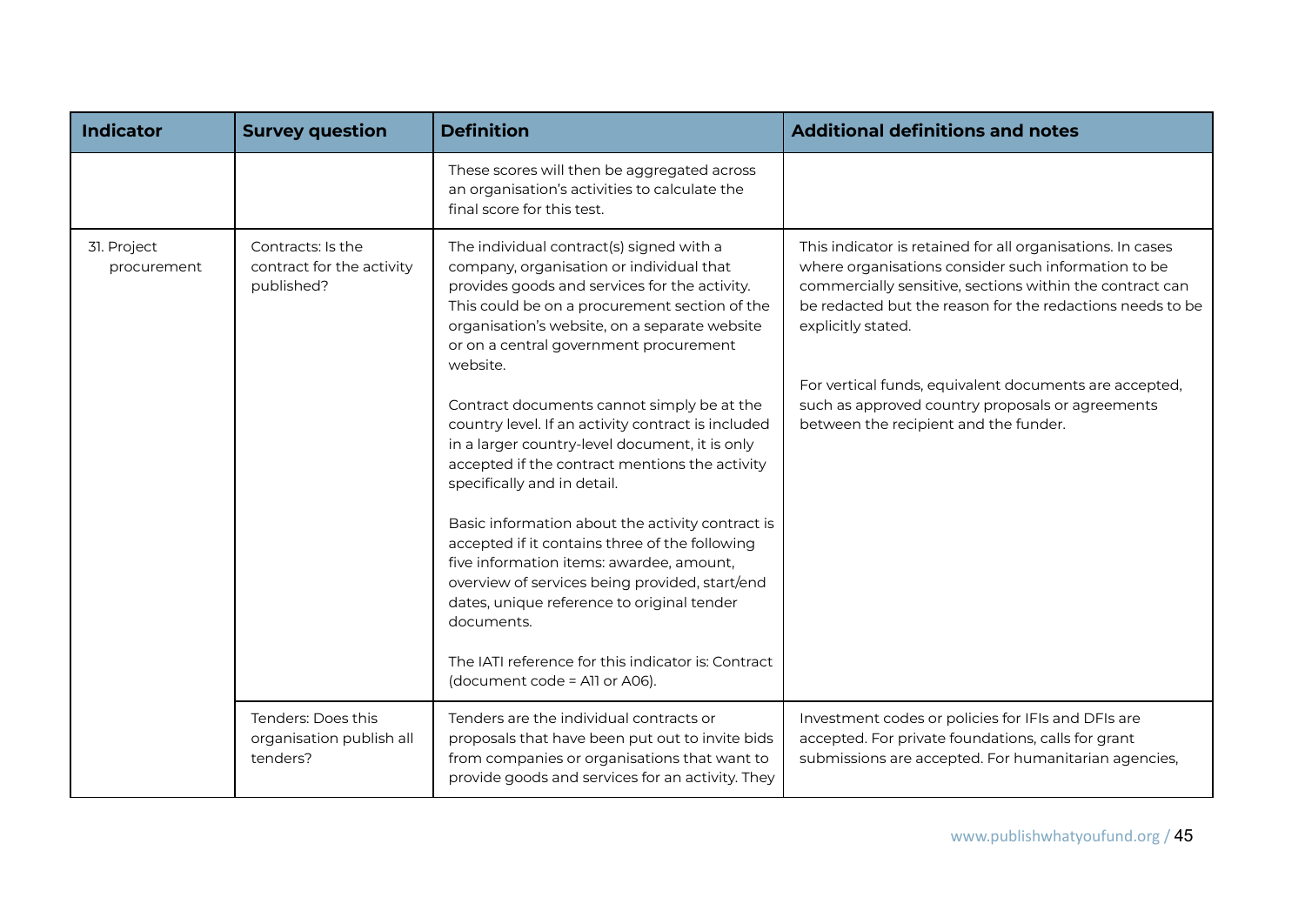| <b>Indicator</b>   | <b>Survey question</b>                                          | <b>Definition</b>                                                                                                                                                                                                                                 | <b>Additional definitions and notes</b>                                                                                                                                                                                                                                                                                                                                                                                                       |
|--------------------|-----------------------------------------------------------------|---------------------------------------------------------------------------------------------------------------------------------------------------------------------------------------------------------------------------------------------------|-----------------------------------------------------------------------------------------------------------------------------------------------------------------------------------------------------------------------------------------------------------------------------------------------------------------------------------------------------------------------------------------------------------------------------------------------|
|                    |                                                                 | may be on a separate website, possibly on a<br>central government procurement website.<br>The JATI reference for this indicator is: Tender<br>(document code = A10).                                                                              | documents that provide guidance on securing funding<br>are accepted.<br>Due to the difficulty with manually finding tenders linked<br>to current activities, rather than looking for the specific<br>tender, a review of the organisation's overall calls for<br>tenders is completed to check it is publishing them<br>consistently and in-line with their procurement policy.<br>For organisations that do not issue tenders related to aid |
|                    |                                                                 |                                                                                                                                                                                                                                                   | projects (e.g. if procurement is undertaken by grantees or<br>other implementing agencies), a statement explicitly<br>clarifying this is required.                                                                                                                                                                                                                                                                                            |
| <b>Performance</b> |                                                                 |                                                                                                                                                                                                                                                   |                                                                                                                                                                                                                                                                                                                                                                                                                                               |
| 32. Objectives     | Are the objectives or<br>purposes of the activity<br>published? | The objectives or purposes of the activity are<br>those that the activity intends to achieve.<br>The IATI reference for this indicator is:<br>Objectives / Purpose of activity (document<br>code = A02) or Description (description type =<br>2). | The objectives need to include the target sector/group<br>and expected outcomes.                                                                                                                                                                                                                                                                                                                                                              |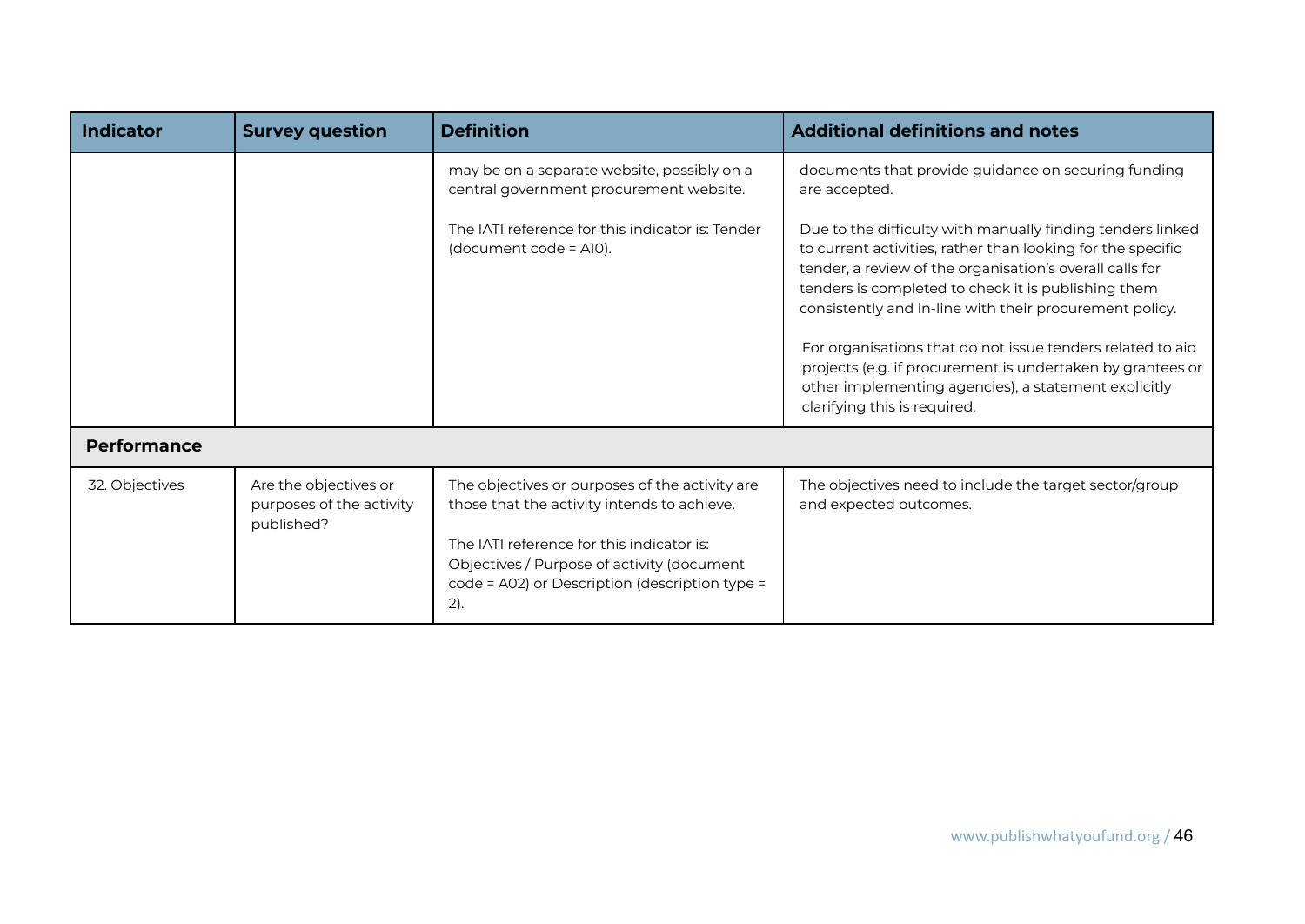| <b>Indicator</b>                    | <b>Survey question</b>                                                                                            | <b>Definition</b>                                                                                                                                                                                                                                                                                                                                                                              | <b>Additional definitions and notes</b>                                                                                                                                                                                                                                                                                                                                                                                                                                                                                                                                                                                                                                                                                                                                                                                                                                                                                                                                                                                                                                                |
|-------------------------------------|-------------------------------------------------------------------------------------------------------------------|------------------------------------------------------------------------------------------------------------------------------------------------------------------------------------------------------------------------------------------------------------------------------------------------------------------------------------------------------------------------------------------------|----------------------------------------------------------------------------------------------------------------------------------------------------------------------------------------------------------------------------------------------------------------------------------------------------------------------------------------------------------------------------------------------------------------------------------------------------------------------------------------------------------------------------------------------------------------------------------------------------------------------------------------------------------------------------------------------------------------------------------------------------------------------------------------------------------------------------------------------------------------------------------------------------------------------------------------------------------------------------------------------------------------------------------------------------------------------------------------|
| 33. Pre-project<br>impact appraisal | Is a pre-project impact<br>appraisal published?                                                                   | Pre-project impact appraisals explain the<br>totality of positive and negative, primary and<br>secondary effects expected to be produced by<br>a development intervention.<br>Environmental, social or human rights impact<br>assessments are accepted.<br>The IATI reference for this indicator is: Pre and<br>post-project impact appraisal (document code<br>$=$ A01).                      | IFIs and DFIs tend only to publish impact appraisals if<br>regulations require them to, but given the link they have<br>to the eventual impact and results of the activity, all<br>organisations are scored on this indicator.<br>For loans or private sector investment, risk assessments<br>and the fiscal objectives detailed in the loan document<br>are accepted. These need to be sufficiently detailed and<br>include any criteria used to assess eligibility for receiving<br>the loan. For DFI projects categorised as high-risk<br>(environmental or social risk category A or equivalent) the<br>full impact appraisal document(s) should be published. A<br>summary of the appraisal will not be sufficient.<br>Humanitarian Implementation Plans (HIPs) and project<br>plans are accepted for humanitarian agencies.<br>If an official internal procedure has concluded that a<br>pre-project impact appraisal is not necessary for a<br>particular project or programme, official documentation<br>confirming this will be accepted in lieu of an appraisal<br>document. |
| 34. Reviews and<br>evaluations      | Are evaluation<br>documents or reviews<br>published for all<br>completed activities in<br>this recipient country? | Evaluation and review documents consider<br>what the activity achieved, whether the<br>intended objectives were met, what the major<br>factors influencing the achievement or<br>non-achievement of the objectives were and<br>an assessment of the impact, effect and value<br>of the activity. This information may be on a<br>specific evaluation section of the<br>organisation's website. | Not all organisations carry out formal evaluations for all of<br>their activities.<br>Organisations can score on this indicator as long as they<br>publish review documents that meet the definition of the<br>indicator.                                                                                                                                                                                                                                                                                                                                                                                                                                                                                                                                                                                                                                                                                                                                                                                                                                                              |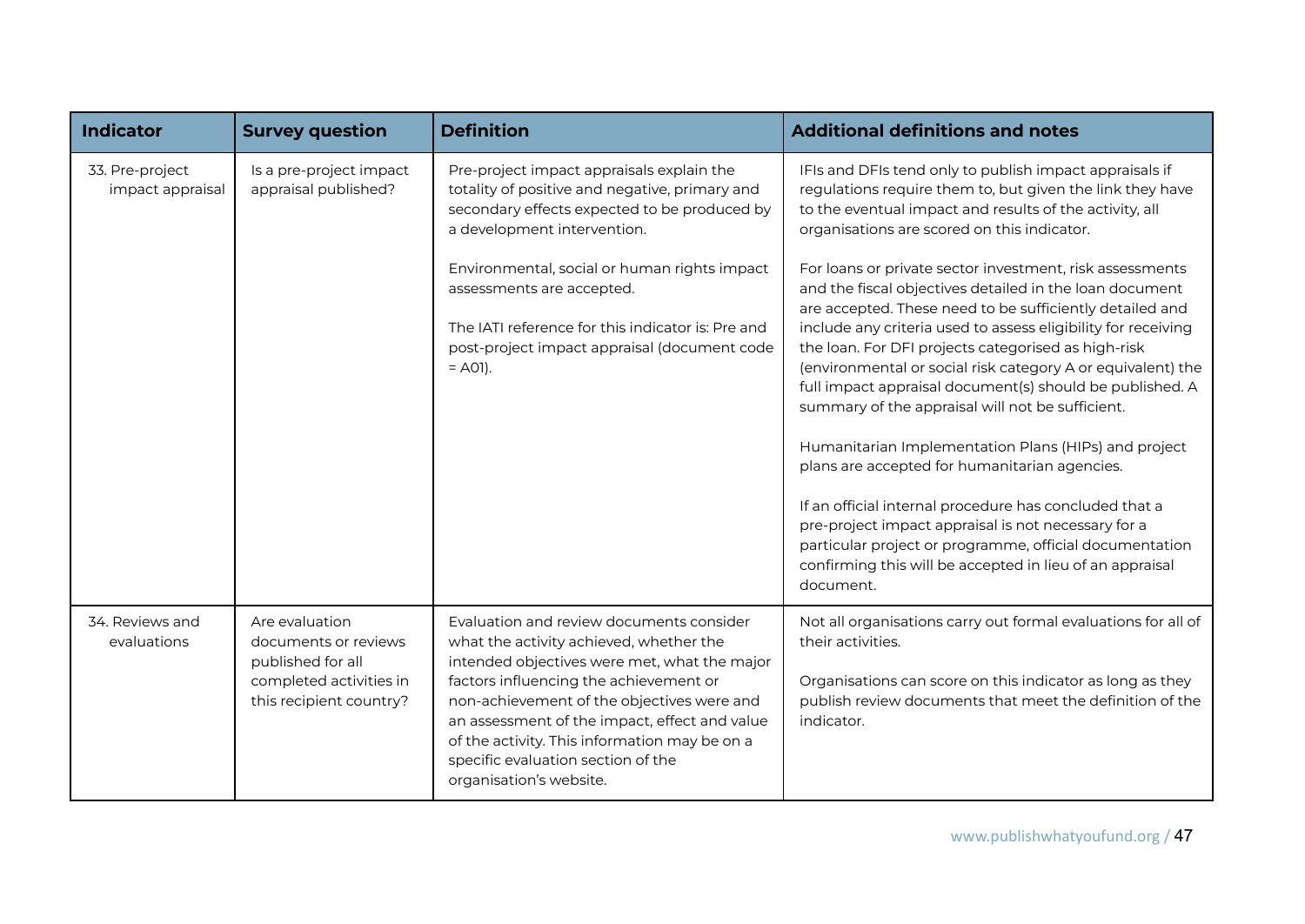| Indicator   | <b>Survey question</b>                                                                                          | <b>Definition</b>                                                                                                                                                                                                                                                                                                                                                                                                 | <b>Additional definitions and notes</b>                                                                                                                                                                                                                                                                                                                             |
|-------------|-----------------------------------------------------------------------------------------------------------------|-------------------------------------------------------------------------------------------------------------------------------------------------------------------------------------------------------------------------------------------------------------------------------------------------------------------------------------------------------------------------------------------------------------------|---------------------------------------------------------------------------------------------------------------------------------------------------------------------------------------------------------------------------------------------------------------------------------------------------------------------------------------------------------------------|
|             |                                                                                                                 | If the activity under assessment is not<br>completed but interim evaluation or review<br>documents are available, these will be<br>accepted.<br>The JATI reference for this indicator is: Review<br>of project performance and evaluation<br>(document code = A07).                                                                                                                                               |                                                                                                                                                                                                                                                                                                                                                                     |
| 35. Results | Are results, outcomes<br>and outputs published<br>for all completed<br>activities in this<br>recipient country? | The results show whether activities achieved<br>their intended outputs in accordance with the<br>stated goals or plans. This information often<br>refers to log frames and results chains and<br>may be within a specific results or evaluation<br>section of the organisation's website.<br>The IATI references for this indicator are: Result<br>and/or Results, outcomes and outputs<br>(Document code = A08). | Both current and completed activities are considered for<br>this indicator. If the activity is ongoing then up to date<br>results should be available. If the activity has started<br>recently (within the last 18 months), then no actual results<br>are expected. If the activity has ended then final results<br>should be available within 12-months of ending. |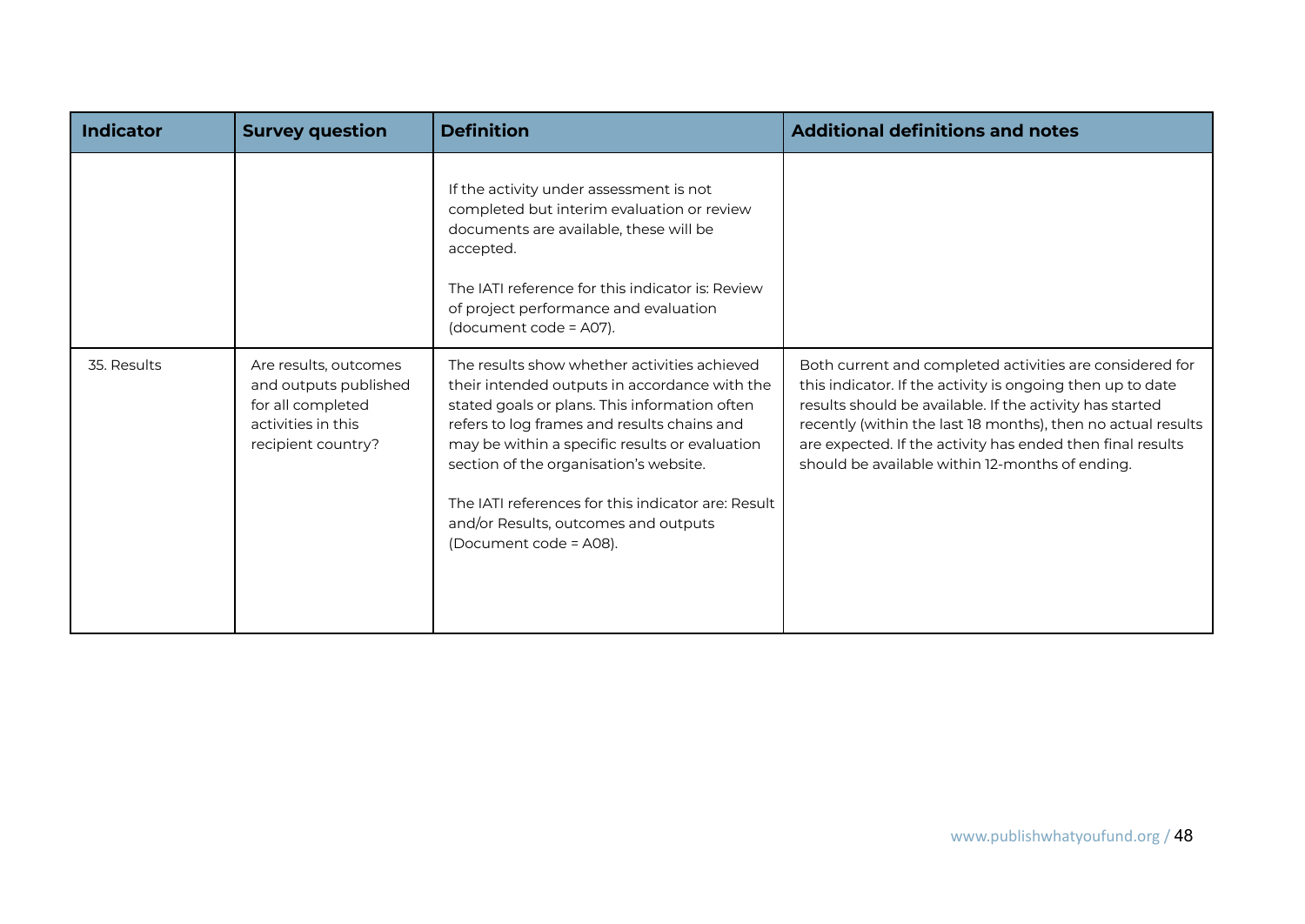# **Annex 2 - Data quality tests**

#### **Tests**

Data that is published to the IATI Registry is automatically assessed by running one or more tests for each of the publication indicators. The specific test expressions are listed in Table 4.

The tests were derived programmatically from the IATI schema in the first instance, to test that each element with a relevant indicator in the Index exists. Additional tests were incorporated in order to ensure that the data is useful – for example, titles below a minimum character length are not considered to be meaningful.

Tests are expressed in the Gherkin [language](https://github.com/cucumber/cucumber/wiki/Gherkin) and can be run directly in Python using the [BDD-Tester.](https://github.com/pwyf/bdd-tester) Alternatively, the Data [Quality](http://dataqualitytester.publishwhatyoufund.org) Tester provides a web interface for testing individual IATI XML files.

| 3. Organisation<br>strategy                                     | document-link/category[@code="B02"]` should be present |  |
|-----------------------------------------------------------------|--------------------------------------------------------|--|
| 4. Annual report                                                | document-link/category[@code="B01"]`should be present  |  |
| <b>5. Allocation policy</b>                                     | document-link/category[@code="B04"]` should be present |  |
| <b>6. Procurement policy</b>                                    | document-link/category[@code="B05"]` should be present |  |
| 7. Country strategy or<br>Memorandum of<br><b>Understanding</b> | See 'More complex tests' section                       |  |
| 8. Audit                                                        | document-link/category[@code="B06"]` should be present |  |
| 9. Total organisation<br>budget                                 | See 'More complex tests' section                       |  |
| 10. Disaggregated<br>budget                                     | See 'More complex tests' section                       |  |

## **Table 4: Test definitions**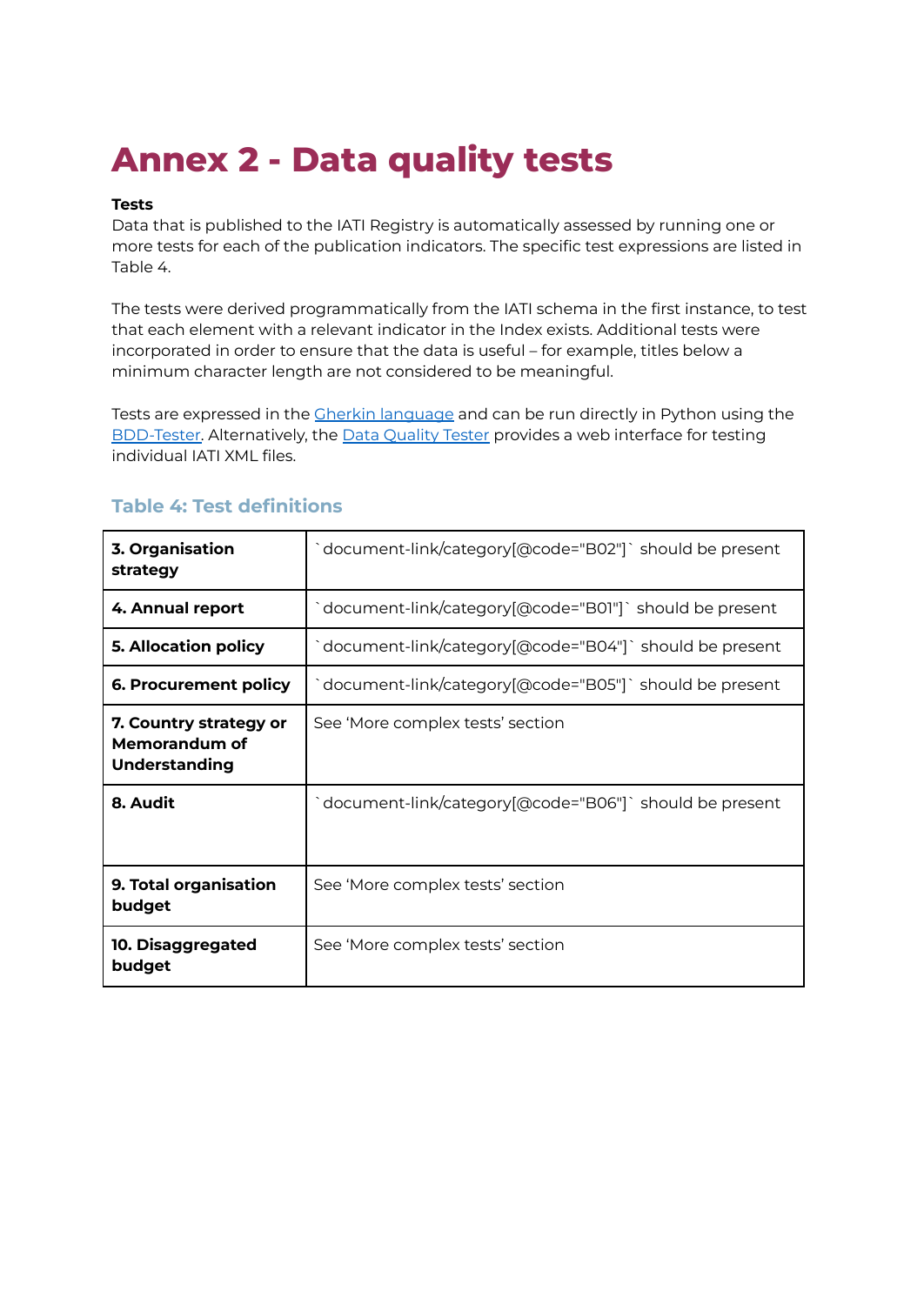| 11. Project Budget                    | Budget available forward annually<br>Given an IATI activity<br>And the activity is current<br>And `activity-status/@code` is one of 2 or 3<br>And `default-aid-type/@code` is not G01<br>And `activity-date[@type="3" or @type="4" or<br>@type="end-planned" or @type="end-actual"]/@iso-date`is<br>at least 6 months ahead<br>Then `budget   planned-disbursement` should be available<br>forward annually |
|---------------------------------------|-------------------------------------------------------------------------------------------------------------------------------------------------------------------------------------------------------------------------------------------------------------------------------------------------------------------------------------------------------------------------------------------------------------|
|                                       | Budget available forward quarterly<br>Given an IATI activity<br>And the activity is current<br>And `activity-status/@code` is one of 2 or 3<br>And `default-aid-type/@code` is not G01<br>And `activity-date[@type="3" or @type="4" or<br>@type="end-planned" or @type="end-actual"]/@iso-date`is<br>at least 6 months ahead<br>Then `budget planned-disbursement` should be available<br>forward quarterly |
| 12. Project budget<br>documents       | For each current activity,<br>if `activity-status/ $@code$ ` is one of $(2, 3, 4)$<br>and `default-aid-type/@code` is not A01<br>and `default-aid-type/@code` is not A02<br>and `transaction/aid-type/@code` is not A01<br>and `transaction/aid-type/@code` is not A02<br>and `default-aid-type/@code` is not G01<br>then `document-link/category[@code="A05"]` should be<br>present                        |
| 13. Commitments                       | For each current activity,<br>if `activity-status/ $@code$ ` is one of $(2, 3, 4)$<br>then `transaction/transaction-type[@code="2"]` should be<br>present                                                                                                                                                                                                                                                   |
| 14. Disbursements and<br>expenditures | For each current activity,<br>if `activity-status/@code` is one of (2, 3, 4)<br>then<br>`transaction/transaction-type[@code="3"]`<br>should be present<br>or<br>`transaction/transaction-type[@code="4"]`<br>should be present                                                                                                                                                                              |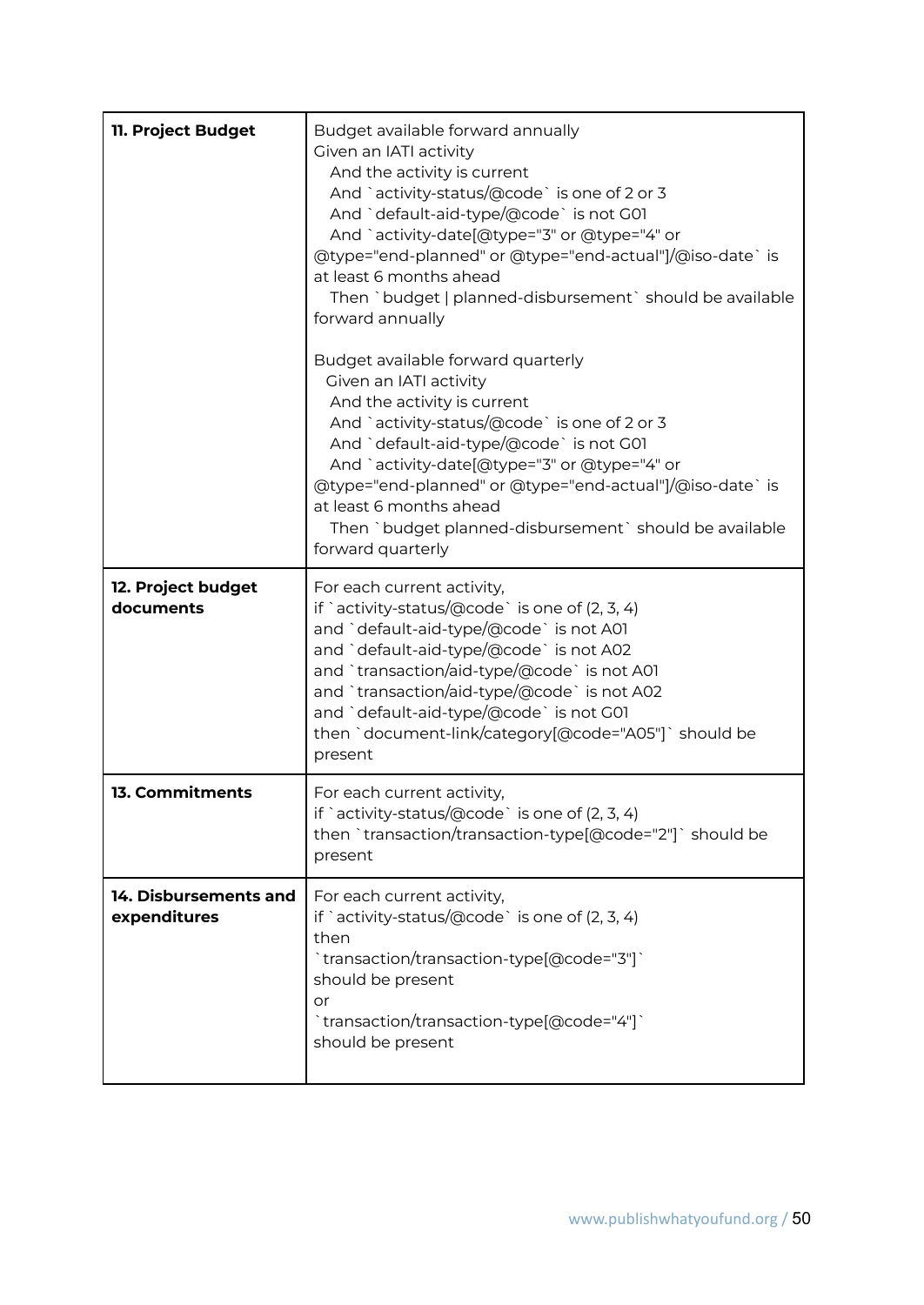| 15. Budget alignment | Capital spend is present<br>Given an IATI activity<br>And the activity is current<br>And `activity-status/@code` is one of 2, 3 or 4<br>And `default-aid-type/@code` is not any of A01, A02 or G01<br>And `transaction/aid-type/@code` is not any of A01 or A02<br>Then `capital-spend` should be present<br>Publish detailed CRS purpose codes in the sector field<br>Given an IATI activity<br>And the activity is current<br>And `activity-status/@code` is one of 2, 3 or 4<br>And `default-aid-type/@code` is not any of A01, A02 or G01<br>And `transaction/aid-type/@code` is not any of A01 or A02<br>Then `sector code` should be present<br>And `sector code` should not be broad "multisector aid" or<br>"sector not specified" purpose codes<br>And `sector code` should be the more detailed "voluntary" |
|----------------------|-----------------------------------------------------------------------------------------------------------------------------------------------------------------------------------------------------------------------------------------------------------------------------------------------------------------------------------------------------------------------------------------------------------------------------------------------------------------------------------------------------------------------------------------------------------------------------------------------------------------------------------------------------------------------------------------------------------------------------------------------------------------------------------------------------------------------|
| 16. Title            | CRS purpose codes, not "parent" codes                                                                                                                                                                                                                                                                                                                                                                                                                                                                                                                                                                                                                                                                                                                                                                                 |
|                      | For each current activity,<br>`title/narrative/text()` should be present                                                                                                                                                                                                                                                                                                                                                                                                                                                                                                                                                                                                                                                                                                                                              |
|                      | For each current activity,<br>`title/narrative/text()` should have at least 10 characters                                                                                                                                                                                                                                                                                                                                                                                                                                                                                                                                                                                                                                                                                                                             |
| 17. Description      | For each current activity,<br>description/narrative/text() should be present                                                                                                                                                                                                                                                                                                                                                                                                                                                                                                                                                                                                                                                                                                                                          |
|                      | For each current activity,<br>description/narrative/text() should have at least 80<br>characters                                                                                                                                                                                                                                                                                                                                                                                                                                                                                                                                                                                                                                                                                                                      |
| 18. Planned dates    | For every current activity,<br>activity-date[@type="1"] should be present                                                                                                                                                                                                                                                                                                                                                                                                                                                                                                                                                                                                                                                                                                                                             |
|                      | For every current activity,<br>activity-date[@type="3"] should be present                                                                                                                                                                                                                                                                                                                                                                                                                                                                                                                                                                                                                                                                                                                                             |
| 19. Actual dates     | For every current activity,<br>if `activity-status/ $@code$ ` is one of $(2, 3, 4)$<br>activity-date[@type="2"]` should be present                                                                                                                                                                                                                                                                                                                                                                                                                                                                                                                                                                                                                                                                                    |
|                      | if `activity-status/ $@code$ ` is one of $(3, 4)$<br>activity-date[@type="4"] should be present                                                                                                                                                                                                                                                                                                                                                                                                                                                                                                                                                                                                                                                                                                                       |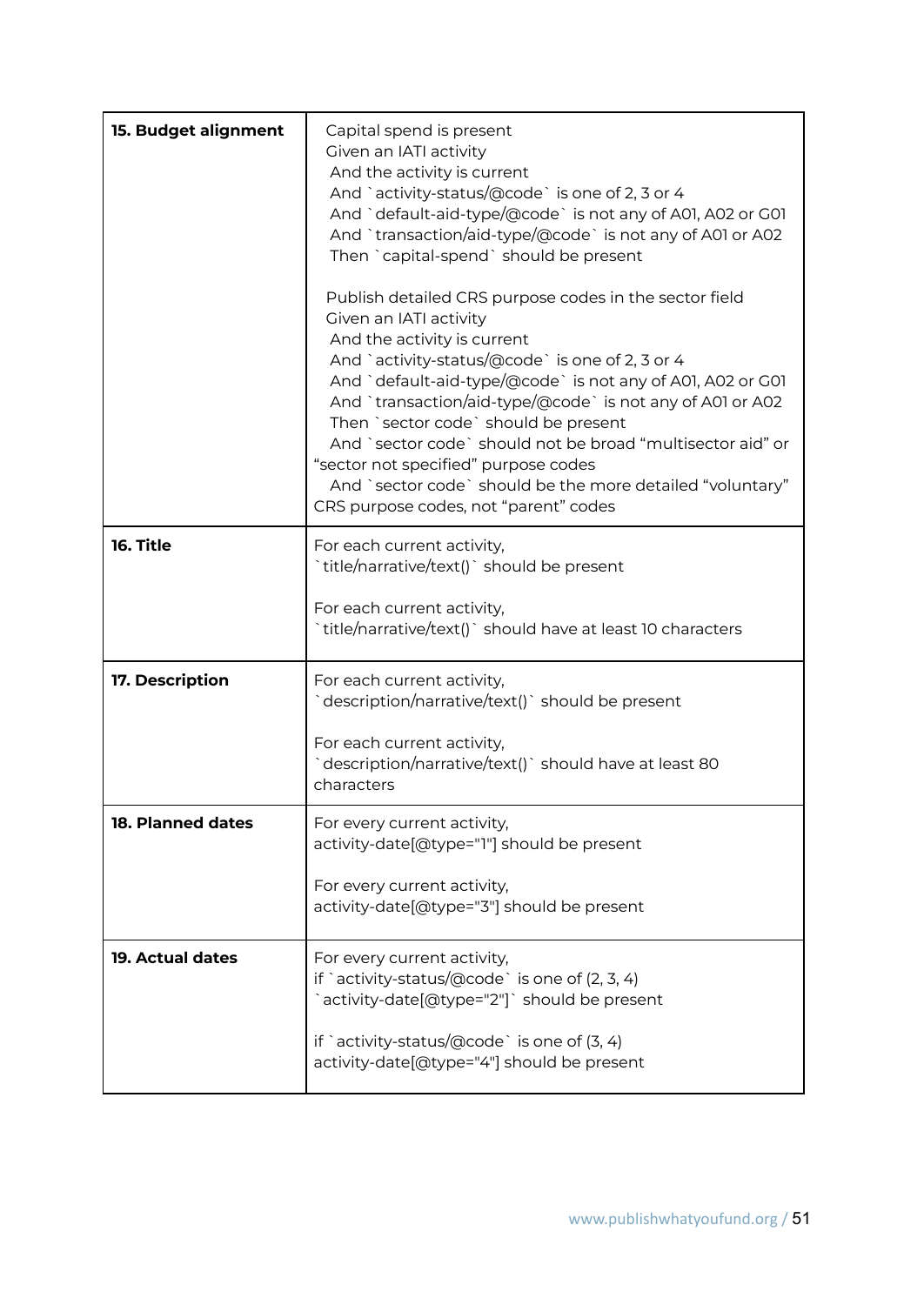| <b>20. Current status</b>           | For each current activity,<br>activity-status` should be present                                                                                                                                                                                                                                                                                                                                                                                                                                                                                                                                                                                                                                                                                                                         |
|-------------------------------------|------------------------------------------------------------------------------------------------------------------------------------------------------------------------------------------------------------------------------------------------------------------------------------------------------------------------------------------------------------------------------------------------------------------------------------------------------------------------------------------------------------------------------------------------------------------------------------------------------------------------------------------------------------------------------------------------------------------------------------------------------------------------------------------|
|                                     | For each current activity,<br>`activity-status/@code` should be on the ActivityStatus<br>codelist                                                                                                                                                                                                                                                                                                                                                                                                                                                                                                                                                                                                                                                                                        |
| 21. Contact details                 | For each current activity,<br>contact-info` should be present                                                                                                                                                                                                                                                                                                                                                                                                                                                                                                                                                                                                                                                                                                                            |
| 22. Sectors                         | For each current activity,<br>`sector` should be present<br>or `transaction/sector` should be present<br>For each current activity,<br>at least one<br>`sector[not(@vocabulary)]/@code  <br>sector[@vocabulary="1"]/@code  <br>transaction/sector[@vocabulary="1"]/@code  <br>transaction/sector[not(@vocabulary)]/@code`<br>should be on the Sector codelist                                                                                                                                                                                                                                                                                                                                                                                                                            |
| 23. Sub-national<br><b>location</b> | For each current activity,<br>if `activity-status/@code` is one of $(2, 3, 4)$<br>and `recipient-region/@code` is not 998<br>And `default-aid-type/@code` is not any of B01, B02, F01, H01,<br>H02, H03, H04, H05 or G01<br>And `transaction/aid-type/@code` is not any of B01, B02,<br>F01, H01, H02, H03, H04, H05 or G01<br>then `location` should be present<br>For each current activity,<br>if `activity-status/@code` is one of $(2, 3, 4)$<br>`recipient-region/@code` is not 998<br>and<br>And `default-aid-type/@code` is not any of B01, B02, F01, H01,<br>H02, H03, H04, H05 or G01<br>And `transaction/aid-type/@code` is not any of B01, B02,<br>F01, H01, H02, H03, H04, H05 or G01<br>And `default-aid-type/@code` is not G01<br>then `location/point` should be present |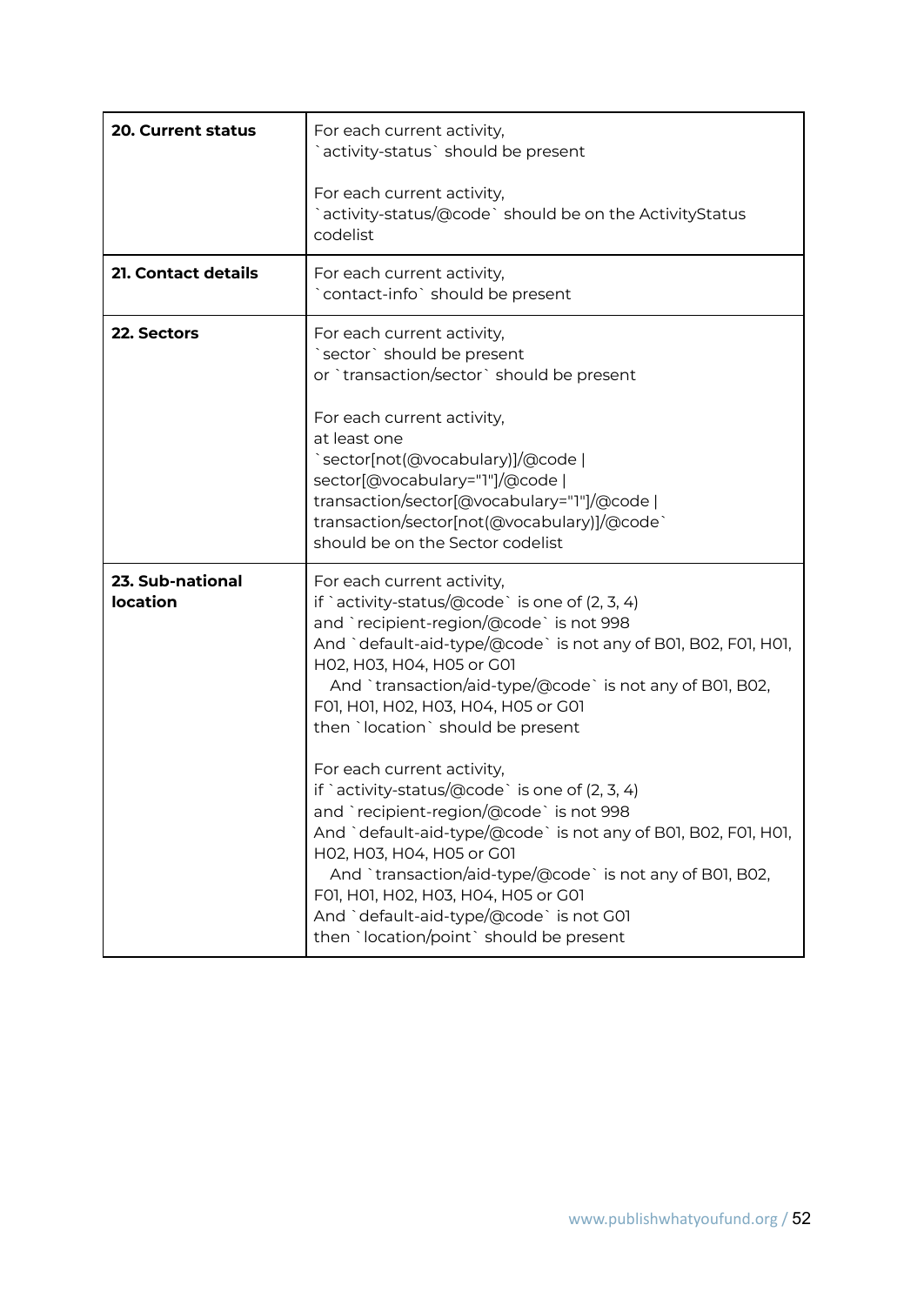| 24. Conditions | For each current activity,<br>if `activity-status/@code` is one of (2, 3, 4)<br>And `default-aid-type/@code` is not any of B01, B02, B03,<br>B04, D01, D02, E01, E02, F01, H01, H02, H03, H04, H05 or G01<br>And `transaction/aid-type/@code` is not any of B01, B02,<br>B03, B04, D01, D02, E01, E02, F01, H01, H02, H03, H04, H05 or<br>G <sub>O</sub> 1<br>then `conditions` should be present<br>if `activity-status/ $\alpha$ code` is one of $(2, 3, 4)$<br>And `default-aid-type/@code` is not any of B01, B02, B03,<br>B04, D01, D02, E01, E02, F01, H01, H02, H03, H04, H05 or G01<br>And `transaction/aid-type/@code` is not any of B01, B02,<br>B03, B04, D01, D02, E01, E02, F01, H01, H02, H03, H04, H05 or<br>G <sub>O</sub> 1<br>then `document-link/category[@code="A04"]` should be<br>present |
|----------------|-----------------------------------------------------------------------------------------------------------------------------------------------------------------------------------------------------------------------------------------------------------------------------------------------------------------------------------------------------------------------------------------------------------------------------------------------------------------------------------------------------------------------------------------------------------------------------------------------------------------------------------------------------------------------------------------------------------------------------------------------------------------------------------------------------------------|
| 25. Unique ID  | For each current activity,<br>iati-identifier ` should be present<br>For each current activity,<br>either:<br>iati-identifier/text()`<br>should start with `reporting-org/@ref`<br>or<br>`iati-identifier/text()`<br>should start with `other-identifier[@type="B1"]/@ref`                                                                                                                                                                                                                                                                                                                                                                                                                                                                                                                                      |
| 26. Flow type  | For each current activity,<br>if `activity-status/ $\alpha$ code` is one of $(2, 3, 4)$<br>then `default-flow-type` should be present<br>or `transaction/flow-type` should be present<br>For each current activity,<br>if `activity-status/ $@code$ ` is one of $(2, 3, 4)$<br>then at least one `default-flow-type/@code` should be on the<br>FlowType codelist<br>or at least one `transaction/flow-type/@code` should be on<br>the FlowType codelist                                                                                                                                                                                                                                                                                                                                                         |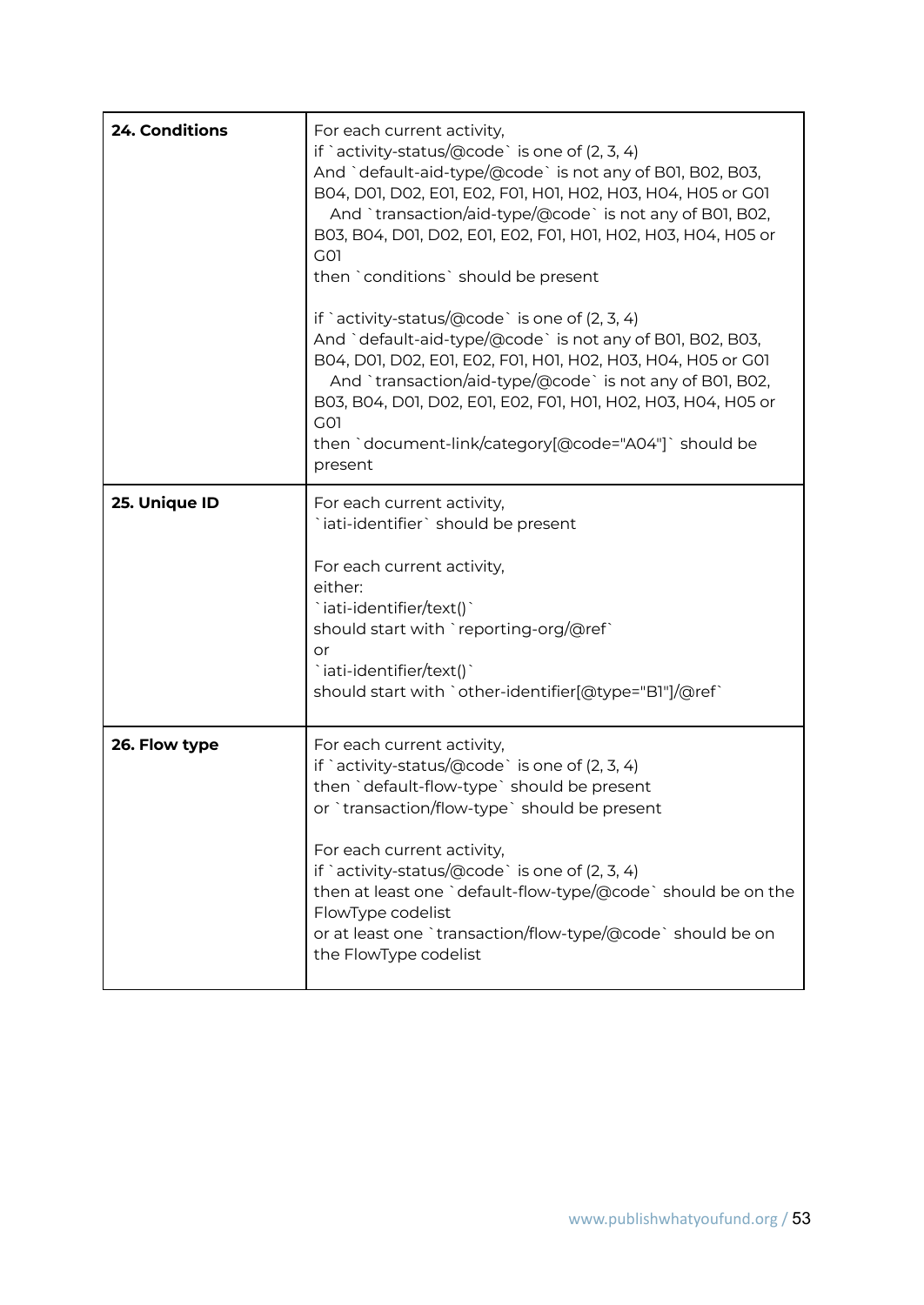| 27. Aid type        | For each current activity,<br>if `activity-status/ $@code$ ` is one of $(2, 3, 4)$<br>then `default-aid-type` should be present<br>or `transaction/aid-type` should be present<br>For each current activity,<br>if `activity-status/@code` is one of $(2, 3, 4)$<br>then at least one `default-aid-type/@code` should be on the<br>AidType codelist<br>or at least one `transaction/aid-type/@code` should be on<br>the AidType codelist                         |
|---------------------|------------------------------------------------------------------------------------------------------------------------------------------------------------------------------------------------------------------------------------------------------------------------------------------------------------------------------------------------------------------------------------------------------------------------------------------------------------------|
| 28. Finance type    | For each current activity,<br>if `activity-status/ $@code$ ` is one of $(2, 3, 4)$<br>then `default-finance-type` should be present<br>or `transaction/finance-type` should be present<br>For each current activity,<br>if `activity-status/@code` is one of $(2, 3, 4)$<br>then at least one `default-finance-type/@code` should be on<br>the FinanceType codelist<br>or at least one `transaction/finance-type/@code` should be<br>on the FinanceType codelist |
| 29. Tied aid status | For each current activity,<br>if `activity-status/@code` is one of (2, 3, 4)<br>then `default-tied-status` should be present<br>or `transaction/tied-status` should be present<br>For each current activity,<br>if `activity-status/@code` is one of (2, 3, 4)<br>then at least one `default-tied-status/@code` should be on<br>the TiedStatus codelist<br>or at least one `transaction/tied-status/@code` should be on<br>the TiedStatus codelist               |
| 30. Networked data  | See 'More complex tests' section                                                                                                                                                                                                                                                                                                                                                                                                                                 |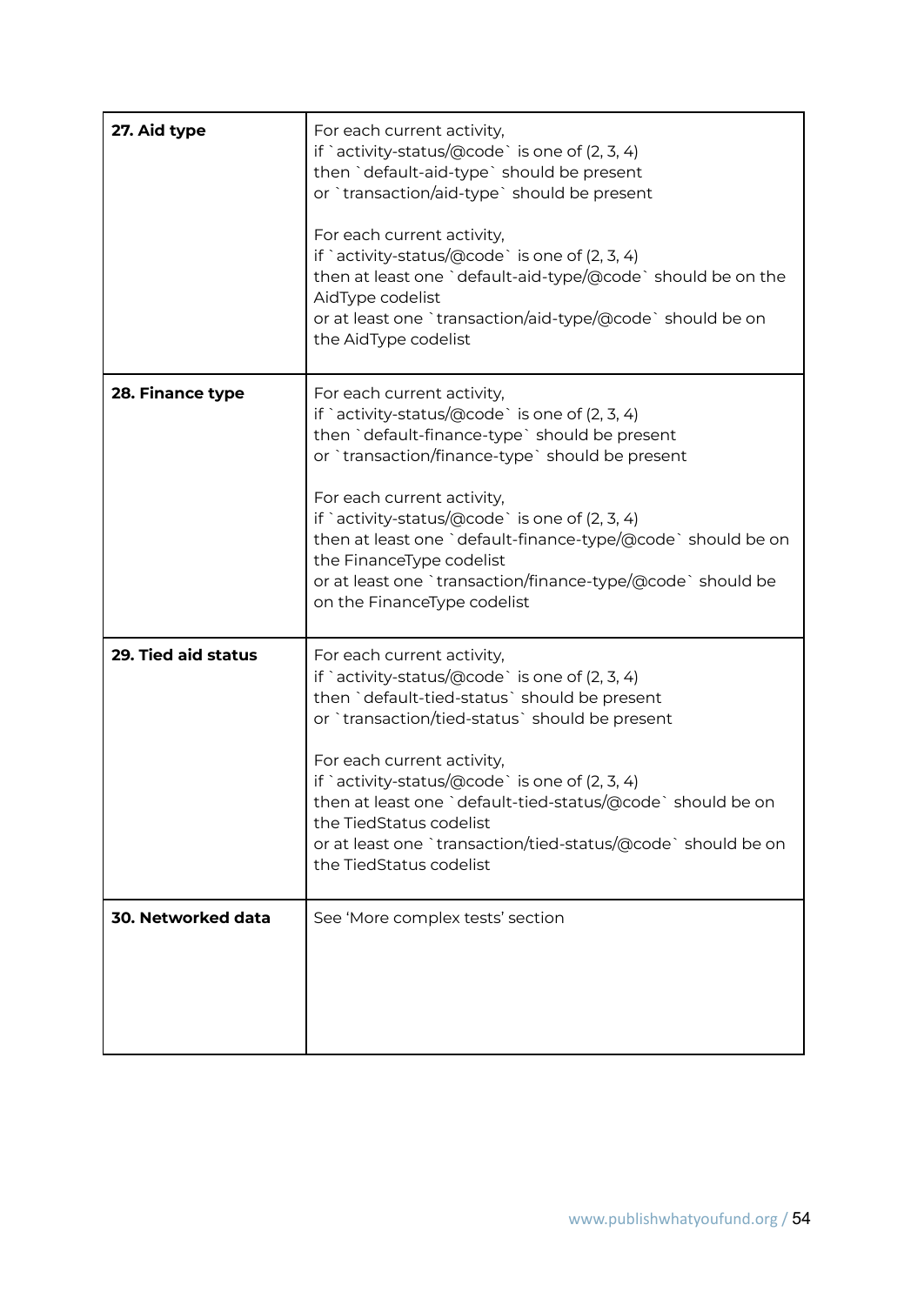| 31. Project<br><b>Procurement</b>    | For each current activity,<br>if `activity-status/ $@code$ ` is one of $(2, 3, 4)$<br>and `default-aid-type/@code` is not A01<br>and `default-aid-type/@code` is not A02<br>and `transaction/aid-type/@code` is not A01<br>and `transaction/aid-type/@code` is not A02<br>and `default-aid-type/@code` is not G01<br>then `document-link/category[@code="A10"]` should be<br>present                                                                 |
|--------------------------------------|------------------------------------------------------------------------------------------------------------------------------------------------------------------------------------------------------------------------------------------------------------------------------------------------------------------------------------------------------------------------------------------------------------------------------------------------------|
|                                      | For each current activity,<br>if `activity-status/@code` is one of $(2, 3, 4)$<br>and `default-aid-type/@code` is not A01<br>and `default-aid-type/@code` is not A02<br>and `transaction/aid-type/@code` is not A01<br>and `transaction/aid-type/@code` is not A02<br>and `default-aid-type/@code` is not G01<br>then `document-link/category[@code="A06"]` should be<br>present<br>or `document-link/category[@code="A11"]` should be present       |
| 32. Objectives                       | For each current activity,<br>if `activity-status/@code` is one of $(2, 3, 4)$<br>and `default-aid-type/@code` is not G01<br>then `document-link/category[@code="A02"]` should be<br>present<br>or `description[@type="2"]` should be present                                                                                                                                                                                                        |
| 33. Pre-project impact<br>appraisals | For each current activity,<br>if `activity-status/ $@code$ ` is one of $(2, 3, 4)$<br>And `default-aid-type/@code` is not any of A01, A02, B01, B02,<br>B03, B04, D01, D02, E01, E02, F01, H01, H02, H03, H04, H05 or<br>G01<br>And `transaction/aid-type/@code` is not any of A01, A02,<br>B01, B02, B03, B04, D01, D02, E01, E02, F01, H01, H02, H03, H04,<br><b>H05 or G01</b><br>then `document-link/category[@code="A01"]` should be<br>present |
| 34. Reviews and<br>evaluations       | For each current activity,<br>if `activity-status/ $@code`$ is one of $(3, 4)$<br>and `default-aid-type/@code` is not G01<br>or `document-link/category[@code="A07"]` is present<br>then `document-link/category[@code="A07"]` should be<br>present                                                                                                                                                                                                  |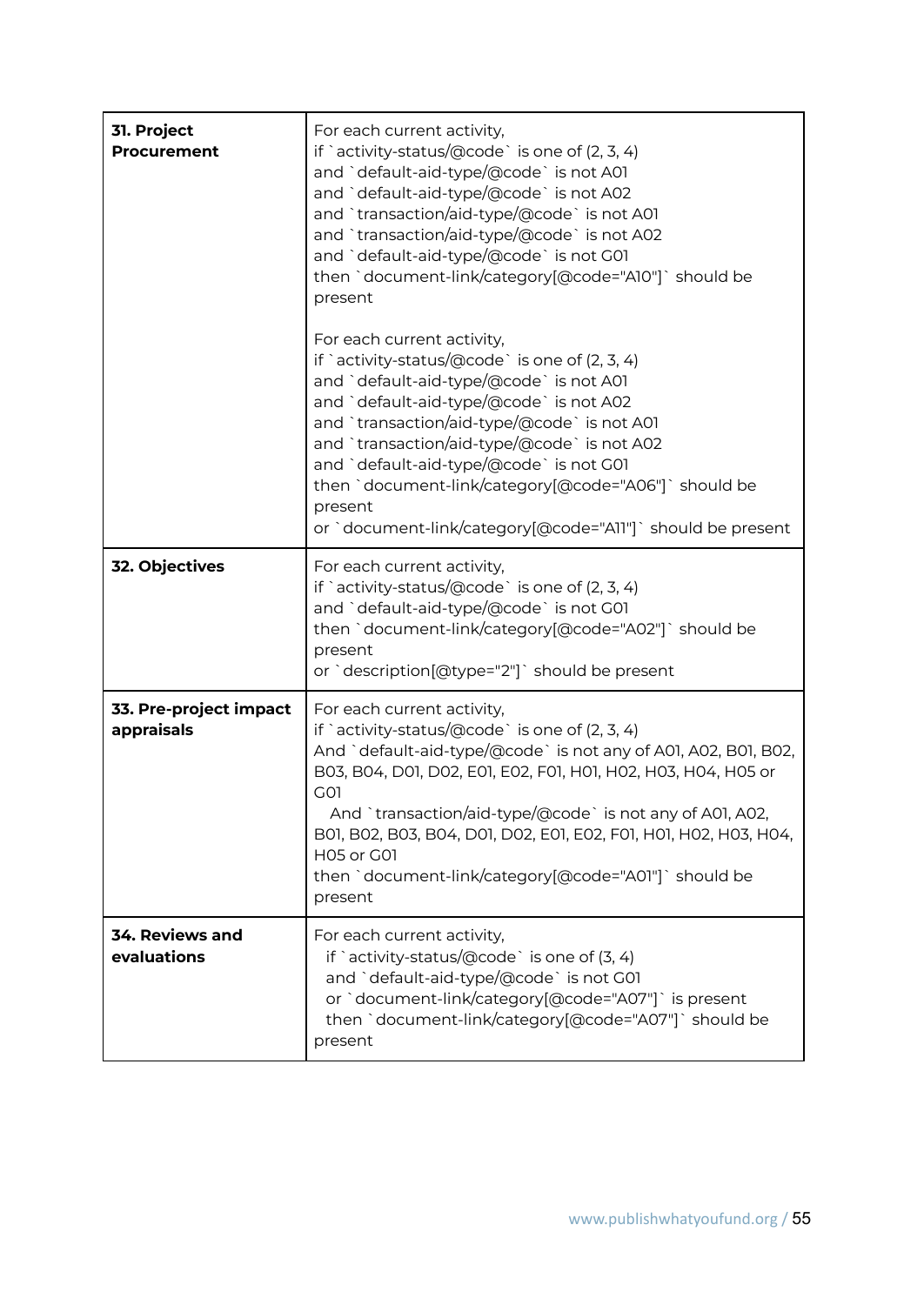| <b>35. Results</b> | For each current activity,<br>if `activity-status/@code` is one of (2, 3, 4)<br>and `default-aid-type/@code` is not F01 or G01<br>then `result` should be present                                 |
|--------------------|---------------------------------------------------------------------------------------------------------------------------------------------------------------------------------------------------|
|                    | For each current activity,<br>if `activity-status/@code` is one of (2, 3, 4)<br>and `default-aid-type/@code` is not F01 or G01<br>then `document-link/category[@code="A08"]` should be<br>present |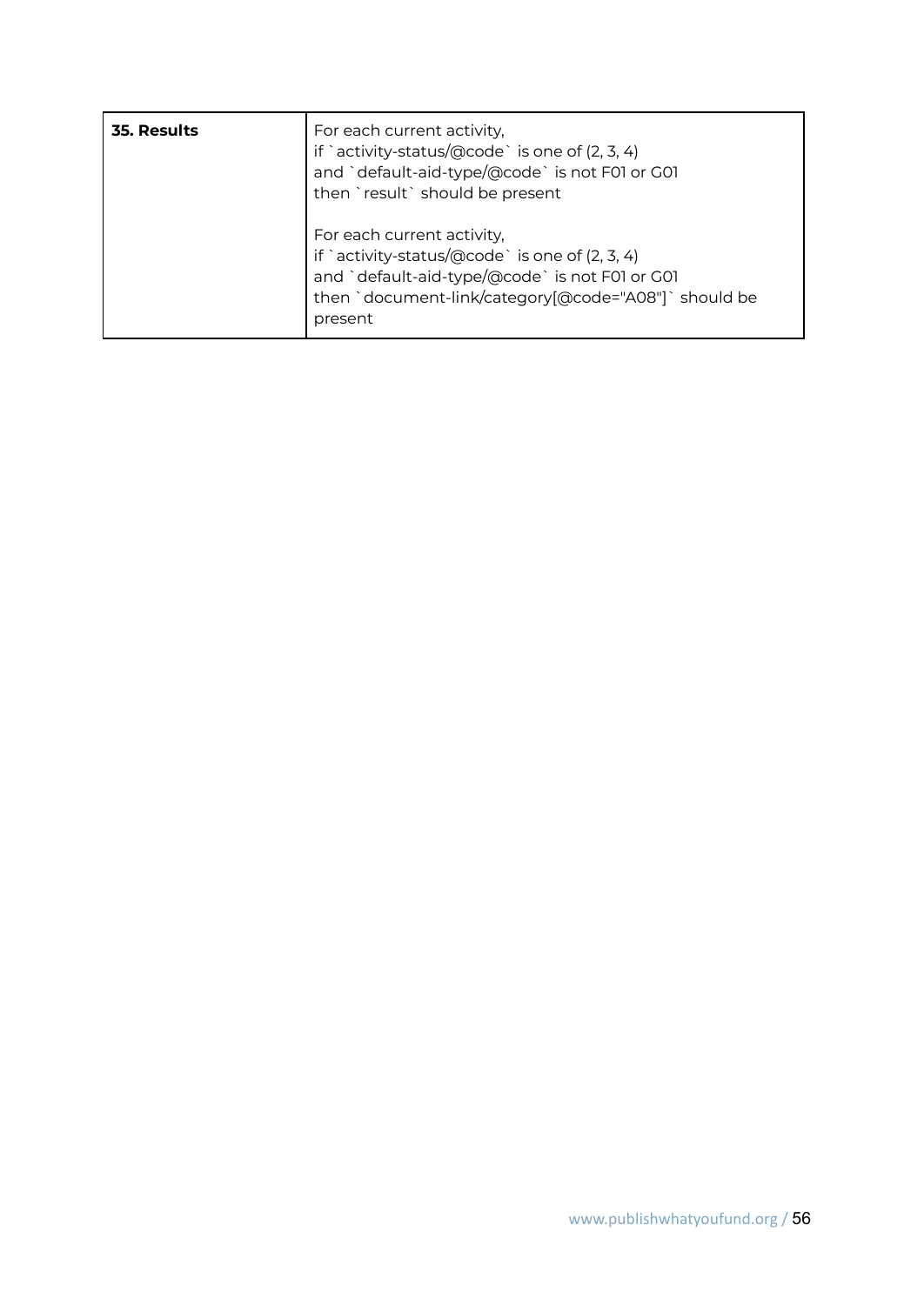#### **More complex tests**

The following tests were more complicated to design because they rely on comparing text strings or they require cross-referencing with other IATI fields. Publish What You Fund welcomes feedback on these tests.

#### **Country strategy or MoU**

A organisation is expected to publish either a country strategy or a MoU for each recipient country relating to their current activities. We look for a country strategy paper (B03), country-level MoU (B13) or MoU (A09) for each of these recipient countries.

For organisation-level documents, we determine the recipient country for these documents by checking an official source (such as an annual report or organisation data portal) to get a list of countries in which the organisation worked and directly implemented projects within the last year. This is used as the denominator when calculating the score. The IATI organisation file is then consulted for the full list of country strategy or MoU documents and checked against the total list of countries.

Points are awarded for the proportion of recipient countries that have an associated country strategy or MoU.

#### **Example**

If an organisation has current activities in Senegal and Liberia, we expect a country strategy or MoU for both. If the organisation provides a country strategy (B03) for Senegal, but no organisation-level documents for Liberia, then we check activities where the recipient-country is Liberia. If we do not find an MoU (A09) then the score for the indicator will be (1/2) = 50%, because the requisite documents were only provided for one of the two recipient countries.

#### **Total organisation budget**

We look to see whether there is a total budget one, two and three years forward. The first year must have an end date of at least 230 days forward from the last date on which the tests are run. The second year must be 365 days later, and the third year a further 365 days later. The points available are distributed equally among the three years, so one year forward gets 33.33 points; two years forward gets 66.66 points; and three years gets 100 points.

For example: If data collection were to end on 2014-06-01, the following would score full points: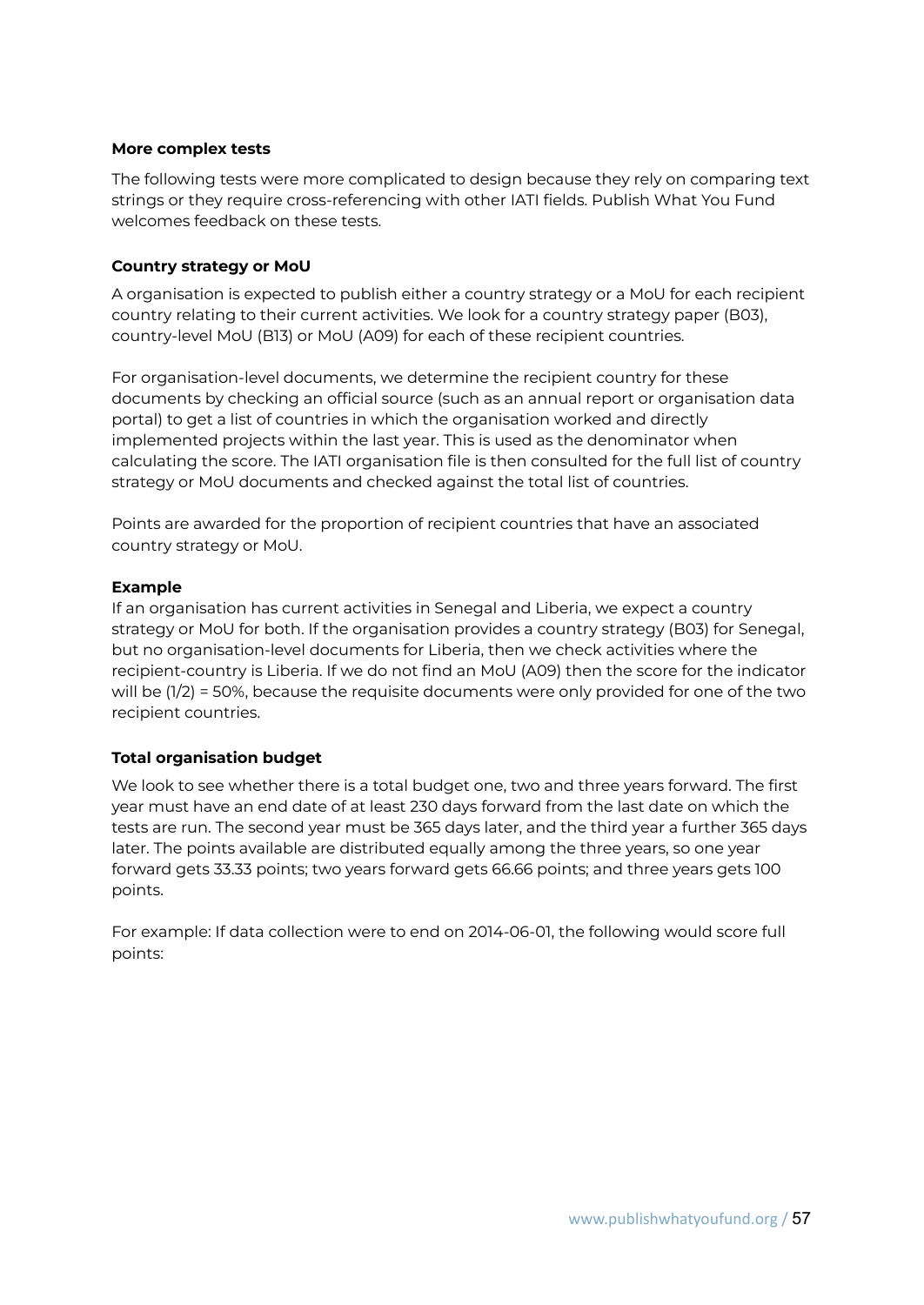```
<total-budget>
 <period-start iso-date="2014-01-01" />
<period-end iso-date="2014-12-31" />
 <value currency="USD" value-date="2014-01-01">250000000</value>
</total-budget>
<total-budget>
 <period-start iso-date="2015-01-01" />
<period-end iso-date="2015-12-31" />
<value currency="USD" value-date="2014-01-01">300000000</value>
</total-budget>
<total-budget>
 <period-start iso-date="2016-01-01" />
<period-end iso-date="2016-12-31" />
<value currency="USD" value-date="2014-01-01">350000000</value>
</total-budget>
```
#### **Disaggregated budget**

We determine the list of recipient countries where we would expect a country budget by checking an official source (such as an annual report or organisation data portal). For each of these recipient countries, we then look for annual forward 'recipient-country-budgets' for three years forward. Points are awarded for the proportion of recipient countries that have a forward country budget, split evenly for each of the three forward years. The first year must have an end date of at least 230 days forward from the last date on which the tests are run. The second year must be 365 days later, and the third year a further 365 days later.

#### **Example**

If an organisation has current activities in Senegal and Liberia, we expect forward budgets in both countries for the next three years. If there are forward budget for both countries for two years and a forward budget for Senegal for the third year, the score would be  $(1/3 *$  $2/2$ ) + (1/3 \* 2/2) + (1/3 \* 1/2)

#### **Networked data**

The Networked data indicator has a two part test. Part 1 is the test previously used for the Implementer indicator:

Given an IATI activity And the activity is current And `activity-status/@code` is one of 2, 3 or 4 Then `participating-org[@role="Implementing" or @role="4"]/@ref | participating-org[@role="Implementing" or @role="4"]/narrative/text()` should have at least 1 character.

Part 2 of the indicator assesses use of standardised references for participating organisations in activities.